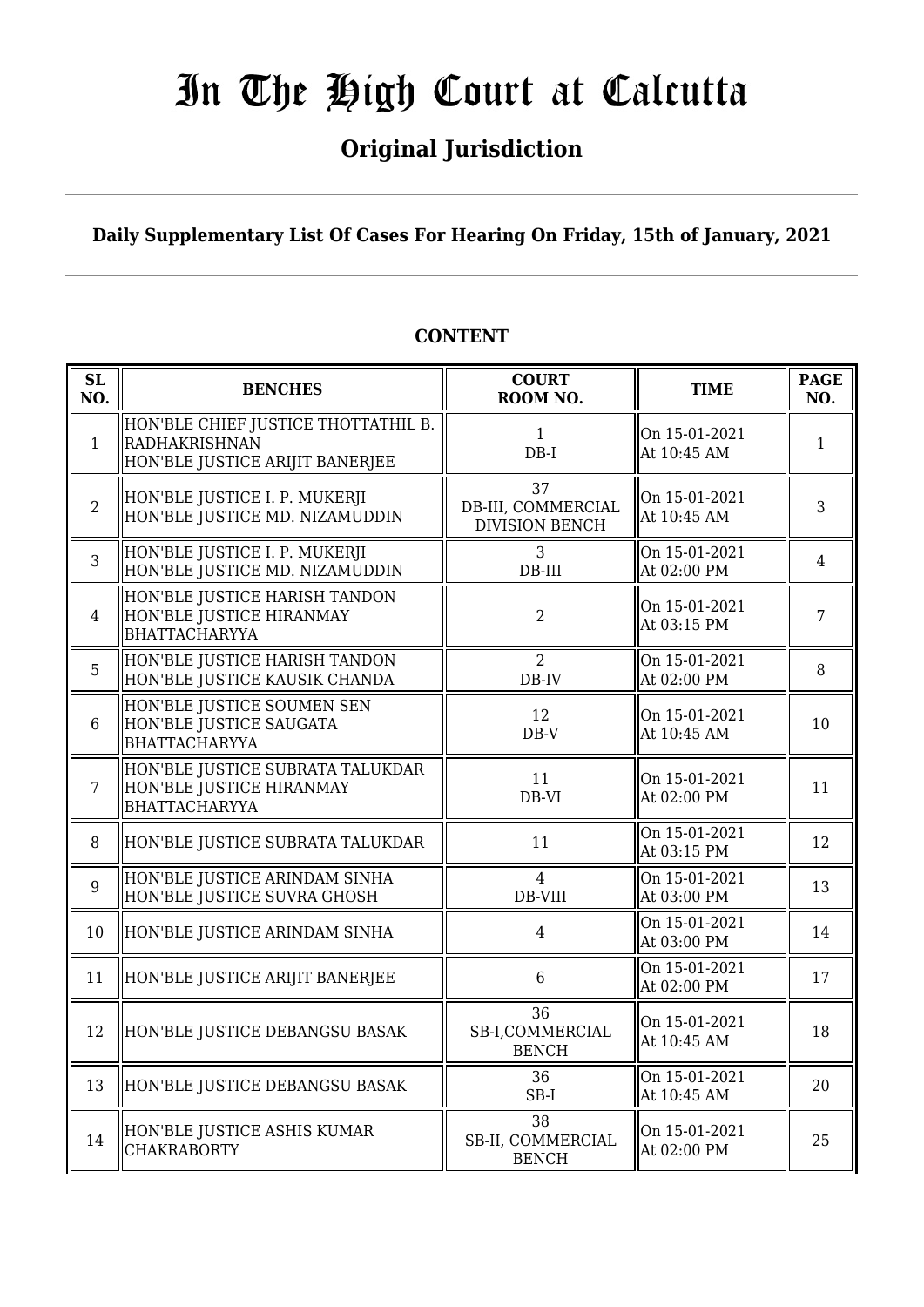| $\overline{\text{SL}}$<br>NO. | <b>BENCHES</b>                                    | <b>COURT</b><br>ROOM NO.                | <b>TIME</b>                  | <b>PAGE</b><br>NO. |
|-------------------------------|---------------------------------------------------|-----------------------------------------|------------------------------|--------------------|
| 15                            | HON'BLE JUSTICE ASHIS KUMAR<br><b>CHAKRABORTY</b> | 38<br>SB-II                             | On 15-01-2021<br>At 02:00 PM | 26                 |
| 16                            | HON'BLE JUSTICE RAJASEKHAR MANTHA                 | 13<br>SB-IV                             | On 15-01-2021<br>At 02:00 PM | 37                 |
| 17                            | HON'BLE JUSTICE SABYASACHI<br>BHATTACHARYYA       | 8<br>SB-V                               | On 15-01-2021<br>At 10:45 AM | 39                 |
| 18                            | HON'BLE JUSTICE MOUSHUMI<br>BHATTACHARYA          | 39<br>SB-VI, COMMERCIAL<br><b>BENCH</b> | On 15-01-2021<br>At 10:45 AM | 40                 |
| 19                            | HON'BLE JUSTICE MOUSHUMI<br>BHATTACHARYA          | 39<br>SB-VI                             | On 15-01-2021<br>At 10:45 AM | 42                 |
| 20                            | HON'BLE JUSTICE SHEKHAR B. SARAF                  | 26<br>SB-VII                            | On 15-01-2021<br>At 03:00 PM | 47                 |
| 21                            | HON'BLE JUSTICE RAJARSHI BHARADWAJ                | 15<br><b>SB-VIII</b>                    | On 15-01-2021<br>At 10:45 AM | 48                 |
| 22                            | HON'BLE JUSTICE RAVI KRISHAN KAPUR                | 10<br>$SB-X$                            | On 15-01-2021<br>At 10:45 AM | 49                 |
| 23                            | HON'BLE JUSTICE ARINDAM MUKHERJEE                 | 23<br>SB-XI                             | On 15-01-2021<br>At 02:00 PM | 50                 |
| 24                            | HON'BLE JUSTICE BISWAJIT BASU                     | 18<br>SB-XII                            | On 15-01-2021<br>At 10:45 AM | 52                 |
| 25                            | HON'BLE JUSTICE AMRITA SINHA                      | 24<br><b>SB-XIII</b>                    | On 15-01-2021<br>At 10:45 AM | 53                 |
| 26                            | HON'BLE JUSTICE ABHIJIT<br><b>GANGOPADHYAY</b>    | 22<br><b>SB-XIV</b>                     | On 15-01-2021<br>At 03:30 PM | 55                 |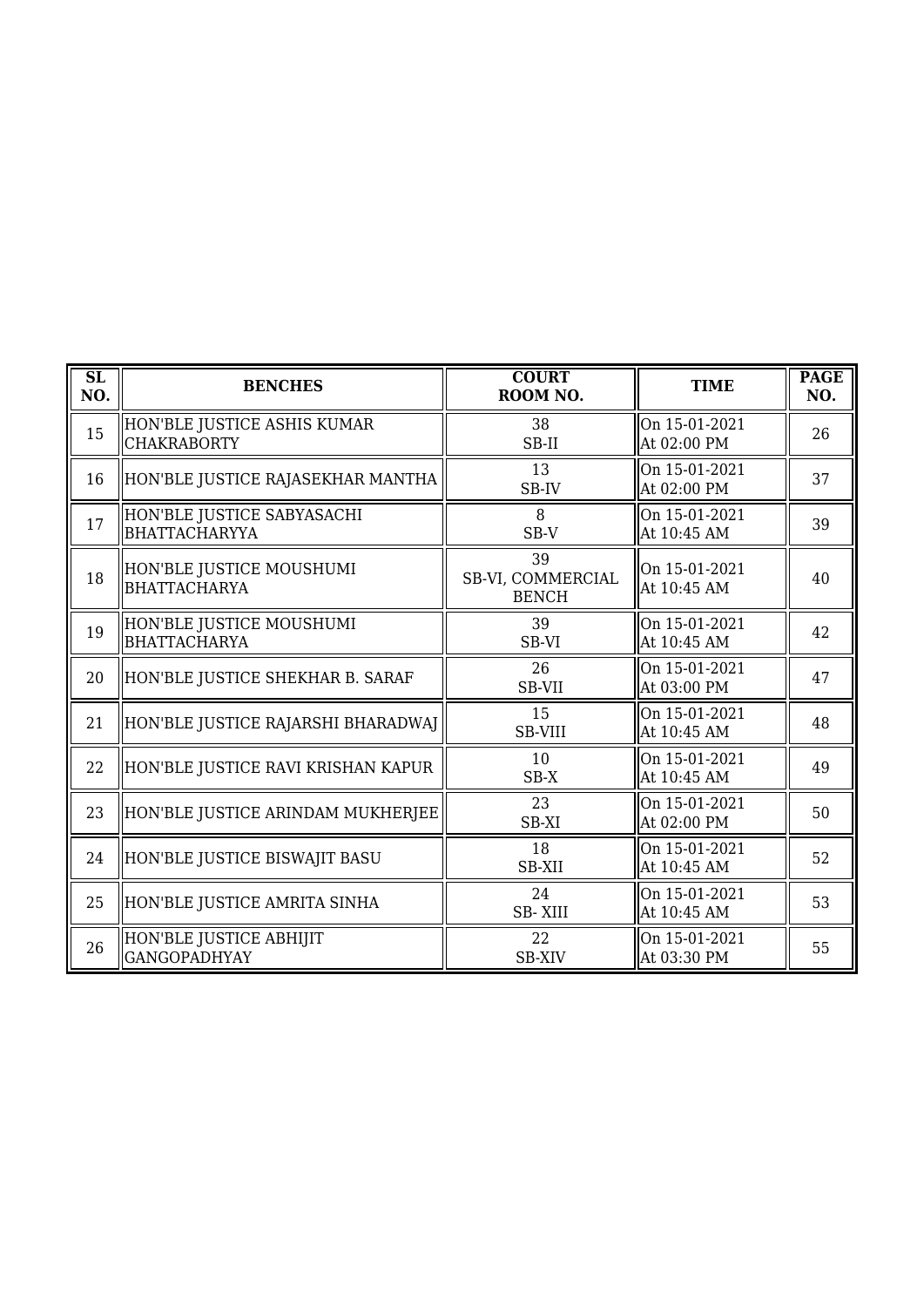

# **Original Side**

**DAILY CAUSELIST For Friday The 15th January 2021**

**COURT NO. 1**

### **DIVISION BENCH (DB-I)**

**AT 10:45 AM**

**HON'BLE CHIEF JUSTICE THOTTATHIL B. RADHAKRISHNAN HON'BLE JUSTICE ARIJIT BANERJEE (VIA VIDEO CONFERENCE)**

#### **ON AND FROM WEDNESDAY, THE 13TH JANUARY, 2021 - APPEALS FROM ORDERS RELATING TO RESIDUARY UNDER GROUP - IX INCLUDING APPLICATIONS CONNECTED THERETO;**

**PUBLIC INTEREST LITIGATION; CRIMINAL CONTEMPT MATTERS;**

#### **APPEALS UNDER SECTION 19(1)(a) OF THE CONTEMPT OF COURT'S ACT; APPLICATIONS UNDER SECTION 27 OF THE ELECTRICITY REGULATORY COMMISSION ACT, 1998, INCLUDING APPLICATIONS CONNECTED THERETO;**

**HABEAS CORPUS;**

**ANY OTHER MATTER, IRRESPECTIVE OF CLASSIFICATION, AS DIRECTED BY THE HON'BLE CHIEF JUSTICE.**

**NOTE:MATTERS WILL BE TAKEN UP THROUGH PHYSICAL HEARING ONLY WHEN BOTH THE PARTIES ARE AGREED.**

> **NOTE:(1) ON THURSDAY, APPEALS FROM ORDERS RELATING TO RESIDUARY UNDER GROUP-IX INCLUDING APPLICATIONS CONNECTED THERETO, WILL BE TAKEN UP.**

**(2) ON FRIDAY, PUBLIC INTEREST LITIGATION MATTERS WILL BE TAKEN UP.**

### **NOTE: NO MENTIONING IN COURT**

#### **PUBLIC INTEREST LITIGATION**

1 IA NO. GA/2/2020 (Old No: GA/687/2020)  $V<sub>c</sub>$ 

RUDRA JYOTI BHATTACHARYA STATE OF WEST BENGAL

NIKHIL KUMAR ROY

In WPO/384/2005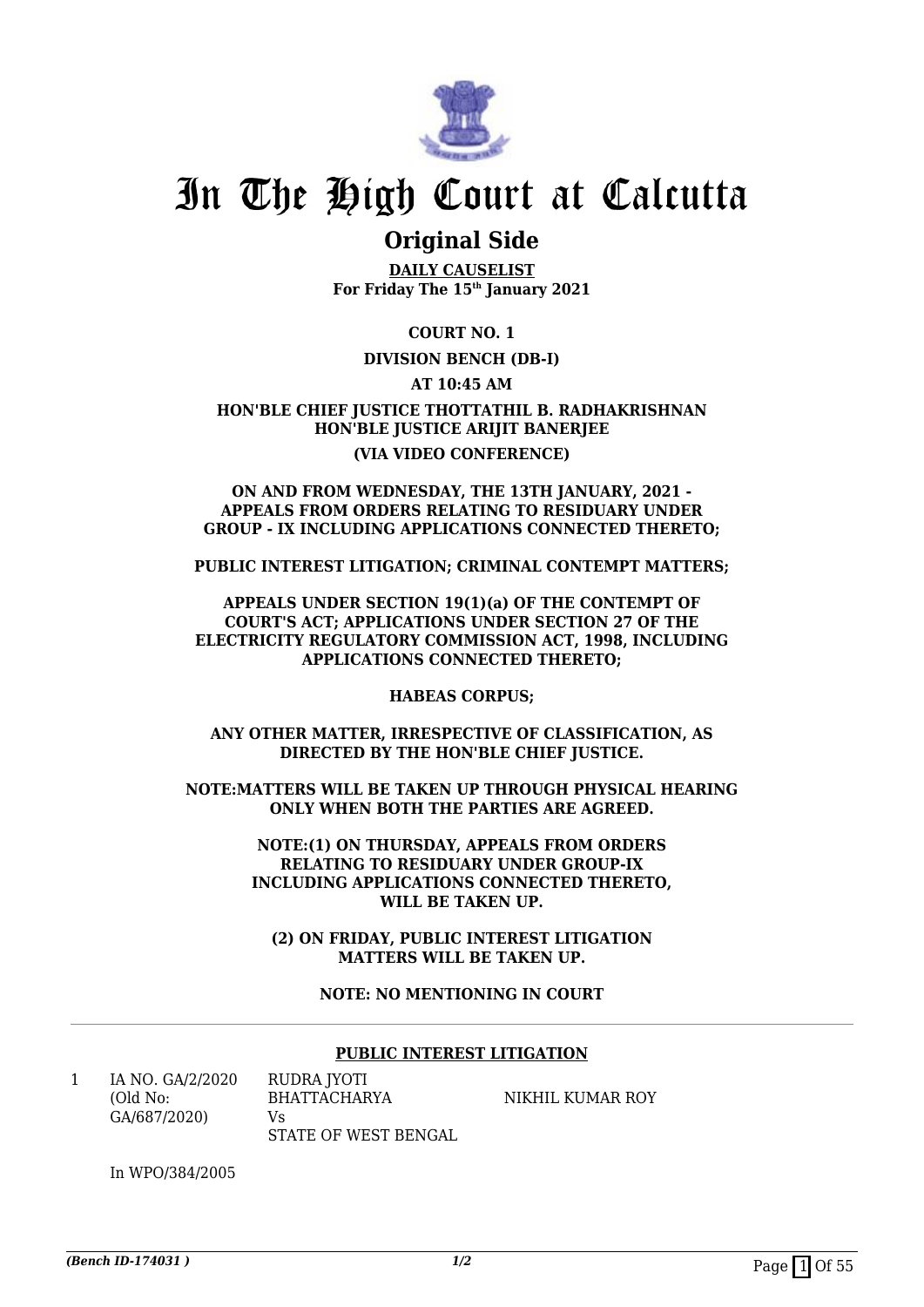| 2 | WPO/479/2019                                | <b>SEWARAM PANDEY AND</b><br>ORS.<br><b>VS</b><br>UNION OF INDIA AND ORS. | MUKHERJEE PRASAD<br><b>AND ASSOCIATES</b> |
|---|---------------------------------------------|---------------------------------------------------------------------------|-------------------------------------------|
|   | IA NO: GA/1/2020(Old No:GA/292/2020)        |                                                                           |                                           |
| 3 | WPO(P)/1/2020                               | DEBASIS MITRA AND ORS<br>VS<br>THE STATE OF WEST<br><b>BENGAL AND ORS</b> | <b>ANJAN</b><br><b>BHATTACHARYA</b>       |
| 4 | WPO(P)/1/2021                               | SANKAR GARG AND ORS<br>VS<br>UNION OF INDIA AND ANR                       | DIPAYAN KUNDU                             |
|   |                                             | <b>SPECIALLY ASSIGNED MATTERS</b>                                         |                                           |
| 5 | IA NO. GA/2/2021<br>[S.A.]<br>In APD/5/2020 | JAIDEEP HALWASIYA<br>Vs<br>RISHABH BENGANI                                | C. K. JAIN AND CO.                        |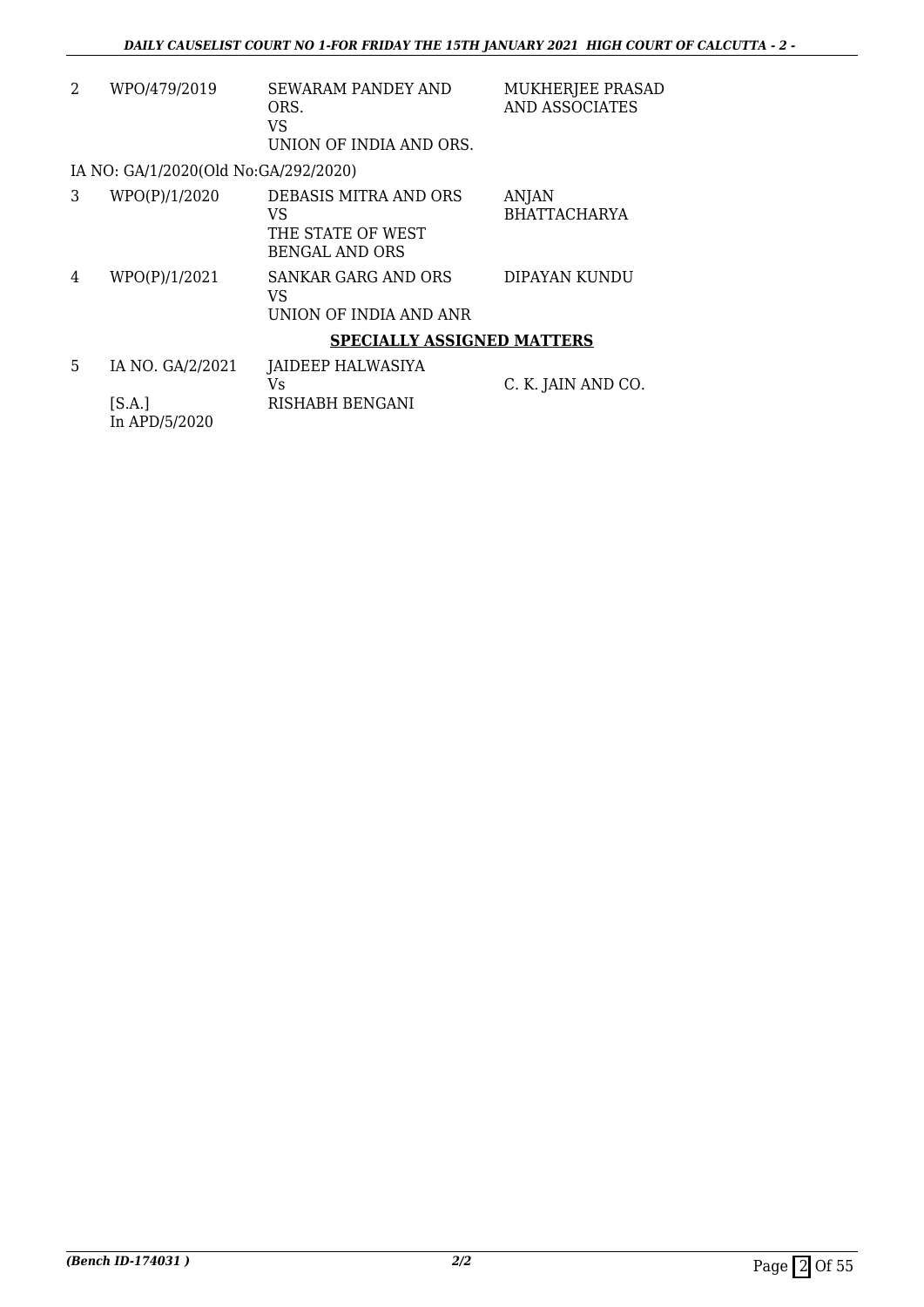

# **Original Side**

**DAILY CAUSELIST For Friday The 15th January 2021**

**COURT NO. 37**

**DIVISION BENCH (DB-III, COMMERCIAL DIVISION BENCH)**

**AT 10:45 AM**

**HON'BLE JUSTICE I. P. MUKERJI HON'BLE JUSTICE MD. NIZAMUDDIN (VIA VIDEO CONFERENCE)**

#### **NOTE:MATTERS WILL BE TAKEN UP THROUGH PHYSICAL HEARING ONLY WHEN BOTH THE PARTIES ARE AGREED.**

**NOTE: (1) THIS LIST WILL BE TAKEN UP EVERYDAY FROM 10:45 A.M. TILL RECESS OR UNTIL ITS EXHAUSTION WHICHEVER IS EARLIER.**

**(2) IF THERE IS NO COMMERCIAL COURT MATTERS IN THE LIST, MENTIONING OF COMMERCIAL COURT MATTERS WILL BE ENTERTAINED AT COURT NO. 3 ON THE REGULAR BASIS.**

**(3) COMMERCIAL COURT SHALL NOT SIT AT COURT NO. 37 IF THERE IS NO COMMERCIAL MATTER.**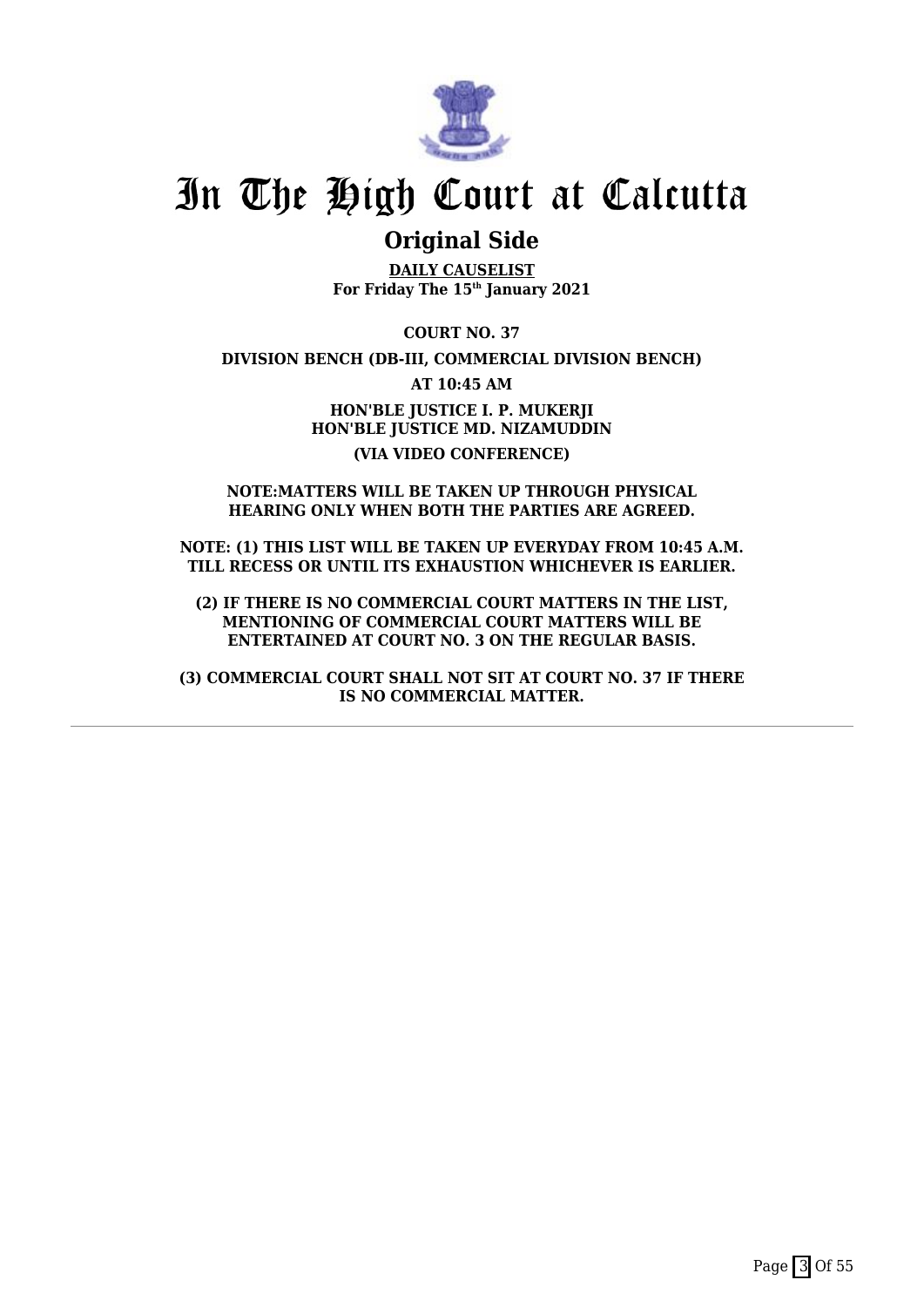

# **Original Side**

**DAILY CAUSELIST For Friday The 15th January 2021**

**COURT NO. 3**

### **DIVISION BENCH (DB-III)**

**AT 2:00 PM**

## **HON'BLE JUSTICE I. P. MUKERJI HON'BLE JUSTICE MD. NIZAMUDDIN (VIA VIDEO CONFERENCE)**

### **ON AND FROM FRIDAY, 15TH JANUARY, 2021 TO FRIDAY, 29TH JANUARY, 2021 - WILL TAKE, IN ADDITION TO THEIR OWN LIST AND DETERMINATION, THE LIST AND DETERMINATION OF HON'BLE JUSTICE RAJESH BINDAL AND HON'BLE JUSTICE ANIRUDDHA ROY.**

**NOTE:MATTERS WILL BE TAKEN UP THROUGH PHYSICAL HEARING ONLY WHEN BOTH THE PARTIES ARE AGREED.**

**NOTE: (1)THIS LIST WILL BE TAKEN UP AT 2:00 P.M. OR AT 10:45 A.M. IF THERE IS NO COMMERCIAL COURT MATTERS OR ON EXHAUSTION OF THE COMMERCIAL COURT LIST WHICHEVER IS EARLIER**

**(2) IF THERE IS NO COMMERCIAL COURT MATTERS IN THE LIST, MENTIONING OF COMMERCIAL COURT MATTERS WILL BE ENTERTAINED AT COURT NO. 3 ON THE REGULAR BASIS.**

**(3) COMMERCIAL COURT SHALL NOT SIT AT COURT NO. 37 IF THERE IS NO COMMERCIAL MATTER.**

**(4) MENTIONING WILL BE ENTERTAINED ONLY ON MONDAY.** 

#### **APPEALS FROM DECREE**

| IA NO. GA/6/2020                | STATE OF RAJASTHAN &<br>ANR.<br>Vs               | ATISH GHOSH<br>ATISH GHOSH |
|---------------------------------|--------------------------------------------------|----------------------------|
| In APD/63/2013                  | I.K.MERCHANTS LIMITED.<br>$\&$ ORS.              |                            |
| APD/46/2019<br>WITH CS/361/2012 | <b>MAHUA MOITRA</b><br>VS<br>DIPAK KUMAR GHOSH & | FOX & MANDAL               |

IA NO: GA/1/2018(Old No:GA/1169/2018)

ORS.

### **WRIT APPEALS**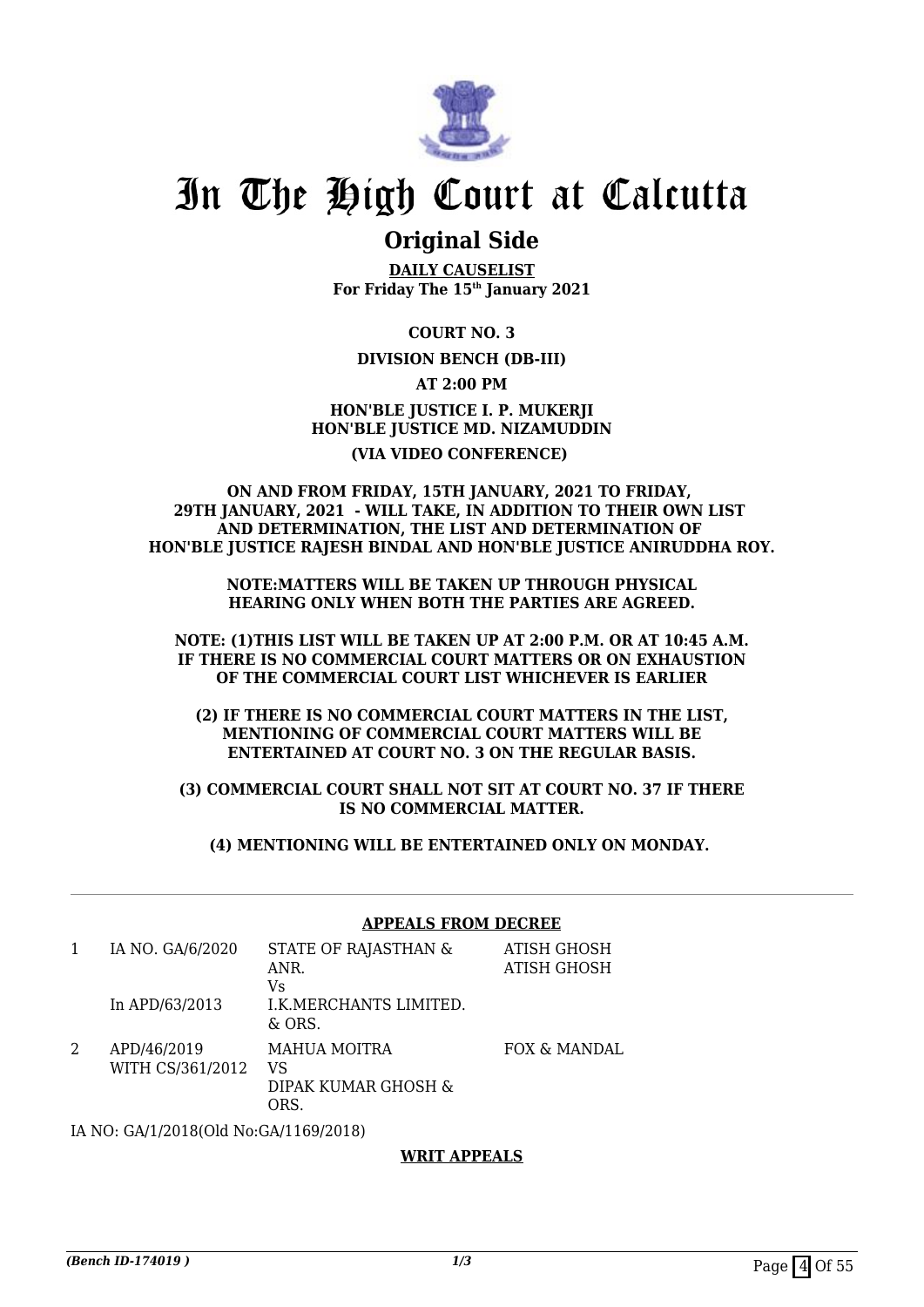| 3  | APO/163/2019<br>WITH<br>WPO/337/2018                                                | THE KOLKATA MUNICIPAL<br><b>CORPORATION AND ORS.</b><br><b>VS</b><br>M/S. JAGANNATH<br>ENTERPRISE AND ORS.                   | H. S. MONDAL                                  |
|----|-------------------------------------------------------------------------------------|------------------------------------------------------------------------------------------------------------------------------|-----------------------------------------------|
|    |                                                                                     | IA NO: GA/1/2020(Old No:GA/406/2020), GA/2/2020                                                                              |                                               |
| 4  | APO/463/2014<br>WITH WPO<br>420/2013                                                | CHENNAI NETWORK<br><b>INFRASTRUCTURE LIMITED</b><br>&ANR.<br><b>VS</b><br>KOLKATA MUNICIPAL<br><b>CORPORATION &amp; ORS.</b> | H.N. DATTA & CO.                              |
|    | IA NO: GA/2/2019                                                                    |                                                                                                                              |                                               |
| 5  | APO/467/2014<br>WITH WPO<br>388/2014                                                | DISHNET WIRELESS<br>LIMITED & ORS.<br><b>VS</b><br>THE KOLKATA MUNICIPAL<br><b>CORPORATION &amp; ORS.</b>                    | <b>ATISH GHOSH &amp;</b><br><b>ASSOCIATES</b> |
| 6  | APO/471/2014<br>WITH WPO 11/2013<br>FMA 807/2015 CAN<br>11536/2014 (A/S<br>MATTERS) | INDUS TOWERS LTD & ORS.<br><b>VS</b><br>THE KOLKATA MUNICIPAL<br><b>CORPORATION &amp; ORS.</b>                               | KHAITAN & CO                                  |
| 7  | APO/475/2014<br>WITH WPO<br>339/2014                                                | VIOM NET WORKS LIMITED<br><b>AND ANOTHER</b><br>VS<br>KOLKATA MUNICIPAL<br><b>CORPORATION AND</b><br><b>OTHERS</b>           | H.N. DATTA & CO.                              |
|    | IA NO: GA/3/2019                                                                    |                                                                                                                              |                                               |
| 8  | APO/164/2019<br><b>WITH</b><br>WPO/338/2019                                         | THE KOLKATA MUNICIPAL<br>CORPORATION AND ORS.<br><b>VS</b><br>M/S. INPULSE HEALTH<br>CARE AND ORS.                           | H. S. MONDAL                                  |
|    |                                                                                     | IA NO: GA/1/2020(Old No:GA/407/2020), GA/2/2020                                                                              |                                               |
| 9  | APO/208/2019<br>WITH WPO<br>1811/2003                                               | SALMA BEGUM & ANR.<br>VS<br>ANANJAN MITTER & ORS.                                                                            | <b>MR BRATIN KUMAR</b><br><b>DEY</b>          |
|    |                                                                                     | IA NO: GA/4/2019(Old No:GA/392/2019), GA/5/2019(Old No:GA/393/2019)                                                          |                                               |
| 10 | APO/34/2020<br>WITH WPO<br>1442/2008                                                | <b>COMMISSIONER OF</b><br>CENTRAL EXCISE,<br>KOLKATA-IV,<br>COMMISSIONERATE,<br><b>VS</b><br>ASSAM TUBES LTD. & ORS.         | <b>BHASKAR PROSAD</b><br><b>BANERJEE</b>      |
|    |                                                                                     | IA NO: GA/1/2017(Old No:GA/1892/2017), GA/2/2017(Old No:GA/1893/2017)                                                        |                                               |
| 11 | APO/136/2020<br><b>WITH</b><br>WPO/340/2018                                         | M/S JAGANNATH<br><b>ENTERPRISE AND ANR</b><br><b>VS</b><br>THE KOLKATA MUNICIPAL<br><b>CORPORATION AND ORS</b>               | <b>MAYUKH MAITRA</b>                          |

IA NO: GA/2/2020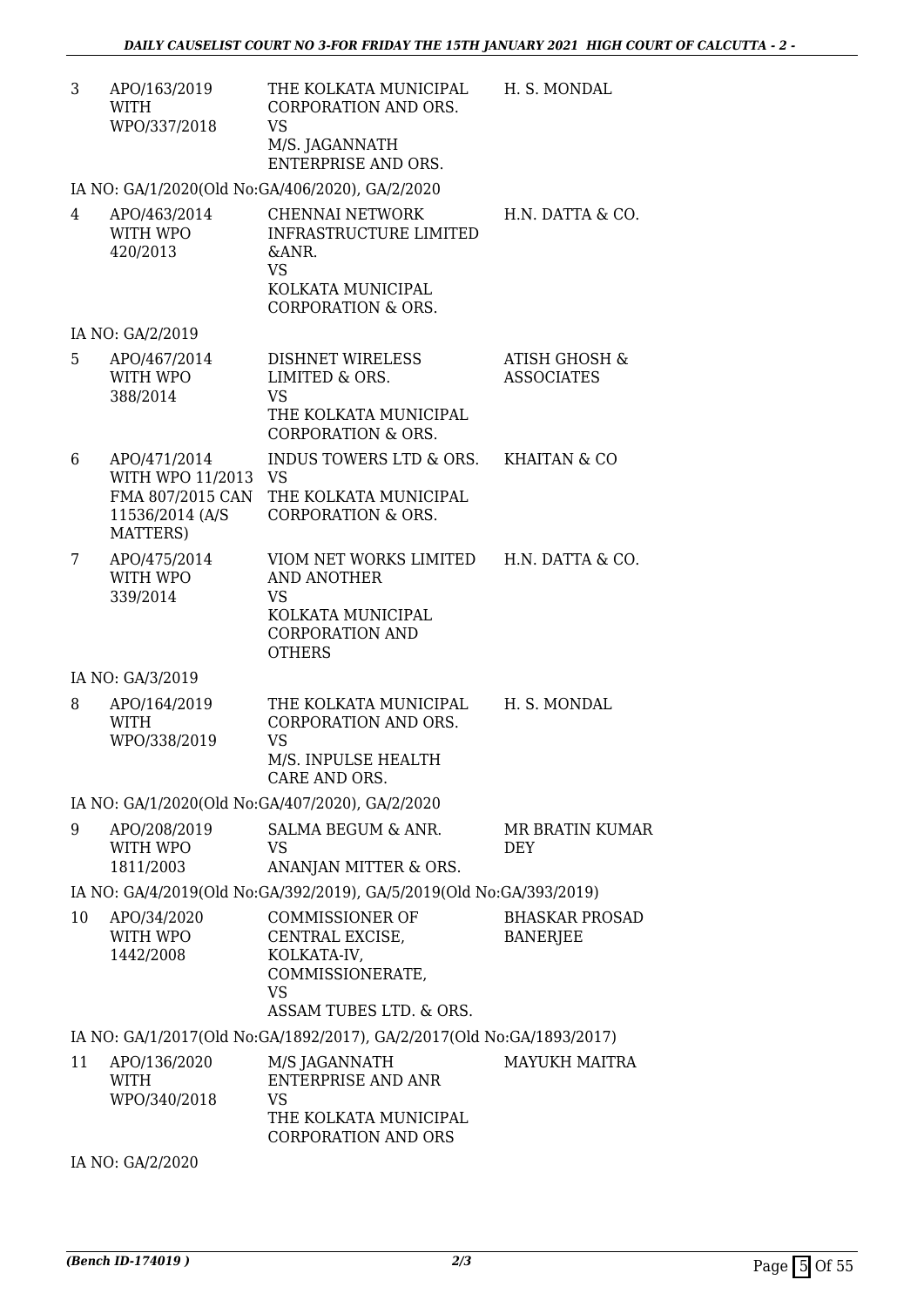12 APO/138/2020 WITH WPO/339/2018

| M/S IMPULSE HEALTH         |
|----------------------------|
| CARE AND ORS               |
| VS.                        |
| THE KOLKATA MUNICIPAL      |
| <b>CORPORATION AND ORS</b> |

MAYUKH MAITRA

IA NO: GA/2/2020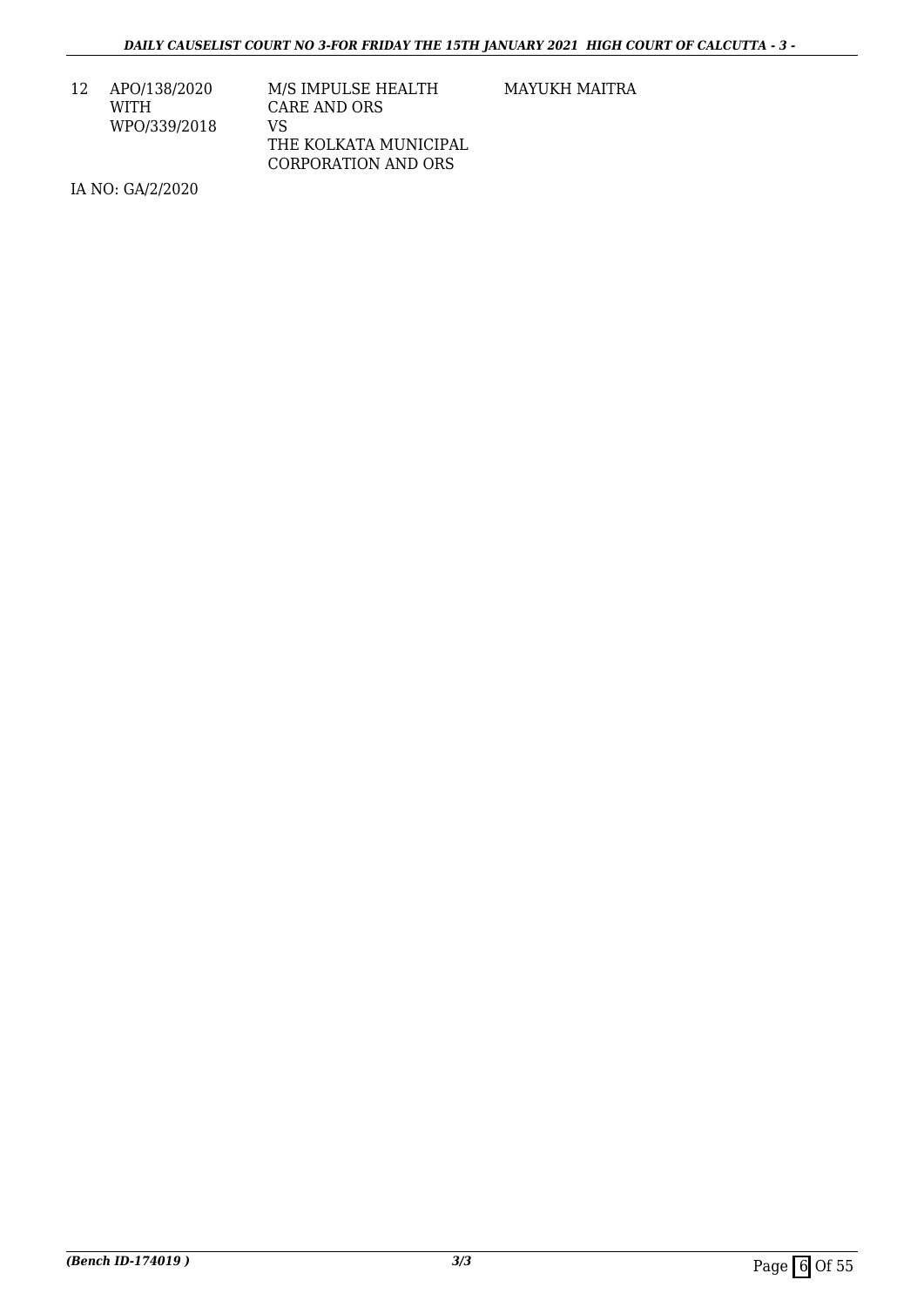

# **Original Side**

**DAILY CAUSELIST For Friday The 15th January 2021**

**COURT NO. 2**

### **DIVISION BENCH ()**

**AT 3:15 PM**

**HON'BLE JUSTICE HARISH TANDON HON'BLE JUSTICE HIRANMAY BHATTACHARYYA (VIA VIDEO CONFERENCE)**

**NOTE:MATTERS WILL BE TAKEN UP THROUGH PHYSICAL HEARING ONLY WHEN BOTH THE PARTIES ARE AGREED.** 

**ON FRIDAY, 15TH JANUARY, 2021 AT 3:15 P.M. - WILL SIT TOGETHER TO TAKE UP A REVIEW PETITION.** 

### **REVIEW APPLICATION**

1 RVWO/2/2020 M/S. BHOWMICK

ENTERPRISE (INDIA) VS UOI AND ORS.

TAPAS DUTTA

IA NO: GA/1/2020(Old No:GA/192/2020), GA/2/2020, GA/3/2020(Old No:GA/1137/2020)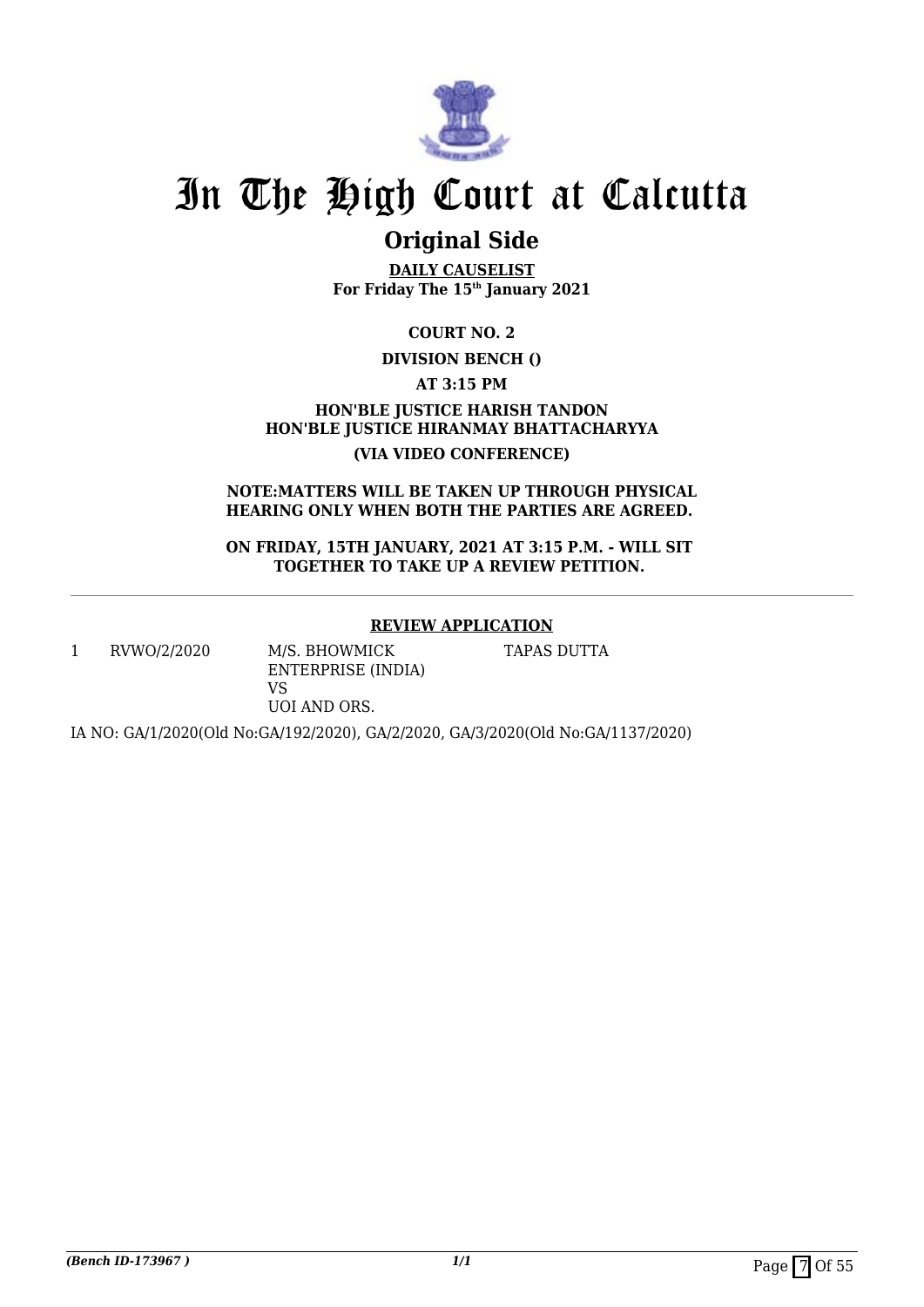

# **Original Side**

**DAILY CAUSELIST For Friday The 15th January 2021**

**COURT NO. 2**

### **DIVISION BENCH (DB-IV)**

**AT 2:00 PM**

## **HON'BLE JUSTICE HARISH TANDON HON'BLE JUSTICE KAUSIK CHANDA (VIA VIDEO CONFERENCE)**

### **NOTE:MATTERS WILL BE TAKEN UP THROUGH PHYSICAL HEARING ONLY WHEN BOTH THE PARTIES ARE AGREED.**

### **NOTE: ORIGINAL SIDE MATTERS SHALL BE TAKEN UP ON FRIDAY AT 2:00 P.M.**

### **FOR ORDERS**

| APO/412/2014<br><b>WITH</b> | WEST BENGAL HOUSING<br>BOARD & ORS | SANJAY SAHA |
|-----------------------------|------------------------------------|-------------|
| WPO/699/2013 FOR VS         |                                    |             |
| FINAL ORDERI                | SIPRA DAS                          |             |
|                             | NEW APPLICATIONS                   |             |

#### **NEW APPLICATIONS**

2 APO/30/2020 WITH WPO/530/2019 GENERAL MANAGER, METRO RAILWAY AND ORS. VS KAMALA SHANKAR TIWARI AND ORS. NRIPENDRA RANJAN **MUKHERIEE** 

IA NO: GA/1/2020(Old No:GA/493/2020)

| APO/127/2020  | M/S. GANAPATI              | ARINDAM PAUL |
|---------------|----------------------------|--------------|
| WITH          | <b>TECHNOLOGY SERVICES</b> |              |
| WPO/1552/2010 | PRIVATE LIMITED AND ANR    |              |
|               | VS                         |              |
|               | THE STATE OF WEST          |              |
|               | <b>BENGAL AND ORS</b>      |              |

IA NO: GA/1/2020

#### **APPEALS FROM ORDERS**

| 4 | APO/446/2015<br>WITH<br>WPO/933/2013 | MAGEBA BRIDGE<br>PRODUCTS LTD & ANR.<br>VS<br>THE WEST BNEGAL SMALL<br><b>INDUSTRIES</b><br>DEVELOPMENT CORP. LTD | R.GINODIA & CO |
|---|--------------------------------------|-------------------------------------------------------------------------------------------------------------------|----------------|
|   |                                      |                                                                                                                   |                |

#### **APPEALS FROM DECREE**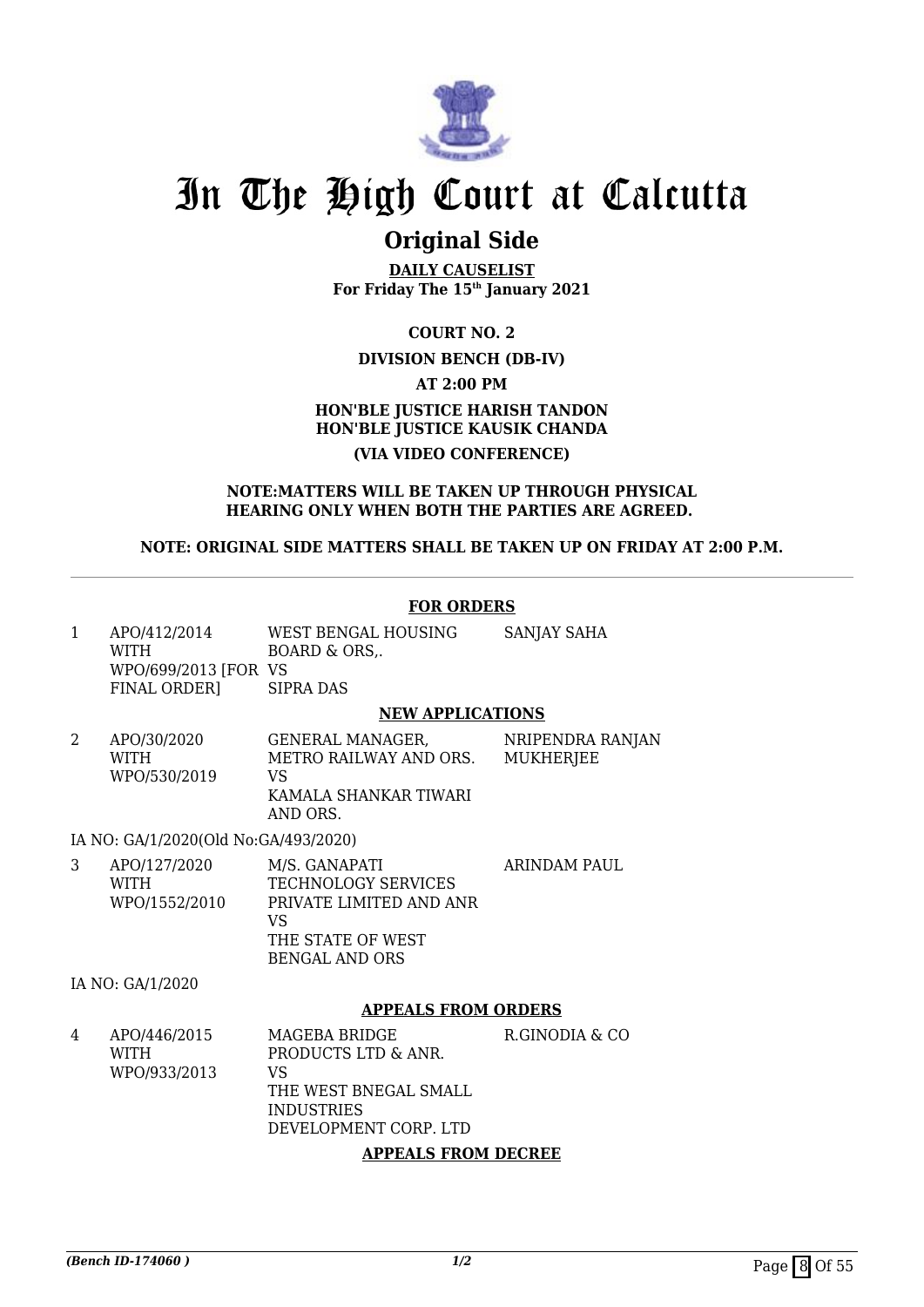| 5 | APD/281/2016<br>[S.A.]                | UNION OF INDIA<br>VS<br><b>HINDUSTAN</b>                              | <b>SHYAMAL</b><br><b>CHAKRABORTY</b> |                      |
|---|---------------------------------------|-----------------------------------------------------------------------|--------------------------------------|----------------------|
|   |                                       | CONSULTANCY & SERVICES<br>LTD. & ANR                                  |                                      |                      |
|   | IA NO: GA/2/2017(Old No:GA/62/2017)   |                                                                       |                                      |                      |
| 6 | APD/570/2017<br>[S.A.]                | AJAY JAISWAL<br>VS<br><b>ESKAY BROTHERS STEELS</b><br><b>LTD</b>      | G S GUPTA                            |                      |
|   | IA NO: GA/1/2017(Old No:GA/3897/2017) |                                                                       |                                      |                      |
| 7 | APD/571/2017<br>[S.A.]                | AJAY JAISWAL<br>VS<br>PANKAJ KUMAR GOEL                               | G.S. GUPTA                           |                      |
|   | IA NO: GA/1/2017(Old No:GA/3899/2017) |                                                                       |                                      |                      |
| 8 | APD/35/2019<br>[S.A.]                 | DIPTI CHATTERJEE & ORS<br>VS<br><b>GOUTAM BHATTACHARJEE</b><br>& ANR. | <b>ABHISHEK BANERJEE</b>             | SK. SHAMIM<br>AKHTER |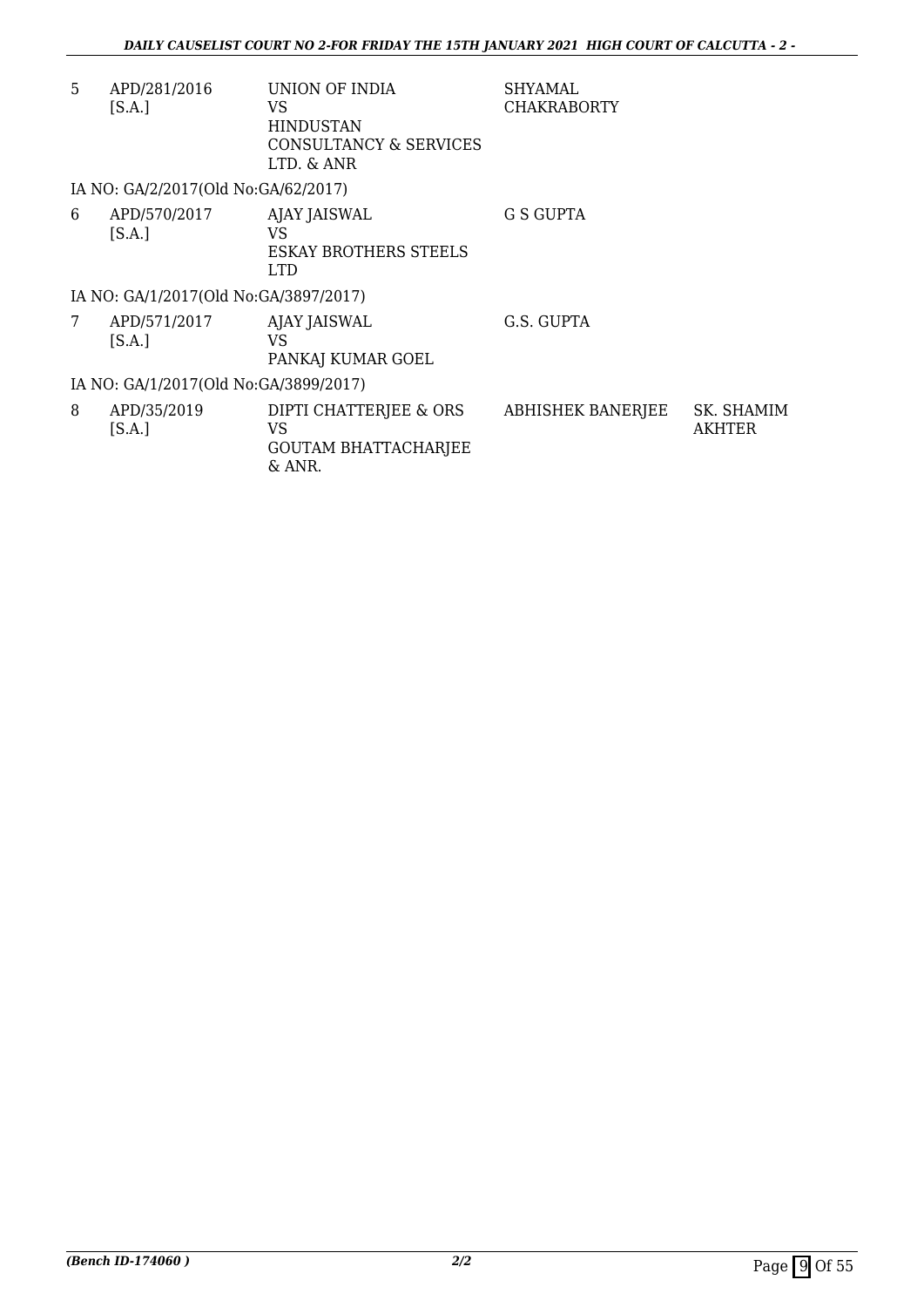

# **Original Side**

**DAILY CAUSELIST For Friday The 15th January 2021**

**COURT NO. 12**

**DIVISION BENCH (DB-V)**

**AT 10:45 AM**

**HON'BLE JUSTICE SOUMEN SEN HON'BLE JUSTICE SAUGATA BHATTACHARYYA (VIA VIDEO CONFERENCE)**

**NOTE:MATTERS WILL BE TAKEN UP THROUGH PHYSICAL HEARING ONLY WHEN BOTH THE PARTIES ARE AGREED.**

**NOTE: ORIGINAL SIDE MATTERS SHALL BE TAKEN UP ON TUESDAY AT THE FIRST SITTING OF THE COURT.**

**NOTE: MENTIONING WILL BE ALLOWED STRICTLY UPON NOTICE TO THE OTHER SIDE.**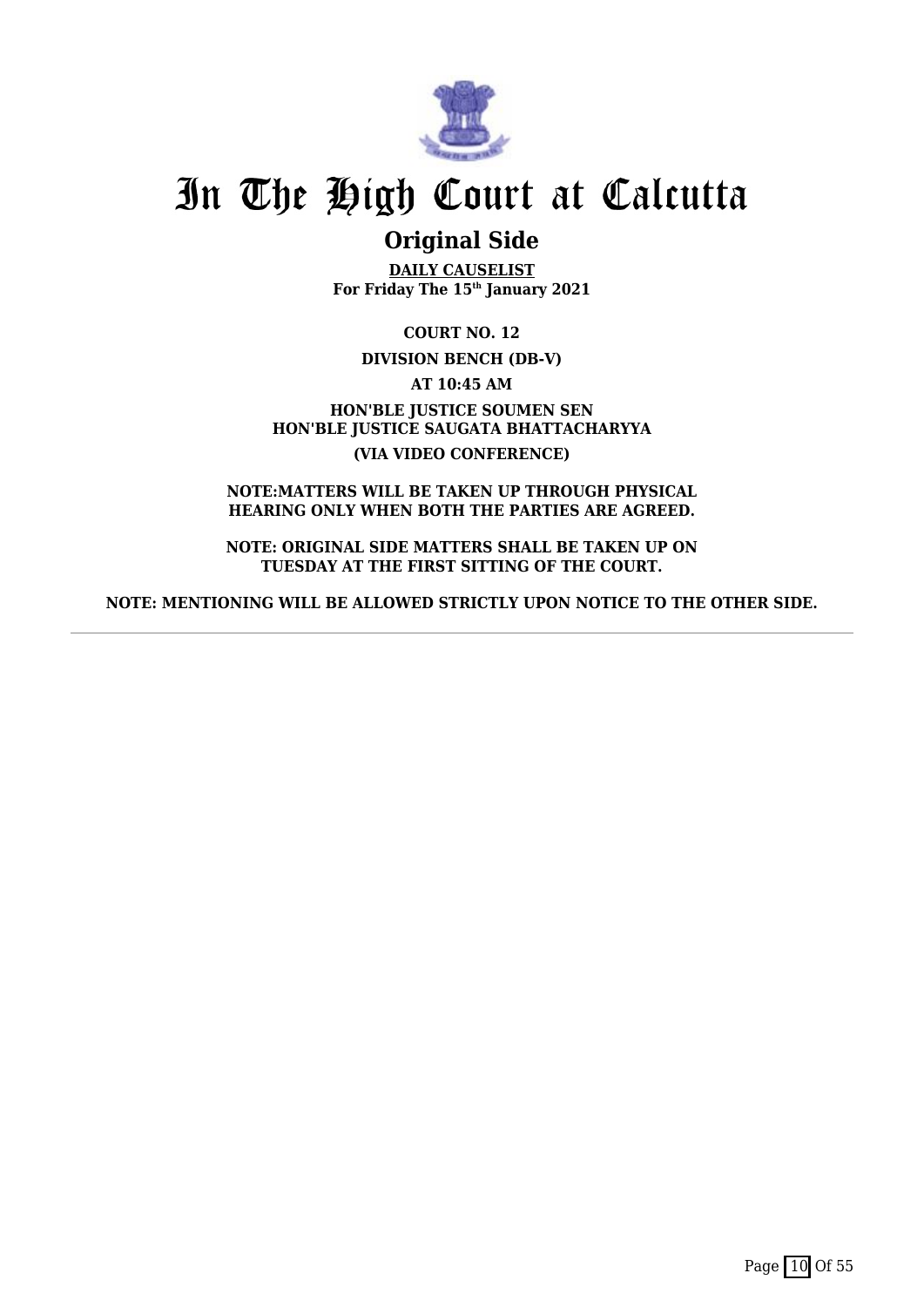

# **Original Side**

**DAILY CAUSELIST For Friday The 15th January 2021**

**COURT NO. 11**

**DIVISION BENCH (DB-VI)**

**AT 2:00 PM**

**HON'BLE JUSTICE SUBRATA TALUKDAR HON'BLE JUSTICE HIRANMAY BHATTACHARYYA (VIA VIDEO CONFERENCE)**

**NOTE:MATTERS WILL BE TAKEN UP THROUGH PHYSICAL HEARING ONLY WHEN BOTH THE PARTIES ARE AGREED.**

**ON TUESDAY AND THURSDAY ORIGINAL SIDE MATTERS WILL BE TAKEN UP AFTER RECESS.**

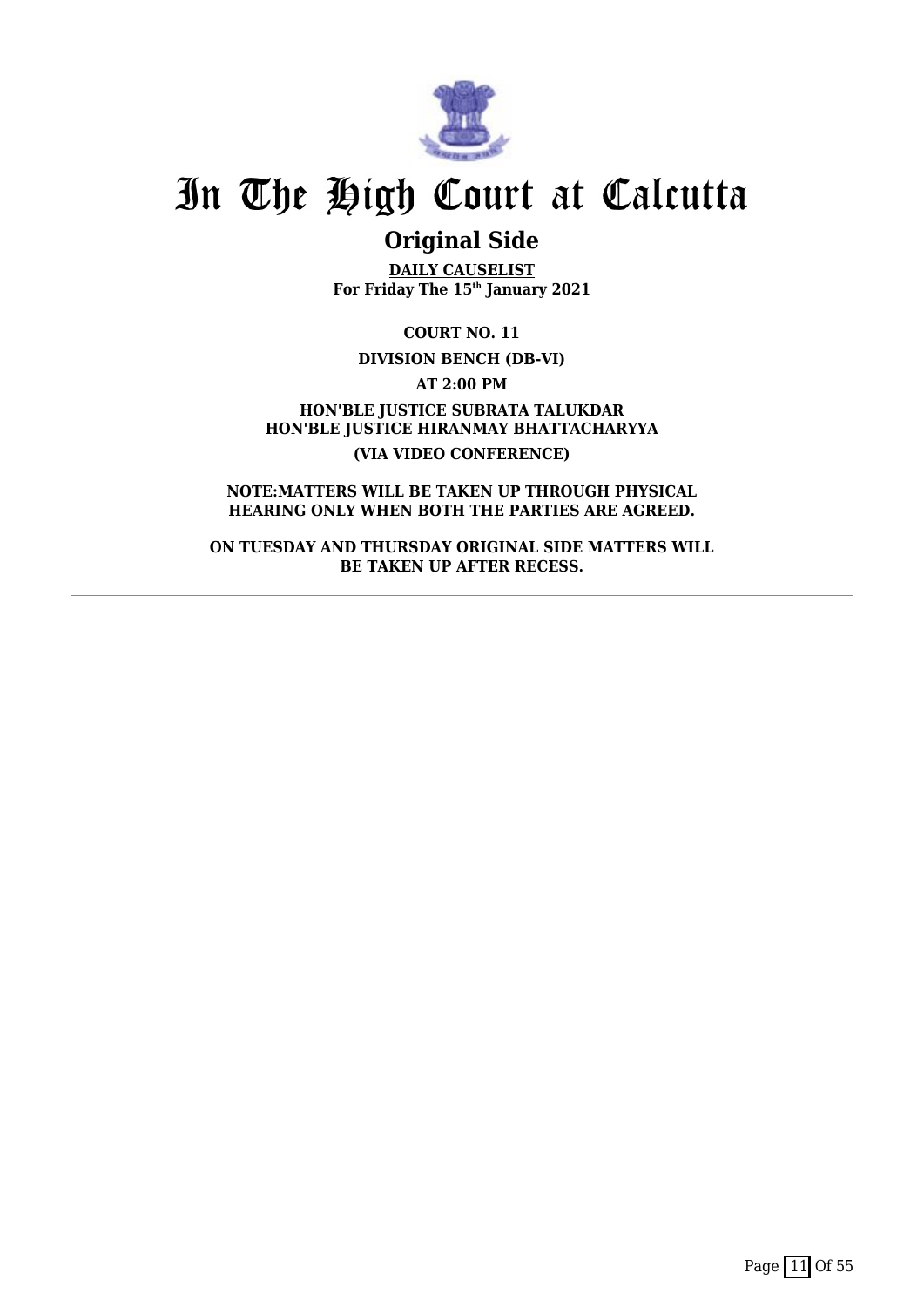

## **Original Side**

**DAILY CAUSELIST For Friday The 15th January 2021**

## **COURT NO. 11 SINGLE BENCH () AT 3:15 PM HON'BLE JUSTICE SUBRATA TALUKDAR (VIA VIDEO CONFERENCE)**

#### **NOTE:MATTERS WILL BE TAKEN UP THROUGH PHYSICAL HEARING ONLY WHEN BOTH THE PARTIES ARE AGREED.**

**ON FRIDAY, 15TH JANUARY, 2021 AT 3:15 P.M. -WILL SIT SINGLY TO TAKE UP A PART-HEARD MATTER.**

#### **TO BE MENTIONED**

| 1 | WPO/129/2019<br>[Pt.Hd.] | DALHOUSIE EXCHANGE AND<br>ANR.<br>VS<br>THE LIFE INSURANCE<br>CORPORATION OF INDIA AND<br>ORS. | SANDIP AGARWAL AND<br>CO. | SANJUKTA ROY(FOR<br>RES.1) |
|---|--------------------------|------------------------------------------------------------------------------------------------|---------------------------|----------------------------|
|   |                          | <b>CONTEMPT MATTERS</b>                                                                        |                           |                            |
|   | CC/67/2019               | RAGHUNATH KARFA<br>VS                                                                          | MAINAK GANGULY            |                            |

UMESH KUMAR ROY AND

ORS.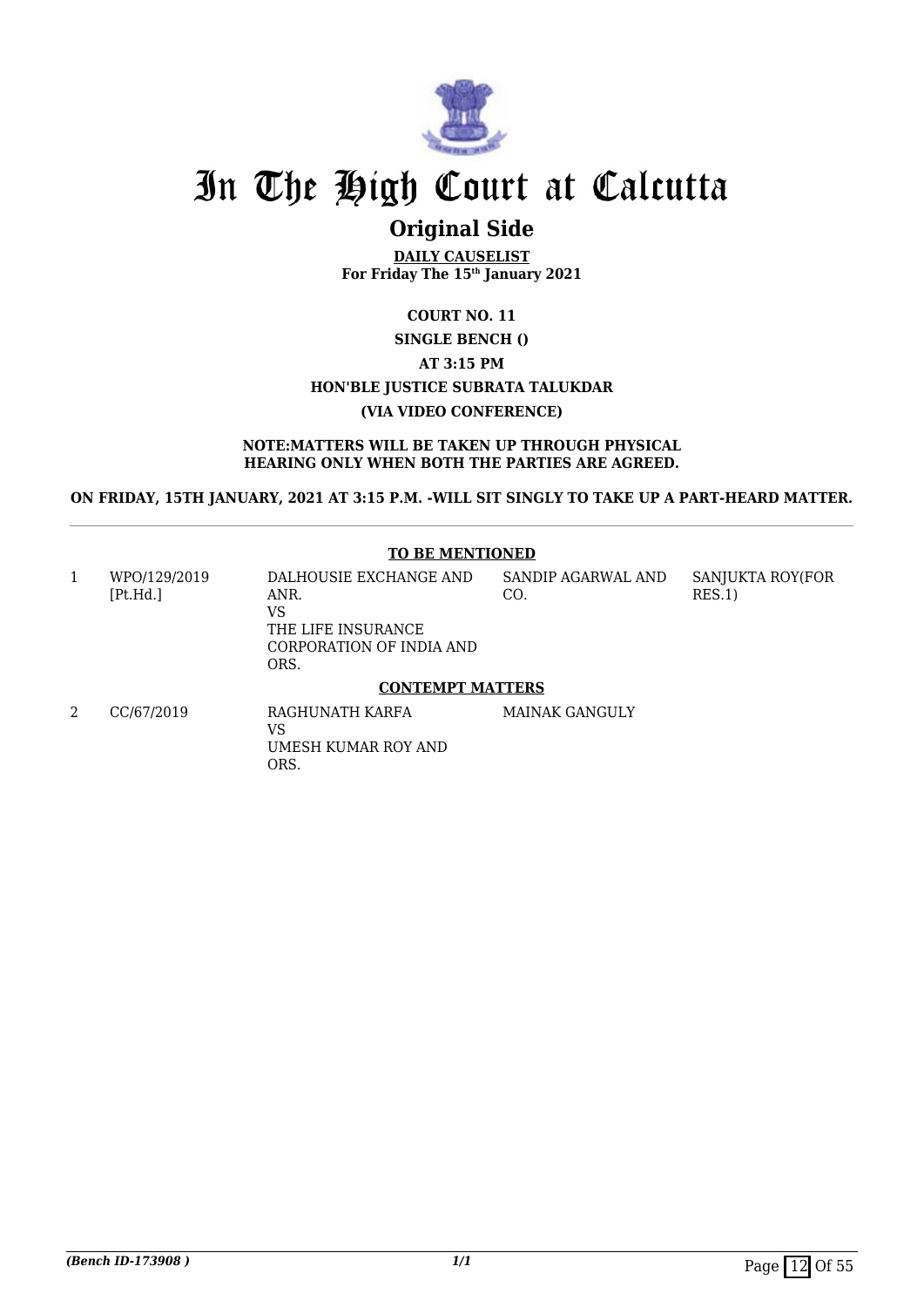

# **Original Side**

**DAILY CAUSELIST For Friday The 15th January 2021**

**COURT NO. 4 DIVISION BENCH (DB-VIII) AT 3:00 PM HON'BLE JUSTICE ARINDAM SINHA HON'BLE JUSTICE SUVRA GHOSH (VIA VIDEO CONFERENCE)**

**NOTE:MATTERS WILL BE TAKEN UP THROUGH PHYSICAL HEARING ONLY WHEN BOTH THE PARTIES ARE AGREED.**

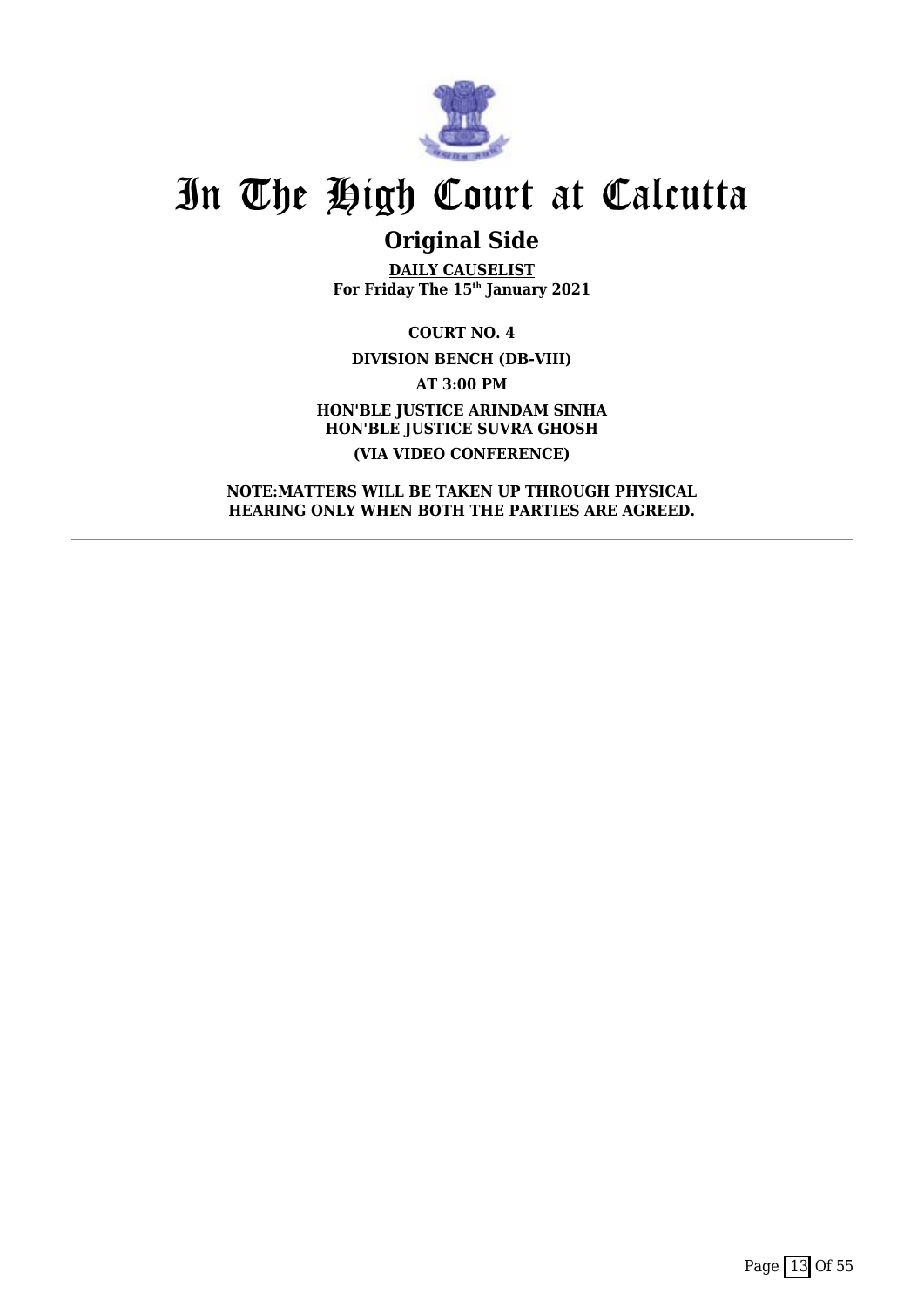

# **Original Side**

**DAILY CAUSELIST For Friday The 15th January 2021**

## **COURT NO. 4 SINGLE BENCH () AT 3:00 PM HON'BLE JUSTICE ARINDAM SINHA (VIA VIDEO CONFERENCE)**

#### **NOTE:MATTERS WILL BE TAKEN UP THROUGH PHYSICAL HEARING ONLY WHEN BOTH THE PARTIES ARE AGREED.**

#### **ON EVERY WEDNESDAY, THURSDAY AND FRIDAY AT 3:00 P.M.- WILL SIT SINGLY AND TAKE SOME PART-HEARD, CONTEMPT, ASSIGNED, REVIEW, MODIFICATION/CLARIFICATION MATTERS. AT 3:00 P.M. (AFTER APPELLATE SIDE, IF TIME PERMITS.)**

### **SPECIALLY ASSIGNED MATTERS**

| 1 | AP/380/2017<br>[S.A.]                                    | LAXMI PAT SURANA<br>VS<br>PANTALOON RETAIL INDIA<br>LTD & ORS                               | G. S. GUPTA                   | FOX &<br>MANDAL(RES.1,4)       |
|---|----------------------------------------------------------|---------------------------------------------------------------------------------------------|-------------------------------|--------------------------------|
| 2 | AP/391/2018<br>[S.A.]                                    | DAMODAR VALLEY<br><b>CORPORATION</b><br><b>VS</b><br><b>BLUE STAR PACKAGING</b><br>PVT. LTD | <b>SUBIR PAL</b>              | V.BHATIA AND ASSO.             |
|   |                                                          | IA NO: GA/1/2018(Old No:GA/2347/2018), GA/2/2019                                            |                               |                                |
| 3 | IA NO. GA/17/2018<br>(Old No:<br>GA/1625/2018)           | MR. SHYAMAL KUMAR<br>MUKHERJEE<br>Vs<br>RUP KUMAR BARIK & ORS.                              | P.C. BOSE<br><b>B.MULLICK</b> | C.K.DUTTA, P.C.<br><b>BOSE</b> |
|   | [S.A.]<br>In CS/1337/1965                                |                                                                                             |                               |                                |
| 4 | IA NO. GA/16/2017<br>(Old No:<br>GA/4004/2017)<br>[S.A.] | MR. SHYAMAL KUMAR<br>MUKHERJEE<br><b>Vs</b><br>RUP KUMAR BARIK & ORS.                       | P.C. BOSE<br><b>B.MULLICK</b> | C.K.DUTTA, P.C.<br><b>BOSE</b> |
|   | In CS/1337/1965                                          |                                                                                             |                               |                                |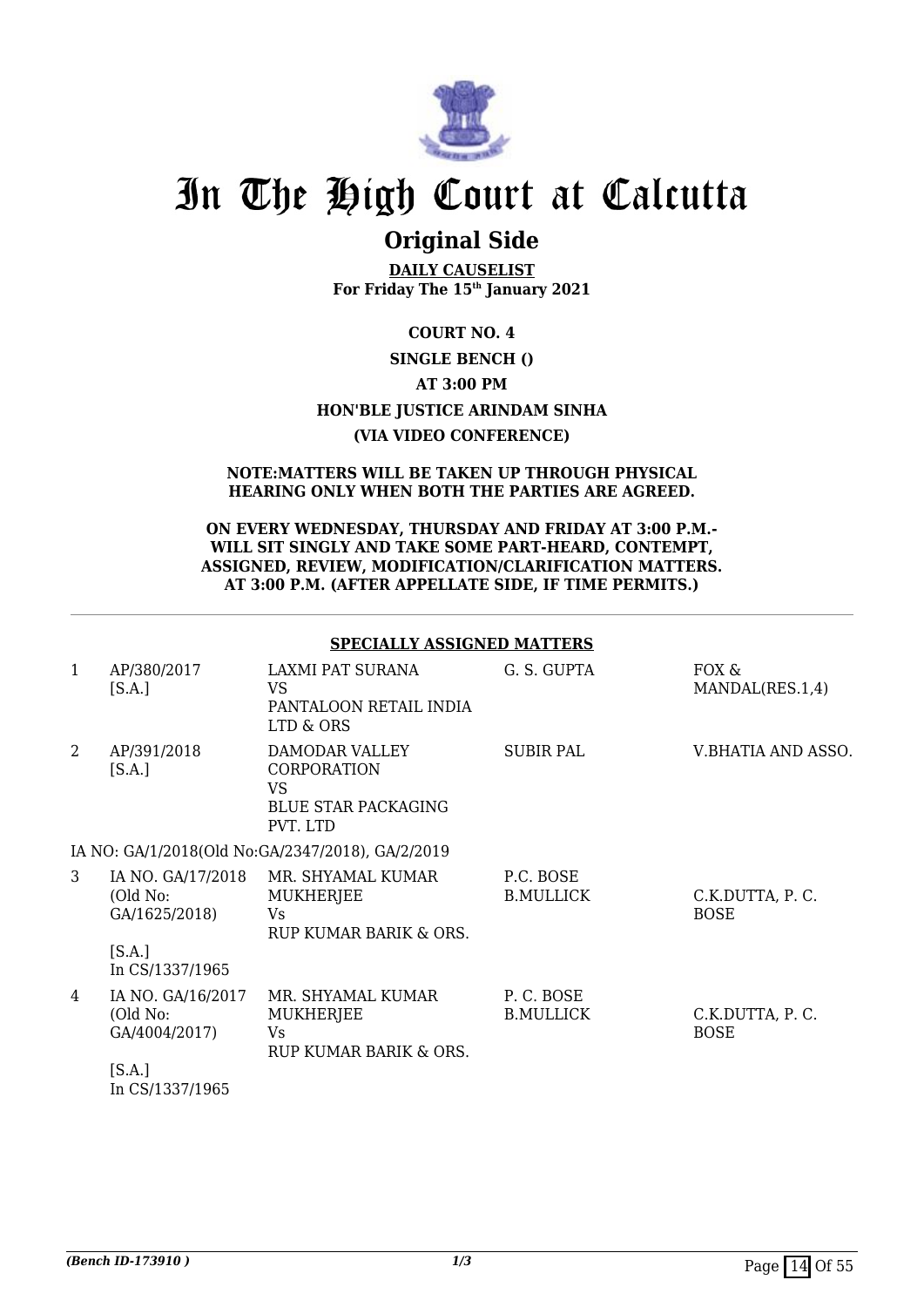| 5  | CS/830/1987<br>[S.A.]                        | <b>ENERTECH ENGINEERS</b><br>(INDIA) PVT.LTD.<br>VS<br>TECALEMIT INDIA LIMITED                                                                                                                                                                                 | M.K.ROY<br><b>CHOWDHURI &amp; CO</b> |                                    |
|----|----------------------------------------------|----------------------------------------------------------------------------------------------------------------------------------------------------------------------------------------------------------------------------------------------------------------|--------------------------------------|------------------------------------|
|    | IA NO: GA/1/2003(Old No:GA/4302/2003)        |                                                                                                                                                                                                                                                                |                                      |                                    |
| 6  | WPO/22/2005<br>[S.A.]                        | BUDGE BUDGE CO. LTD. &<br>ANR.<br><b>VS</b><br>ASST.COM. COMMERCIAL<br>TAXES, CORP.DIV.                                                                                                                                                                        | S. KAKRANIA & CO.                    |                                    |
| 7  | IA NO. GA/5/2016<br>(Old No:<br>GA/336/2016) | <b>SHYAMA SHARAN</b><br>BHALOTIA & ORS.<br>Vs<br><b>ESSEM ENERPRISES</b>                                                                                                                                                                                       | ANURAG BAGARIA<br>ANURAG BAGARIA     |                                    |
|    | [S.A.]<br>In CS/140/2009                     | PRIVATE LTD.                                                                                                                                                                                                                                                   |                                      |                                    |
| 8  | IA NO. GA/4/2016<br>(Old No:<br>GA/332/2016) | SHYAMA SHARAN<br><b>BHALOTIA &amp; ORS.</b><br>Vs<br>FORTUNE ENTERPRISES                                                                                                                                                                                       | ANURAG BAGARIA<br>ANURAG BAGARIA     |                                    |
|    | [S.A.]<br>In CS/141/2009                     | PRIVATE LTD.                                                                                                                                                                                                                                                   |                                      |                                    |
| 9  | CS/72/2015<br>[S.A.]                         | EAST WIND HOLIDAY<br>TOURS PVT. LTD.<br><b>VS</b>                                                                                                                                                                                                              | <b>KAUNISH</b><br><b>CHAKRABORTI</b> |                                    |
|    |                                              | AIR INDIA LIMITED                                                                                                                                                                                                                                              |                                      |                                    |
|    |                                              | IA NO: GA/3/2018(Old No:GA/2732/2018), GA/4/2018(Old No:GA/2853/2018)                                                                                                                                                                                          |                                      |                                    |
| 10 | EC/873/2015<br>[S.A.]                        | SURESH KUMAR JAIN &<br><b>ORS</b><br><b>VS</b>                                                                                                                                                                                                                 | NILANJAN PAL<br><b>CHOUDHURY</b>     |                                    |
|    |                                              | MADANLAL JAIN & ORS<br>IA NO: GA/1/2018(Old No:GA/598/2018), GA/2/2019(Old No:GA/965/2019), GA/3/2019(Old<br>No:GA/1571/2019), GA/5/2020(Old No:GA/880/2020), GA/6/2020(Old No:GA/881/2020), GA/7/2020(Old<br>No:GA/1090/2020), GA/8/2020(Old No:GA/1091/2020) |                                      |                                    |
| 11 | WPO/1011/2016<br>[S.A.]                      | <b>BARIK BISWAS</b><br><b>VS</b><br>UNION OF INDIA & ORS.                                                                                                                                                                                                      | MANOJ MALHOTRA                       |                                    |
| 12 | WPO/1017/2016<br>[S.A.]                      | MOKSED MONDAL<br>VS.<br><b>UNION OF INDIA &amp; ORS</b>                                                                                                                                                                                                        | PRIYANKA BHUTORIA                    |                                    |
| 13 | AP/1111/2016<br>[S.A.]                       | DAMODAR VALLEY<br><b>CORPORATION</b><br><b>VS</b><br>M/S STP LTD                                                                                                                                                                                               | SUBIR PAL                            | <b>SUBHRANSU</b><br><b>GANGULY</b> |
| 14 | WPO/486/2017<br>[S.A.]                       | MD. HUSSAIN<br><b>VS</b><br>UNION OF INDIA & ANR                                                                                                                                                                                                               | RAVI KUMAR DUBEY                     |                                    |
| 15 | WPO/223/2018<br>[S.A.]                       | SHRI KAILASH KUMAR<br>TIBREWAL<br><b>VS</b><br>UNION OF INDIA & ANR.                                                                                                                                                                                           | L.P. MANOT & CO.                     |                                    |

IA NO: GA/1/2019(Old No:GA/800/2019)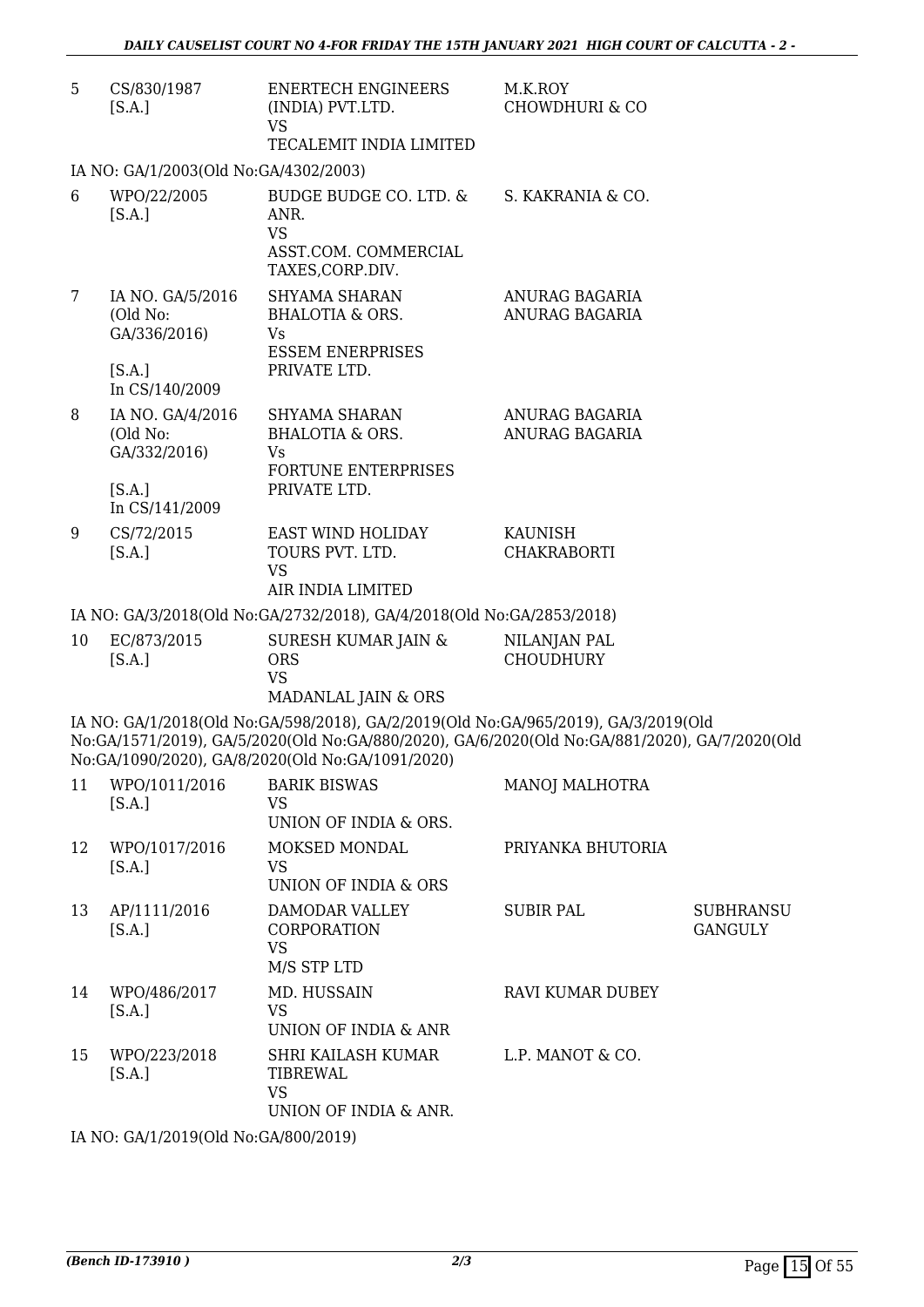| 16 | WPO/224/2018<br>[S.A.]                                                                                                                                               | SMT. SEEMA TIBREWAL<br>VS<br>UNION OF INDIA & ANR                                                           | L.P. MANOT & CO.           |                                                    |  |
|----|----------------------------------------------------------------------------------------------------------------------------------------------------------------------|-------------------------------------------------------------------------------------------------------------|----------------------------|----------------------------------------------------|--|
|    | IA NO: GA/1/2019(Old No:GA/801/2019)                                                                                                                                 |                                                                                                             |                            |                                                    |  |
| 17 | AP/339/2018<br>[S.A.]                                                                                                                                                | DAMODAR VALLEY<br><b>CORPORATION</b><br><b>VS</b><br><b>SETH &amp; ASSOCIATES</b>                           | AMIT KUMAR NAG             |                                                    |  |
| 18 | EC/460/2018<br>[S.A.]                                                                                                                                                | AI CHAMPADANY<br><b>INDUSTRIES LIMITED</b><br><b>VS</b><br>ORIENTAL INSURANCE<br><b>COMPANY LIMITED</b>     | ABHIJIT GUHA RAY           |                                                    |  |
| 19 | AP/485/2018<br>[S.A.]                                                                                                                                                | M/S TIMBOCOM<br>VS<br>KOLKATA PORT TRUST                                                                    | <b>SOUMEN DAS</b>          |                                                    |  |
| 20 | CS/111/2019<br>[S.A.]                                                                                                                                                | ANIL RAJKUMAR MUKERJI<br><b>AND 3 OTHERS</b><br><b>VS</b><br>RT REV PARITOSH<br><b>CANNING AND 9 OTHERS</b> | AISHWARYA KUMAR<br>AWASTHI | SINHA AND CO.<br>(RES.1,2 IN G.A 1532)<br>OF 2019) |  |
|    | IA NO: GA/1/2019(Old No:GA/1517/2019), GA/2/2019(Old No:GA/1523/2019), GA/3/2019(Old<br>No:GA/1532/2019), GA/4/2020(Old No:GA/7/2020), GA/5/2020(Old No:GA/828/2020) |                                                                                                             |                            |                                                    |  |
|    | 21 MPO/122/2010                                                                                                                                                      | DIPAK IAMNADAS POPAT                                                                                        | A NHA NH                   |                                                    |  |

| 21 | WPO/122/2019<br>[S.A.]                         | DIPAK JAMNADAS POPAT<br>AND ORS<br>VS<br>THE STATE OF WEST<br>BENGAL AND ORS | <b>ANJAN</b><br><b>BHATTACHARYA (DAS</b><br>AND COMPANY) |                                              |
|----|------------------------------------------------|------------------------------------------------------------------------------|----------------------------------------------------------|----------------------------------------------|
| 22 | IA NO. GA/30/2019<br>(Old No:<br>GA/1519/2019) | SMT. JYOTSNA MULLICK &<br><b>ORS</b><br>Vs<br>KAMALESH MALLICK AND           | NIRMAL K. NANDI<br>NIRMAL K. NANDI                       | <b>VICTOR MOSES</b><br>VICTOR MOSES &<br>CO. |
|    | [S.A.]<br>In CS/222/2001                       | ORS.                                                                         |                                                          |                                              |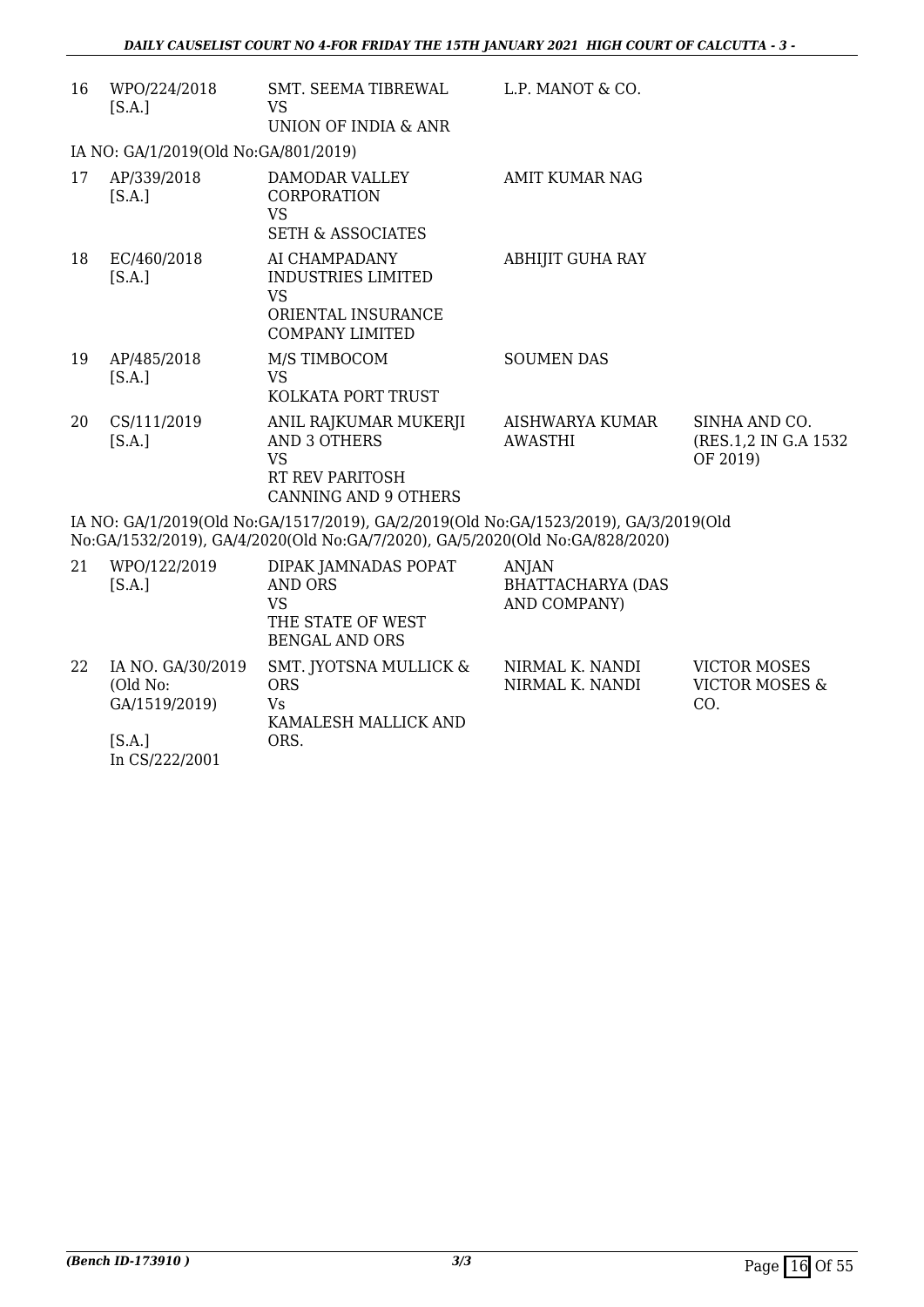

# **Original Side**

**DAILY CAUSELIST For Friday The 15th January 2021**

**COURT NO. 6 SINGLE BENCH () AT 2:00 PM HON'BLE JUSTICE ARIJIT BANERJEE (VIA VIDEO CONFERENCE)**

**NOTE: MATTERS WILL BE TAKEN UP THROUGH PHYSICAL HEARING ONLY WHEN BOTH THE PARTIES ARE AGREED.**

**ON FRIDAY, 15TH JANUARY, 2021 AT 2:00 P.M. - WILL SIT SINGLY AND TAKE SOME CONTEMPT, ASSIGNED, REVIEW, MODIFICATION/CLARIFICATION MATTERS.**

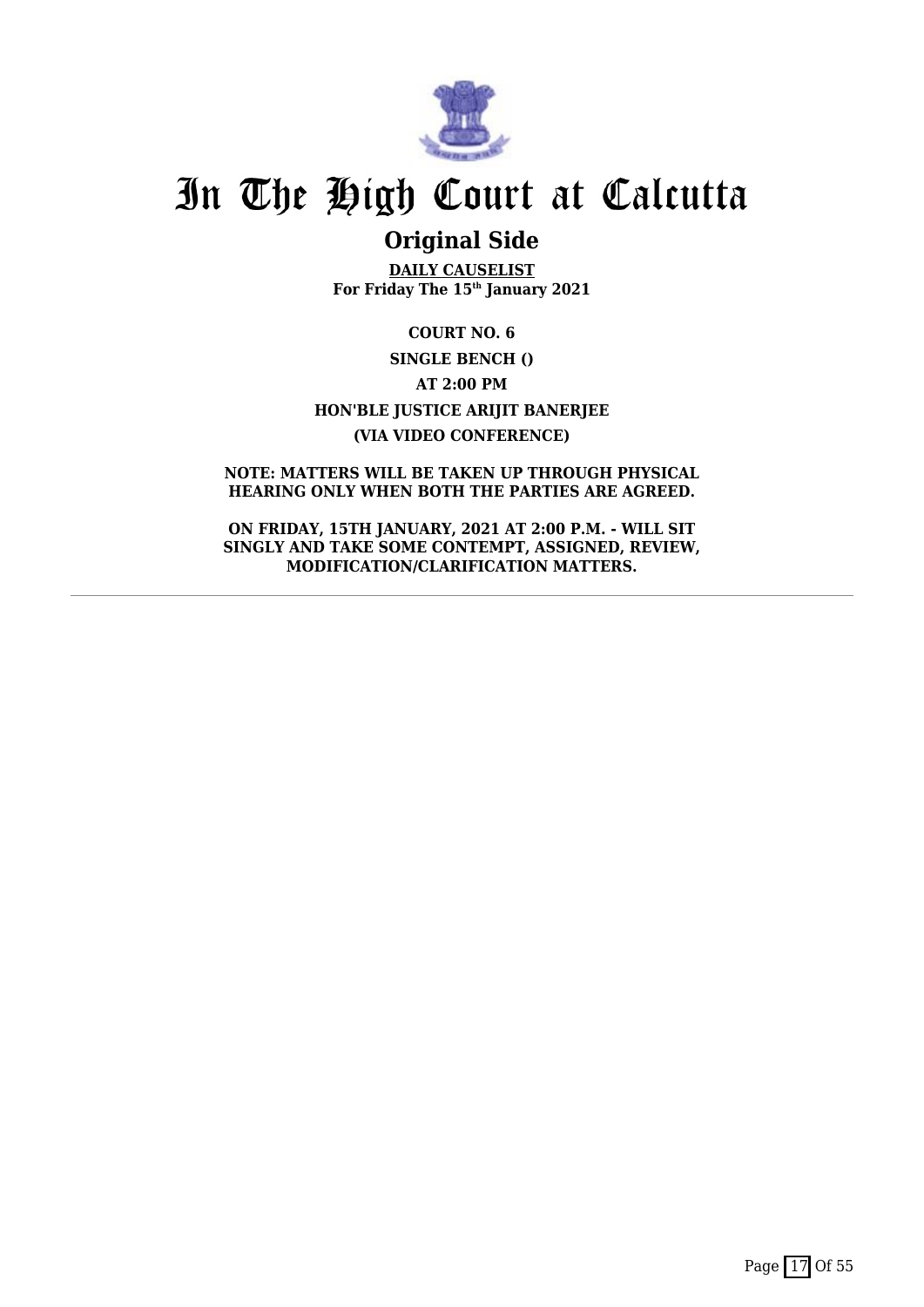

# **Original Side**

**DAILY CAUSELIST For Friday The 15th January 2021**

**COURT NO. 36 SINGLE BENCH (SB-I,COMMERCIAL BENCH) AT 10:45 AM HON'BLE JUSTICE DEBANGSU BASAK (VIA VIDEO CONFERENCE)**

### **NOTE:MATTERS WILL BE TAKEN UP THROUGH PHYSICAL HEARING ONLY WHEN BOTH THE PARTIES ARE AGREED.**

### **PRESENTATION OF PLAINT**

| $\mathbf{1}$ | CS/151/2020      | M/S. ASTREX ENTERPRISE<br>PRIVATE LIMITED<br>VS<br>SUNIL KISHIN PUNWANI                                   | <b>ASIF SOHAIL</b><br><b>TARAFDAR</b>  |
|--------------|------------------|-----------------------------------------------------------------------------------------------------------|----------------------------------------|
| 2            | CS/152/2020      | M/S ASTREX ENERPRISE<br>PVT LTD<br><b>VS</b><br>JAIDEEP HALWASIYA                                         | ASIF SOHAIL<br><b>TARAFDAR</b>         |
| 3            | CS/5/2021        | M/S. GHOSE ESTATES<br><b>VS</b><br>DEBSONS PRIVATE LIMITED                                                | D. N. MISRA                            |
|              |                  | <b>NEW MOTION (UNDER COMMERCIAL DIVISION)</b>                                                             |                                        |
| 4            | IA NO. GA/1/2020 | DILIP KUMAR JAIN ALIAS<br>DILIP KUMAR RANAWAT<br>Vs                                                       | <b>AYUSH JAIN</b><br><b>AYUSH JAIN</b> |
|              | In CS/40/2020    | VIKAS D. JAIN AND ORS                                                                                     |                                        |
| 5            | AP/22/2021       | TATA CAPITAL FINANCIAL<br><b>SERVICES LTD</b><br><b>VS</b><br>SIMPLEX<br><b>INFRASTRUCTURE LTD</b>        | <b>ABM ASSOCIATES</b>                  |
| 6            | AP/23/2021       | TATA CAPITAL FINANCIAL<br><b>SERVICES LTD</b><br><b>VS</b><br><b>SIMPLEX</b><br><b>INFRASTRUCTURE LTD</b> | ABM ASSOCIATES                         |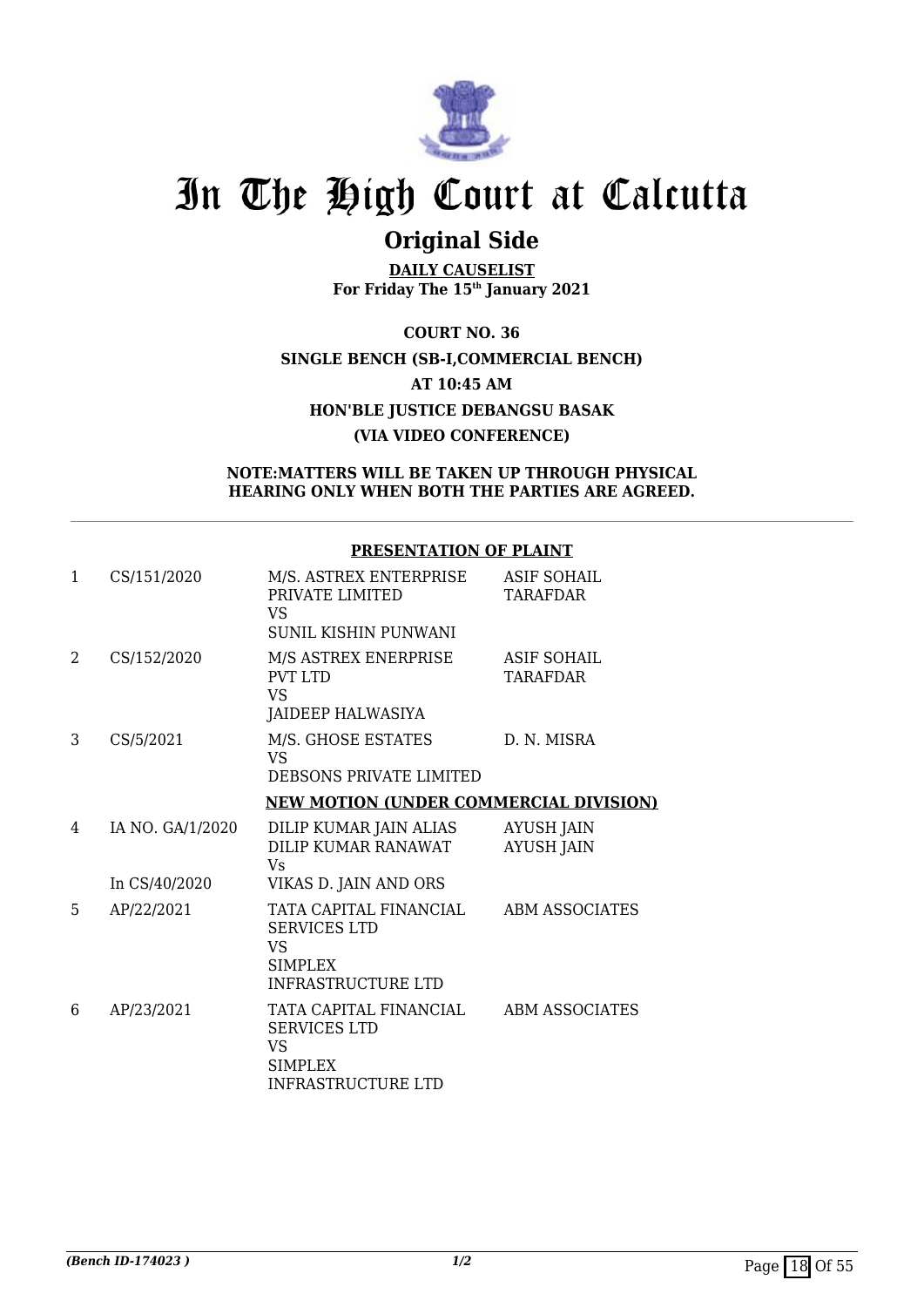| 7  | AP/24/2021 | TATA CAPITAL FINANCIAL<br><b>SERVICES LTD</b><br>VS<br>SIMPLEX<br>INFRASTRUCTURE LTD        | ABM ASSOCIATES |
|----|------------|---------------------------------------------------------------------------------------------|----------------|
| 8  | AP/25/2021 | TATA CAPITAL FINANCIAL<br><b>SERVICES LTD</b><br>VS<br>SIMPLEX<br>INFRASTRUCTURE LTD        | ABM ASSOCIATES |
| 9  | AP/27/2021 | TATA CAPITAL FINANCIAL<br><b>SERVICES LTD</b><br>VS<br><b>SIMPLEX</b><br>INFRASTRUCTURE LTD | ABM ASSOCIATES |
|    |            | <b>SPECIALLY ASSIGNED MATTERS</b>                                                           |                |
| 10 | AP/89/2015 | THE STATE OF WEST                                                                           | PARITOSH SINHA |

| 10 | AP/89/2015 | THE STATE OF WEST     | PARITOSH SII |
|----|------------|-----------------------|--------------|
|    | [S.A.]     | BENGAL & ORS.         |              |
|    |            | VS.                   |              |
|    |            | M/S. DILIP KUMAR SAHA |              |

IA NO: GA/1/2018(Old No:GA/2586/2018)

### **ADJOURNED MOTION (UNDER COMMERCIAL DIVISION)**

( AT 2:00 P.M. )

| 11 | IA NO. GA/1/2020            | <b>SALT LAKE SOCIETY FOR</b><br>HOTEL MANAGEMENT AND<br>ANR                                   | ARUNABHA DEB<br>ARUNABHA DEB |
|----|-----------------------------|-----------------------------------------------------------------------------------------------|------------------------------|
|    | In CS/50/2020               | Vs<br><b>GAZI MURSHIDUL AREFIN</b><br>AND ORS                                                 |                              |
| 12 | AP/255/2020                 | QUIPPO INFRASTRUCTURE<br><b>LIMITED</b><br>VS<br><b>A2Z INFRASERVICES</b><br>LIMITED AND ANR. | MULLICK AND CO.              |
|    | IA NO: GA/1/2020, GA/2/2020 |                                                                                               |                              |
| 13 | AP/308/2020                 | CUPRUM BAGRODIA<br><b>LIMITED</b><br>VS<br><b>GAINWELL COMMOSALES</b><br>PRIVATE LIMITED      | SHARMA KAJARIA<br>AND CO.    |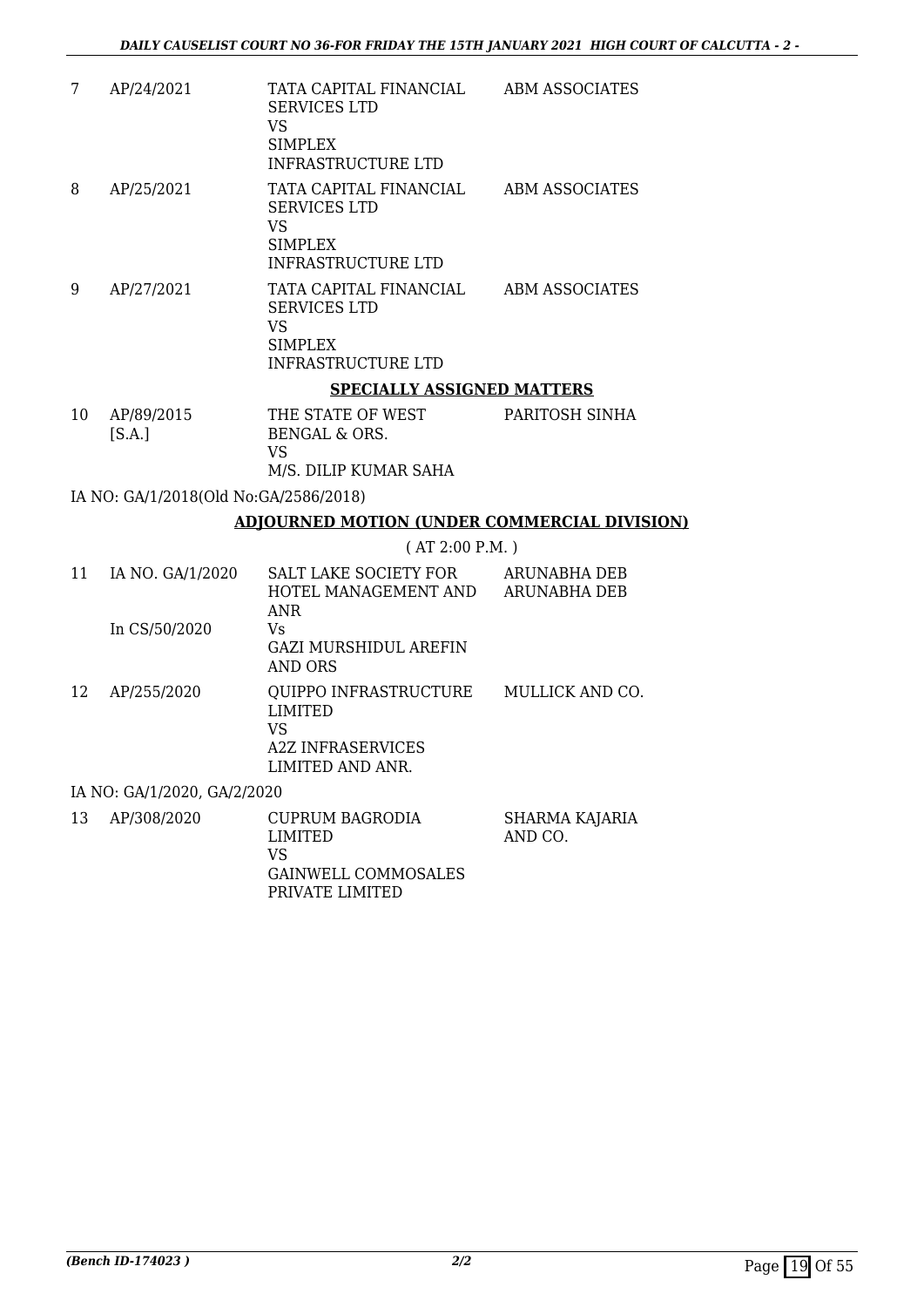

# **Original Side**

**DAILY CAUSELIST For Friday The 15th January 2021**

**COURT NO. 36 SINGLE BENCH (SB-I) AT 10:45 AM HON'BLE JUSTICE DEBANGSU BASAK (VIA VIDEO CONFERENCE)**

**NOTE:MATTERS WILL BE TAKEN UP THROUGH PHYSICAL HEARING ONLY WHEN BOTH THE PARTIES ARE AGREED.**

#### **TO BE MENTIONED**

| 1 | IA NO. GA/2/2020<br>(Old No:<br>GA/1084/2020) | AHIM MITTER AND ORS<br>Vs<br>KAMAL KUMAR<br><b>CHOWDHURY</b>                                 | P.C. BOSE<br>P.C. BOSE, D.N.<br>CHUNDER(PLAINTIF NO. 1<br>AND 3) |
|---|-----------------------------------------------|----------------------------------------------------------------------------------------------|------------------------------------------------------------------|
|   | <b>FOR</b><br>WITHDRAWAL]<br>In CS/90/2019    |                                                                                              |                                                                  |
|   |                                               | PRESENTATION OF PLAINT                                                                       |                                                                  |
| 2 | CS/150/2020                                   | KRISHNA KUMAR BHATTER<br>VS<br>SUDHA KANKARIA                                                | ASIF SOHAIL TARAFDAR                                             |
| 3 | CS/2/2021                                     | TITAGARH WAGONS<br><b>LIMITED</b><br>VS<br><b>INDRAJIT BHARADWAJ</b>                         | <b>SAYANTAN BOSE</b>                                             |
|   |                                               | <b>NEW MOTIONS</b>                                                                           |                                                                  |
| 4 | IA NO. GA/2/2020<br>(Old No:<br>GA/827/2020)  | A.V.M SALES CORPORATION<br>THROUGH ITS PARTNER,<br>Vs<br>HARVEST CHEM COMPANY<br>LTD AND ORS | YASH VARDHAN DEORA<br>YASH VARDHAN DEORA                         |
|   | In CS/53/2020                                 |                                                                                              |                                                                  |
| 5 | IA NO. GA/3/2020                              | A.V.M SALES CORPORATION<br>THROUGH ITS PARTNER,<br><b>Vs</b>                                 | YASH VARDHAN DEORA<br>YASH VARDHAN DEORA                         |
|   | In CS/53/2020                                 | HARVEST CHEM COMPANY<br>LTD AND ORS                                                          |                                                                  |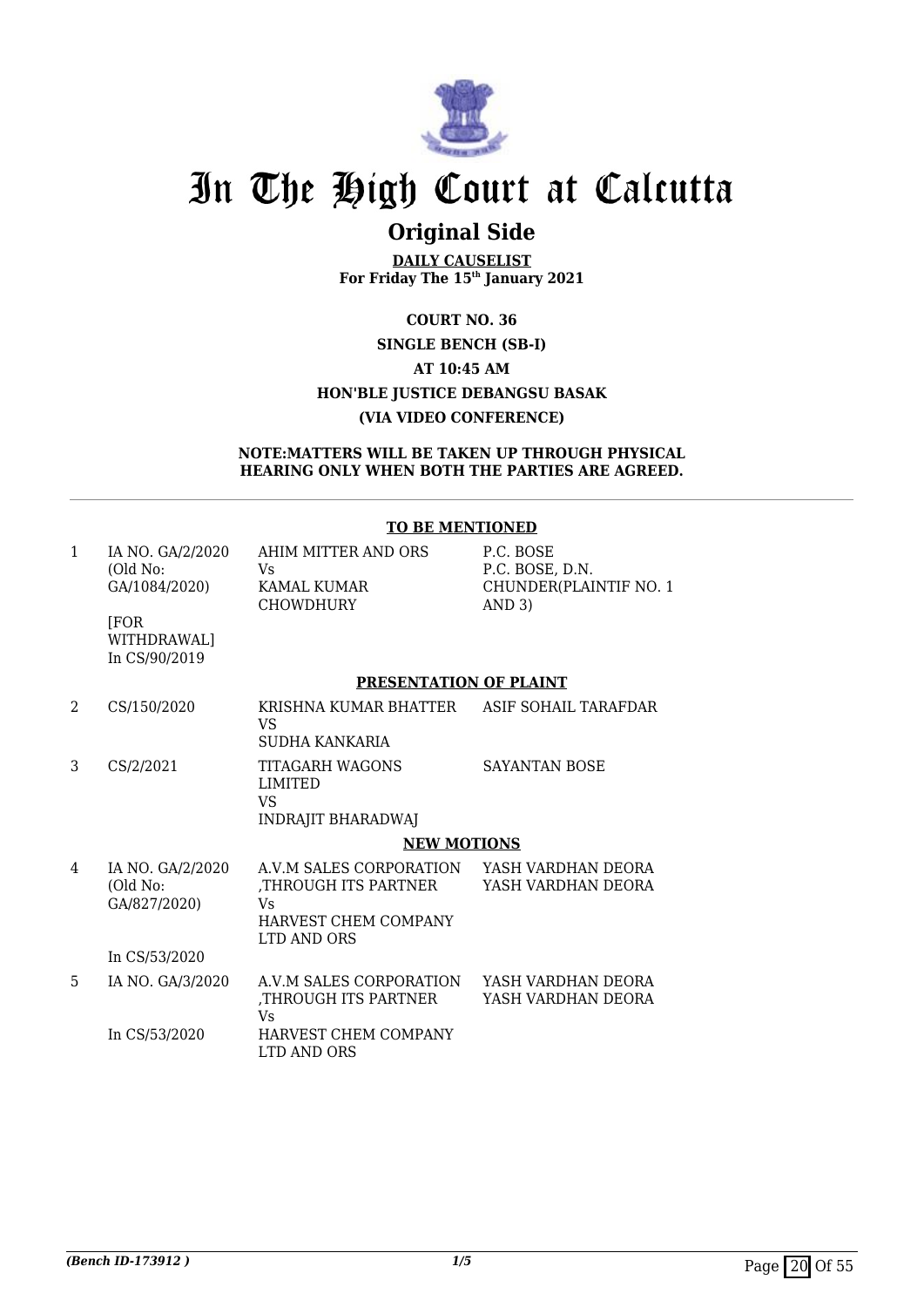| 6  | IA NO. GA/1/2020<br>(Old No:<br>GA/826/2020) | A.V.M SALES CORPORATION<br>THROUGH ITS PARTNER,<br>Vs                                                   | YASH VARDHAN DEORA<br>YASH VARDHAN DEORA     |
|----|----------------------------------------------|---------------------------------------------------------------------------------------------------------|----------------------------------------------|
|    |                                              | HARVEST CHEM COMPANY<br>LTD AND ORS                                                                     |                                              |
|    | In CS/53/2020                                |                                                                                                         |                                              |
|    |                                              | <b>APPLICATION FOR RULE IN CONTEMPT</b>                                                                 |                                              |
| 7  | IA NO. GA/1/2020<br>(Old No:<br>GA/511/2020) | KRISHNA LAL SHARMA<br>Vs.<br>EMILY SINGHA BRISHOBHA<br><b>AND ANR</b>                                   | KUSHAGRA SHAH<br>KUSHAGRA SHAH               |
|    | In CC/51/2019                                |                                                                                                         |                                              |
|    |                                              | <b>NEW CHAMBER APPLICATIONS</b>                                                                         |                                              |
| 8  | IA NO. GA/3/2020                             | IN THE GOODS OF :<br>KISHORI LAL JALAN<br>(DECEASED)                                                    | <b>ABHIJIT NAYAK</b><br><b>ABHIJIT NAYAK</b> |
|    | In PLA/105/2011                              | <b>Vs</b>                                                                                               |                                              |
| 9  | PLA/197/2014                                 | IN THE GOODS OF :<br>CHANDRAKALA DEVI SARAF<br>(DEC)<br><b>VS</b>                                       | M/S. CHATTERJEE, SIL<br>AND CO.              |
|    | IA NO: GA/5/2020, GA/6/2020                  |                                                                                                         |                                              |
|    |                                              | NON CONTENTIOUS BUSINESS (FOR FINAL DISPOSAL)                                                           |                                              |
| 10 | PLA/85/2016                                  | IN THE GOODS OF: NANI<br>GOPAL BOSE, DECEASED<br><b>VS</b>                                              | SWAPAN KUMAR MALLICK                         |
| 11 | PLA/8/2019                                   | IN THE GOODS OF : RAJIB<br>SAHA (DEC)<br><b>VS</b>                                                      | PRIYABRATA THAKUR                            |
| 12 | PLA/101/2019                                 | IN THE GOODS OF-<br>SHIBANANDA CHATTERJEE<br>(DEC.)<br><b>VS</b><br>NA                                  | K. N. JANA                                   |
| 13 | PLA/323/2019                                 | IN THE GOODS OF - RATAN<br>KUMAR DEY (DEC)<br><b>VS</b><br>NA                                           | <b>MANAS DASGUPTA</b>                        |
| 14 | PLA/342/2019                                 | IN THE GOODS OF- MAYA<br>DEVI AGARWAL (DEC.)<br><b>VS</b><br>NA                                         | VARUN KEDIA                                  |
| 15 | PLA/412/2019                                 | IN THE GOODS OF SMT.<br>SARLA MIMANI (DEC)<br>VS.<br>N/A                                                | T.C.RAY AND CO.                              |
| 16 | PLA/435/2019                                 | IN THE GOODS OF - KAMAL<br>KUMAR JHUNJHUNWALA<br>ALIAS KAMAL KUMAR JHUN<br>JHUN WALA (DEC.)<br>VS<br>NA | S. K. SHARMA                                 |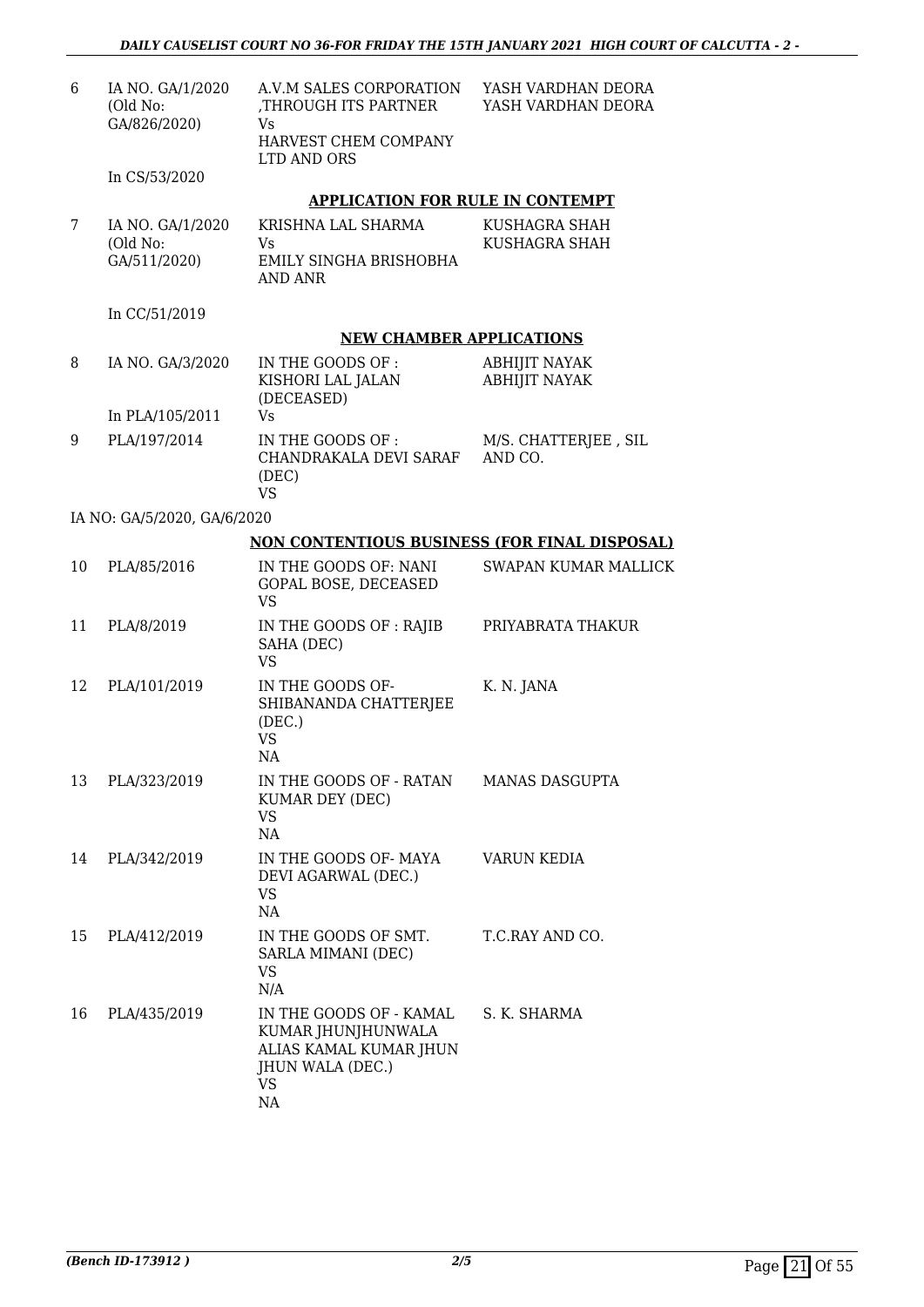| 17 | PLA/136/2020                                  | IN THE GOODS OF SHRI<br>INDRA KUMAR LATH (DEC)<br>VS<br>N/A                                           | C.K.JAIN AND CO.                        |                                      |
|----|-----------------------------------------------|-------------------------------------------------------------------------------------------------------|-----------------------------------------|--------------------------------------|
| 18 | PLA/154/2020                                  | IN THE GOODS OF BABU<br>LAL BOTHRA ALSO BABU<br>LAL JAIN, DECEASED<br><b>VS</b><br>NA                 | <b>USHA DOSHI</b>                       |                                      |
|    |                                               | <b>TESTAMENTARY MATTERS (FOR ISSUANCE OF CITATION)</b>                                                |                                         |                                      |
| 19 | PLA/187/2018                                  | IN THE GOODS OF :<br>RABINDRA NATH<br>CHATTERJEE (DEC.)<br><b>VS</b>                                  | <b>SANDERSONS &amp; MORGANS</b>         |                                      |
| 20 | PLA/205/2018                                  | IN THE GOODS OF :<br><b>BHUPAL KUMAR</b><br>MUKHERJEE (DEC.)<br><b>VS</b>                             | <b>SANDERSONS &amp; MORGANS</b>         |                                      |
| 21 | PLA/142/2020                                  | IN THE GOODS OF NABIN<br>CHAND CHANDER @ NABIN<br>CHAND CHUNDER (DEC)<br><b>VS</b><br>NA              | SOMNATH SAHA                            |                                      |
| 22 | PLA/145/2020                                  | IN THE GOODS OF SARLA<br>DEVI GOENKA (DEC)<br><b>VS</b><br>NA                                         | KHAITAN AND CO                          |                                      |
| 23 | PLA/146/2020                                  | IN THE GOODS OF KANAI<br>LAL GHOSH(DEC)<br><b>VS</b><br>NA                                            | UDAYNARAYAN BETAL                       |                                      |
|    |                                               | <b>CHAMBER APPLICATIONS FOR FINAL DISPOSAL</b>                                                        |                                         |                                      |
|    |                                               | (AT 2:00 P.M.)                                                                                        |                                         |                                      |
| 24 | IA NO. GA/2/2019<br>(Old No:<br>GA/1763/2019) | AXIS BANK LTD<br>Vs<br>MANOHAR LAL AND CO. &<br>ANR.                                                  | <b>SINHA</b><br>SINHA & CO.             | KAUSHIK BANERJEE<br>KAUSHIK BANERJEE |
|    | In EC/127/2017                                |                                                                                                       |                                         |                                      |
| 25 | IA NO. GA/1/2018<br>(Old No:<br>GA/2282/2018) | RELIABLE ROADWINGS PVT<br><b>LTD</b><br><b>Vs</b><br>BEVCON WAYORS PVT LTD<br>& ORS                   | SUNITA AGARWAL<br><b>SUNITA AGARWAL</b> |                                      |
|    | In CS/40/2018                                 |                                                                                                       |                                         |                                      |
| 26 | IA NO. GA/2/2018<br>(Old No:<br>GA/3106/2018) | RELIABLE ROADWINGS PVT<br><b>LTD</b><br><b>Vs</b><br>BEVCON WAYORS PVT LTD<br>& ORS                   | AVIJIT DEY<br><b>SUNITA AGARWAL</b>     |                                      |
|    | In CS/40/2018                                 |                                                                                                       |                                         |                                      |
| 27 | IA NO. GA/1/2020<br>(Old No:<br>GA/1074/2020) | <b>EVERGREEN DEALER</b><br>PRIVATE LIMITED<br><b>Vs</b><br>BINOD KUMAR SINGHAL,<br>PROP. OF M/S. SHRI | RAJESH UPADHYAY<br>RAJESH UPADHYAY      |                                      |
|    | In CS/264/2019                                | LAKSHMI STEEL SUPPLIERS                                                                               |                                         |                                      |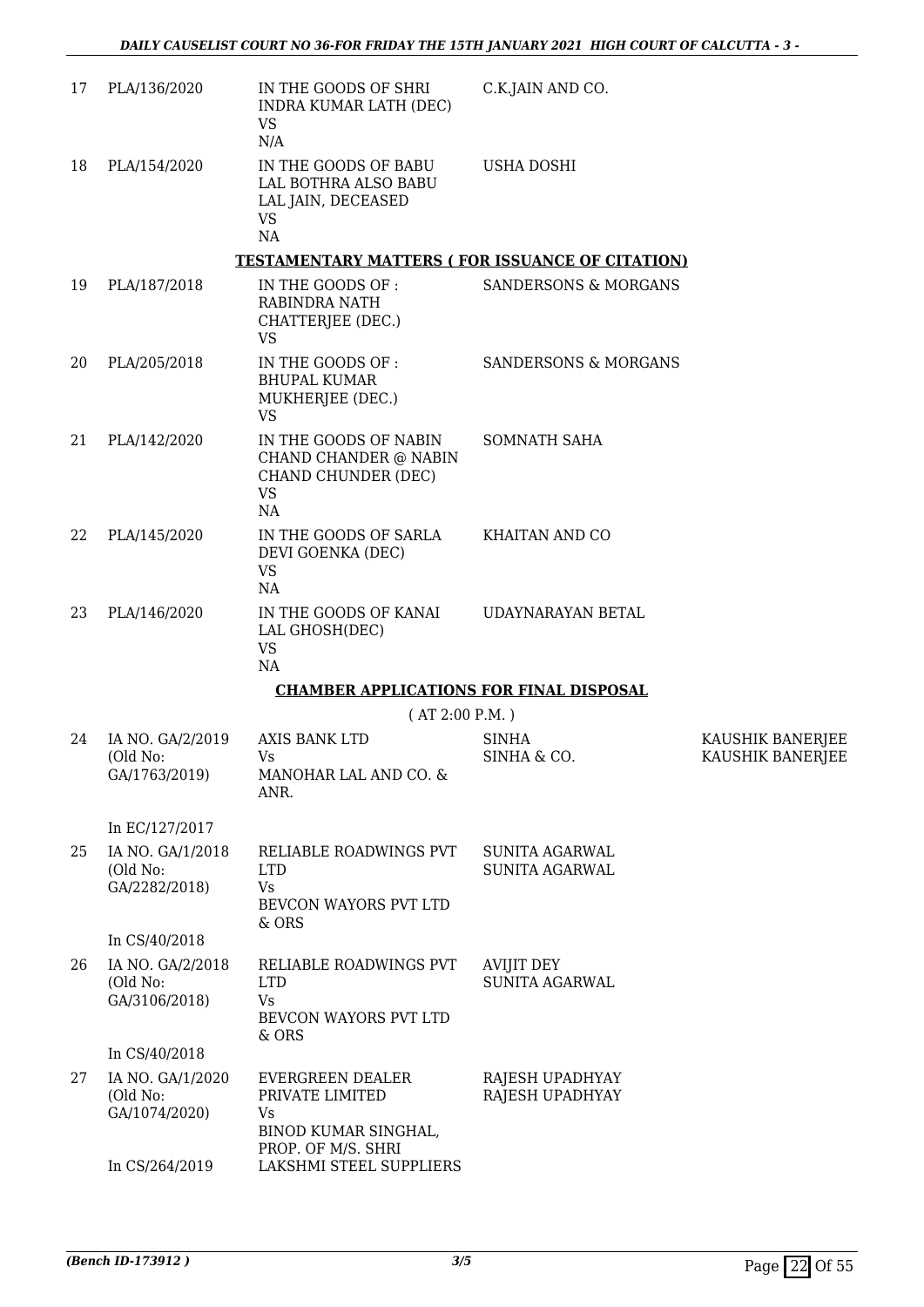| 28 | IA NO. GA/1/2019<br>(Old No:<br>GA/2548/2019) | SPX FLOW TECHNOLOGY<br>SINGAPORE PTE LTD<br><b>Vs</b><br><b>SANJAY JAIN</b>                 | RAJASHREE KUNDALIA<br>RAJASHREE KUNDALIA                                     |                                                                       |
|----|-----------------------------------------------|---------------------------------------------------------------------------------------------|------------------------------------------------------------------------------|-----------------------------------------------------------------------|
|    | In EC/324/2019                                |                                                                                             |                                                                              |                                                                       |
|    |                                               | <b>ADJOURNED MOTION</b>                                                                     |                                                                              |                                                                       |
|    |                                               | (AT 2:00 P.M.)                                                                              |                                                                              |                                                                       |
| 29 | IA NO. GA/7/2018<br>(Old No:<br>GA/3197/2018) | JAIDEV MULLICK & ORS.<br><b>Vs</b><br>RADHANATH MULLICK &<br>ORS.                           | <b>BISWAJIT KONAR</b><br>P.C.DASS, R.DUBE, R.DUTTA,<br><b>BISWAJIT KONAR</b> | ITI<br>DUTTA, B.C.MITRA,<br>FOX AND MANDAL<br>FOR DEF $7(A)$ , $7(B)$ |
|    | In CS/2729/1968                               |                                                                                             |                                                                              |                                                                       |
| 30 | IA NO. GA/3/2018<br>(Old No:<br>GA/3463/2018) | SM. LILA MUKUL BISWAS<br>Vs.<br>DILIP KUMAR BISWAS &<br>ORS.                                | <b>SAMIT RUDRA</b><br>A.K.DATTA                                              | J.N. BOSE & CO.<br>G.C.CHUNDER                                        |
|    | In CS/227/1974                                |                                                                                             |                                                                              |                                                                       |
| 31 | IA NO. GA/2/2018<br>(Old No:<br>GA/2821/2018) | <b>SMT. LILA MUKUL BISWAS</b><br>Vs.<br><b>DILIP KUMAR BISWAS</b>                           | J.N BOSE & CO<br>A.K.DATTA                                                   | G.C.CHUNDER                                                           |
|    | In CS/227/1974                                |                                                                                             |                                                                              |                                                                       |
| 32 | IA NO. GA/11/2019<br>(Old No:<br>GA/860/2019) | <b>AMRIT LALL SHAW</b><br>Vs.<br>SHYAM JAISWAL & ORS.                                       | SINHA & CO.                                                                  | A.GHOSH                                                               |
|    | In CS/563/1975                                |                                                                                             |                                                                              |                                                                       |
| 33 | IA NO. GA/5/2018<br>(Old No:<br>GA/3055/2018) | <b>SMT.SANDHYA BASU</b><br><b>MALLICK &amp; ANR</b><br>Vs.<br>MR.PRAMATHA NATH SEN<br>& ANR | <b>SUNIL KUMAR</b><br><b>CHAKRABORTY</b><br>MR.ASOKE KUMAR BASU              | J.MITRA                                                               |
|    | In CS/540/1988                                |                                                                                             |                                                                              |                                                                       |
| 34 | IA NO. GA/7/2019<br>(Old No:<br>GA/2035/2019) | SMT.SANDHYA BASU<br><b>MALLICK &amp; ANR</b><br><b>Vs</b><br>MR.PRAMATHA NATH SEN           | MR.ASOKE KUMAR BASU                                                          | J.MITRA                                                               |
|    | In CS/540/1988                                |                                                                                             |                                                                              |                                                                       |
| 35 | IA NO. GA/9/2020<br>(Old No:<br>GA/855/2020)  | <b>SMT.SANDHYA BASU</b><br><b>MALLICK &amp; ANR</b><br><b>Vs</b><br>MR.PRAMATHA NATH SEN    | MR.ASOKE KUMAR BASU                                                          | J.MITRA                                                               |
|    | In CS/540/1988                                |                                                                                             |                                                                              |                                                                       |
| 36 | IA NO. GA/1/2012<br>(Old No:<br>GA/284/2012)  | NAGREEKA EXPORTS LTD.<br><b>Vs</b><br>PRIME BANK LTD & ORS.                                 | <b>ASHOKE BHOWMICK</b><br><b>ASHOKE BHOWMICK</b>                             |                                                                       |

In CS/45/2012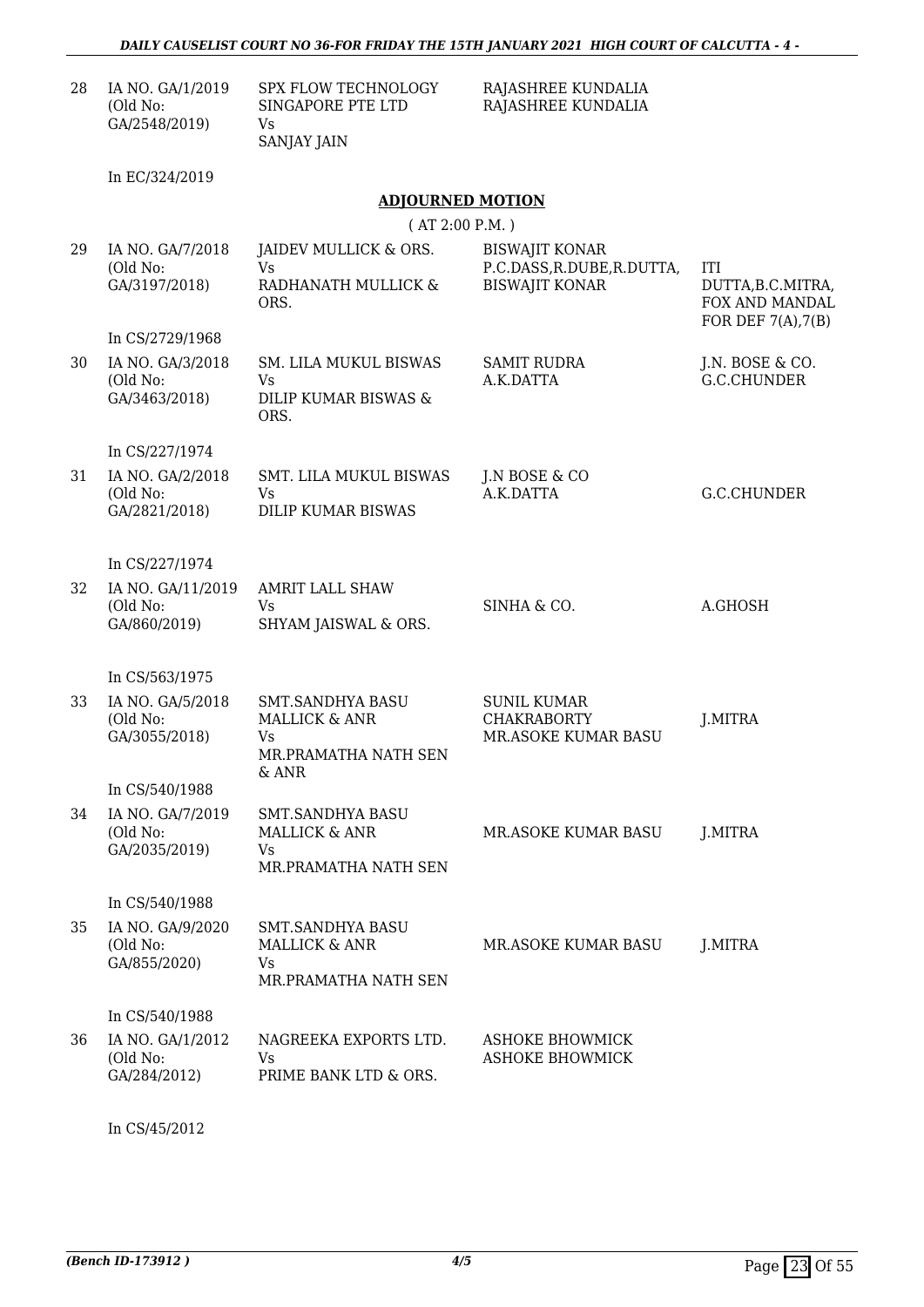SINGHVI SINGHVI & CO.

| 37 | IA NO. GA/1/2013<br>(Old No:<br>GA/1207/2013) | PHONOGRAPHIC<br>PERFORMANCE LTD<br>Vs<br>TV TODAY NETWORK LTD | AWANI KUMAR ROY<br>AWANI KUMAR ROY |
|----|-----------------------------------------------|---------------------------------------------------------------|------------------------------------|
|    |                                               |                                                               |                                    |

In CS/135/2013

| 38 | IA NO. GA/11/2020 CLP BUSINESS LLP |
|----|------------------------------------|
|    | Vs.                                |
|    | MRS. MITALI ATTICK & ORS.          |

In CS/291/2016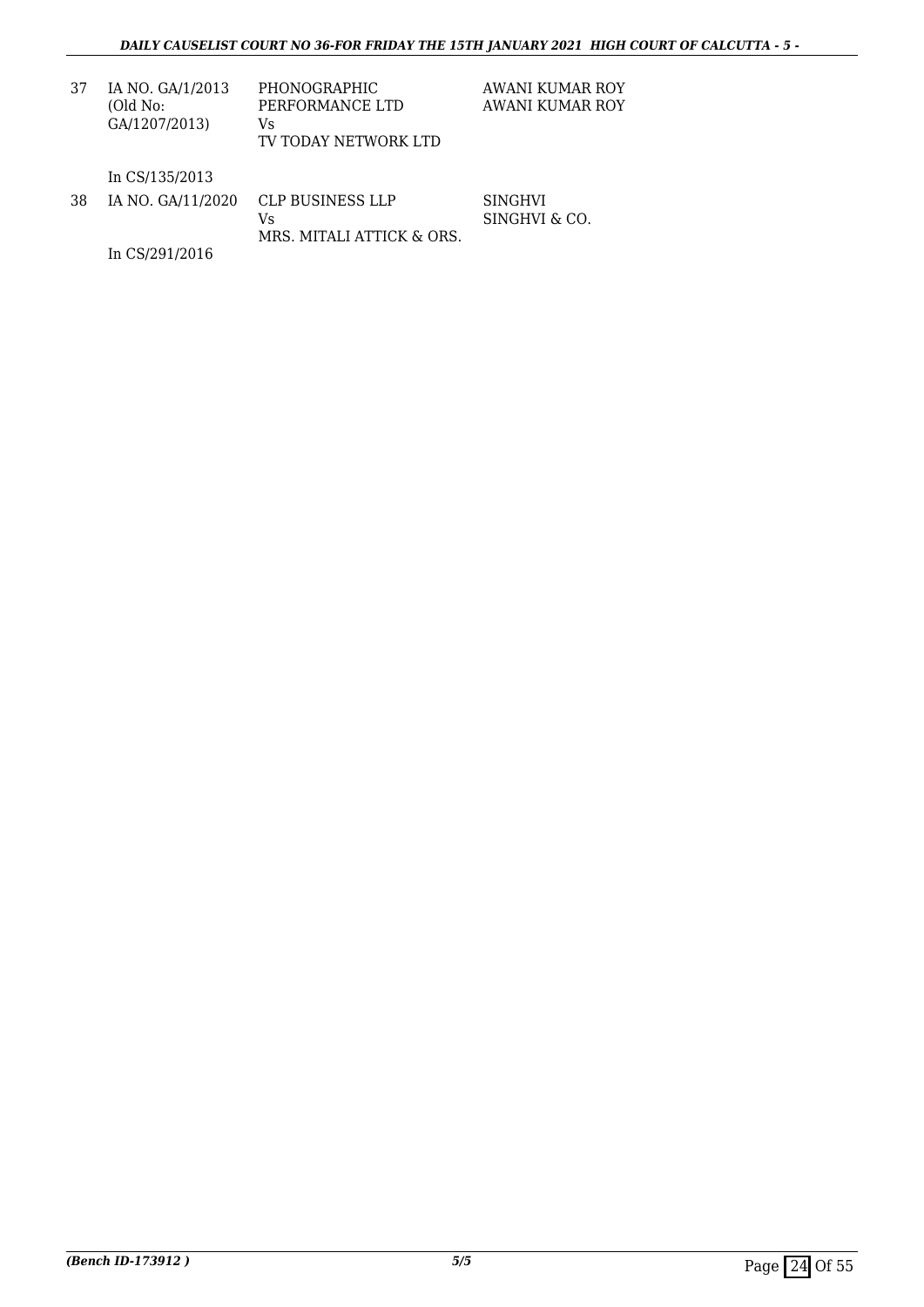

# **Original Side**

**DAILY CAUSELIST For Friday The 15th January 2021**

**COURT NO. 38 SINGLE BENCH (SB-II, COMMERCIAL BENCH) AT 2:00 PM HON'BLE JUSTICE ASHIS KUMAR CHAKRABORTY (VIA VIDEO CONFERENCE)**

**NOTE:MATTERS WILL BE TAKEN UP THROUGH PHYSICAL HEARING ONLY WHEN BOTH THE PARTIES ARE AGREED.**

**NOTE: ORIGINAL SIDE MATTERS WILL BE TAKEN UP FROM 2:00 P.M.**

**NOTE: MENTIONING WILL BE PERMITTED ONLY ON THE VIRTUAL MODE INDICATING GROUP(S) OR SECTION(S) ALONG WITH GROUND OF URGENCY.**

**NOTE: COMMERCIAL BENCH WILL BE TAKEN UP FIRST.**

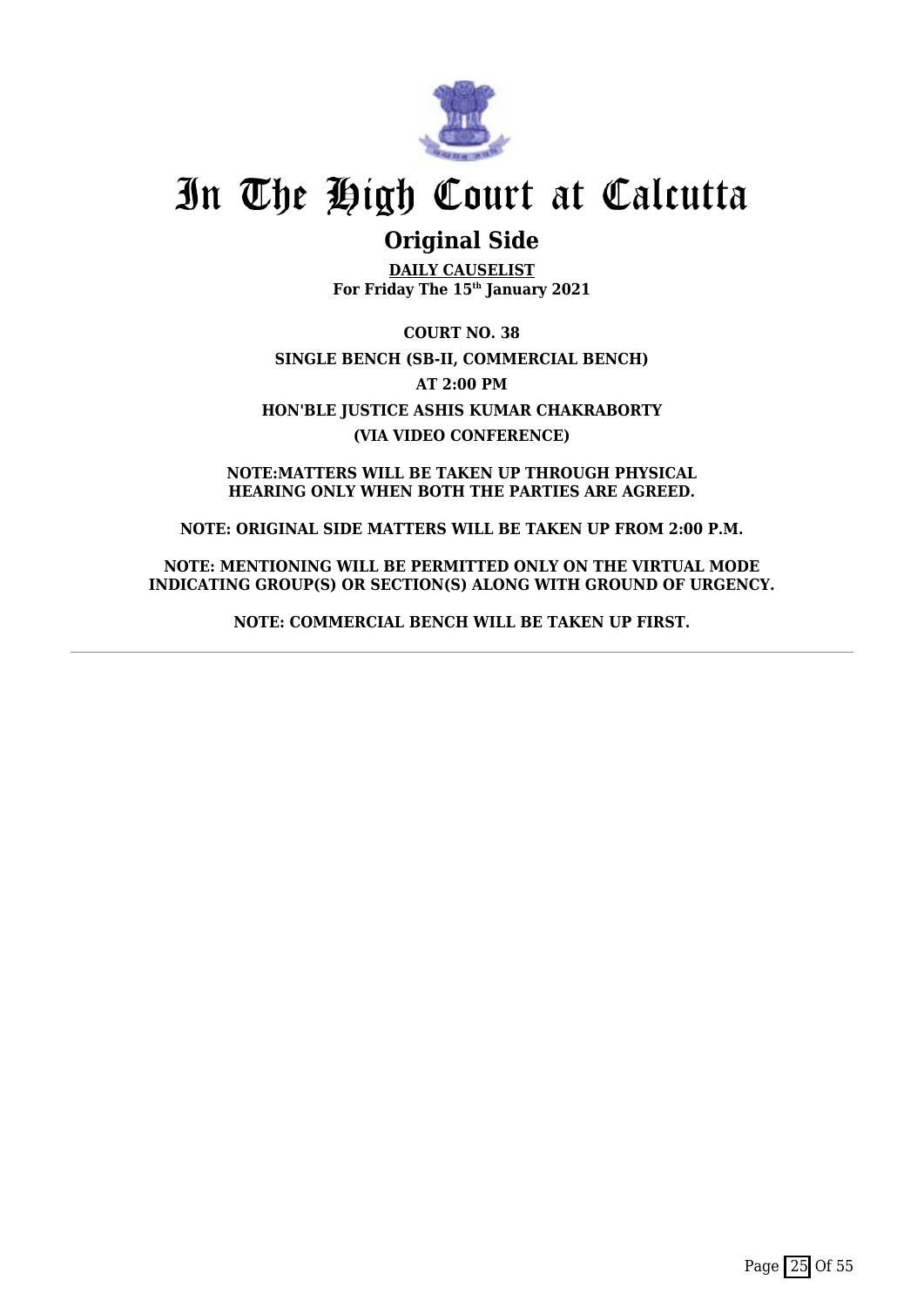

# **Original Side**

**DAILY CAUSELIST For Friday The 15th January 2021**

## **COURT NO. 38**

## **SINGLE BENCH (SB-II) AT 2:00 PM HON'BLE JUSTICE ASHIS KUMAR CHAKRABORTY (VIA VIDEO CONFERENCE)**

#### **NOTE:MATTERS WILL BE TAKEN UP THROUGH PHYSICAL HEARING ONLY WHEN BOTH THE PARTIES ARE AGREED.**

### **NOTE: ORIGINAL SIDE MATTERS WILL BE TAKEN UP FROM 2:00 P.M.**

### **NOTE: MENTIONING WILL BE PERMITTED ONLY ON THE VIRTUAL MODE INDICATING GROUP(S) OR SECTION(S) ALONG WITH GROUND OF URGENCY.**

**NOTE: COMMERCIAL BENCH WILL BE TAKEN UP FIRST.**

#### **COMPANY MATTER ADJOURNED**

| $\mathbf{1}$  | IA NO. CA/23/2020<br>(Old No:<br>CA/66/2020)                      | IN THE MATTER OF<br>REYROLLE BURN LTD. (IN<br>LIQN.)<br>Vs.                                                                    | NILOY SENGUPTA<br>NILOY SENGUPTA             |
|---------------|-------------------------------------------------------------------|--------------------------------------------------------------------------------------------------------------------------------|----------------------------------------------|
|               | In BIFR/506/1994                                                  |                                                                                                                                |                                              |
| $\mathcal{L}$ | IA NO. CA/13/2020                                                 | IN THE MATTER OF: PLG<br>POWER LTD -AND-<br>Vs.                                                                                | SOUVIK BHADRA                                |
|               | In CP/271/2012                                                    | OTO AUTOMATION S.R.L                                                                                                           |                                              |
|               |                                                                   | <b>MISCELLANEOUS MATTERS</b>                                                                                                   |                                              |
| 3             | IA NO. CA/57/2016<br>(Old No:<br>CA/37/2016)                      | CYCLE CORPORATION OF<br>INDIA LTD.(IN LIQN)<br>Vs<br>THE OFFICIAL LIQUIDATOR,<br>HIGH COURT, CALCUTTA                          | <b>NAYAN RAKSHIT</b><br><b>NAYAN RAKSHIT</b> |
|               | In BIFR/508/1992                                                  |                                                                                                                                |                                              |
| 4             | IA NO. CA/73/2018<br>(Old No:<br>CA/132/2018)<br>In BIFR/508/1992 | CYCLE CORPORATION OF<br>INDIA LTD.(IN LIQN)<br><b>Vs</b><br>THE OFFICIAL LIQUIDATOR<br>-VS- W.B.S.I. DEV. CORPN.<br>LTD. & ANR | NAYAN RAKSHIT<br>NAYAN RAKSHIT               |
|               |                                                                   |                                                                                                                                |                                              |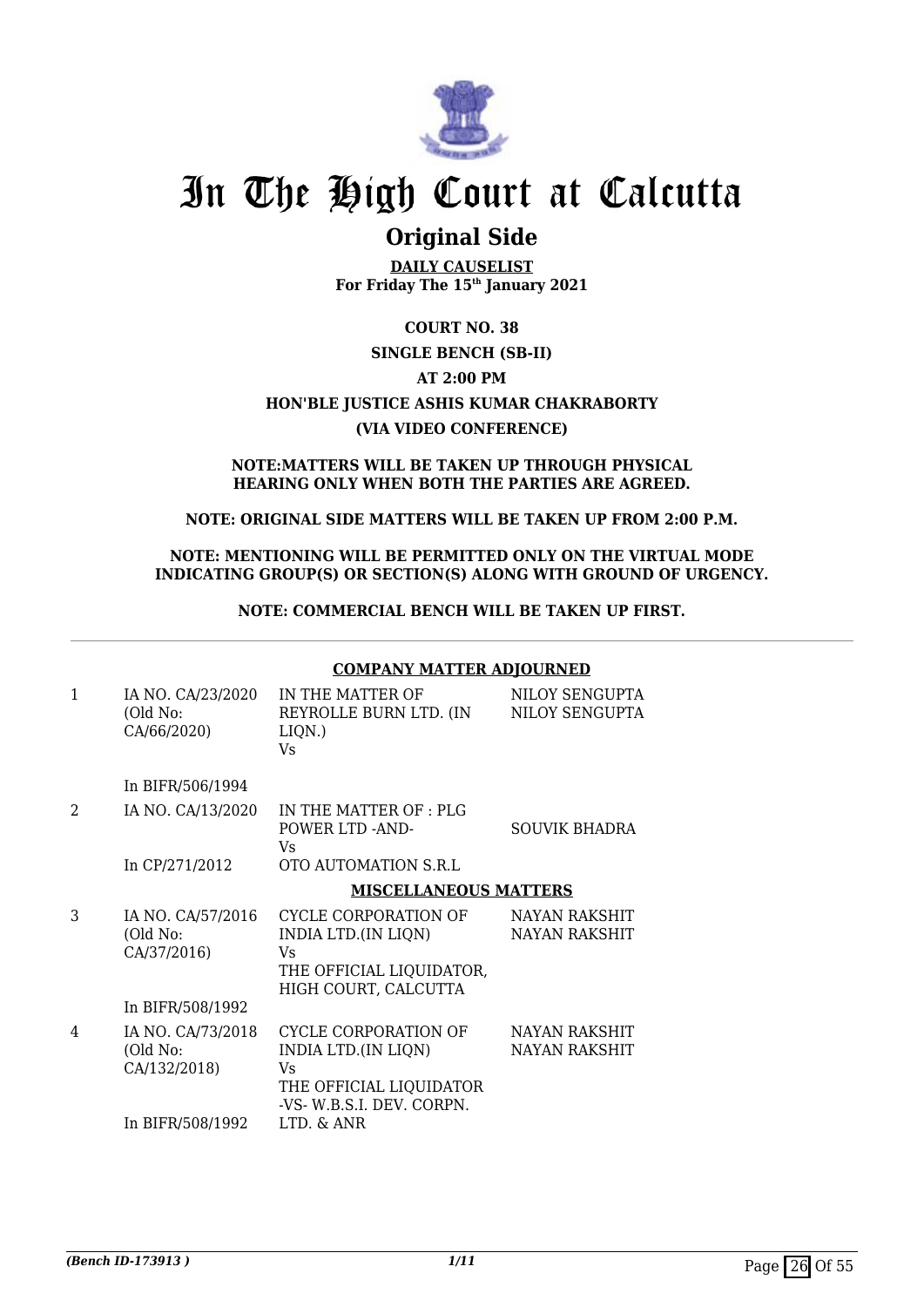| 5  | IA NO. CA/36/2019<br>(Old No:<br>CA/219/2019) | IN THE MATTER OF M/S.<br><b>BHARAT BRAKES &amp; VALVES</b><br>LTD. (IN LIQN.)<br><b>Vs</b><br>THE O/L              |                                                      |                               |
|----|-----------------------------------------------|--------------------------------------------------------------------------------------------------------------------|------------------------------------------------------|-------------------------------|
|    | In BIFR/526/1992                              |                                                                                                                    |                                                      |                               |
| 6  | IA NO. CA/23/2017<br>(Old No:<br>CA/485/2017) | RE: M/S. DUNLOP INDIA<br>LIMITED(IN LIQN) -AND-<br><b>Vs</b><br>THE O/L HIGH COURT CAL-<br>VS- BHARTIYA HOTELS PVT | <b>ANUPAM</b><br>DASADHIKARI<br>FOX & MANDAL         |                               |
|    | In CP/233/2008                                | LTD & ORS.                                                                                                         |                                                      |                               |
| 7  | IA NO. CA/56/2019<br>(Old No:<br>CA/143/2019) | IN THE MATTER OF M/S.<br>DUNLOP INDIA LIMITED -<br>AND-<br>Vs                                                      | FOX & MANDAL                                         |                               |
|    | In CP/233/2008                                |                                                                                                                    |                                                      |                               |
| 8  | IA NO. CA/52/2019<br>(Old No:<br>CA/122/2019) | THE O/L HIGH COURT CAL<br><b>Vs</b>                                                                                | <b>ANUPAM DAS</b><br><b>ADHIKARI</b><br>FOX & MANDAL |                               |
|    | In CP/233/2008                                |                                                                                                                    |                                                      |                               |
| 9  | IA NO. CA/35/2018<br>(Old No:<br>CA/221/2018) | IN THE MATTER OF M/S.<br>DUNLOP INDIA LIMITED -<br>AND-<br>Vs                                                      | <b>ARIJIT BASU</b><br>FOX & MANDAL                   |                               |
|    | In CP/233/2008                                | SMIFS CAPITAL MARKETS<br>LTD. VS-THE O/L, HIGH<br>COURT, CAL                                                       |                                                      |                               |
| 10 | IA NO. CA/8/2021                              | <b>ABHIJEET PROJECTS</b><br><b>LIMITED</b><br>Vs                                                                   | <b>SUTANU</b><br>CHAKRABARTI<br><b>SUTANU</b>        | L.P.TIWARI<br>L.P.TIWARI & CO |
|    | In CP/572/2014                                | <b>SHIKHARESH</b><br><b>BHATTACHARYA</b>                                                                           | <b>CHAKRABARTI</b>                                   |                               |
| 11 | IA NO. CA/13/2021                             | IN THE MATTER OF: GBC<br><b>ENTERPRISE LIMITED</b><br>Vs                                                           | <b>SANU SIL</b><br><b>SANU SIL</b>                   |                               |
|    | In CP/971/2014                                | <b>CHINNHA</b>                                                                                                     |                                                      |                               |
| 12 | IA NO. CA/13/2021                             | RE: M/S. VIKASH METAL &<br>POWER LIMITED -AND-<br>Vs                                                               | DEBSOUMYA BASAK<br>DEBSOUMYA BASAK                   |                               |
|    | In CP/985/2014                                | THE O/L -VS- ASREC (INDIA)<br>LTD.                                                                                 |                                                      |                               |
| 13 | IA NO. CA/8/2019<br>(Old No:<br>CA/149/2019)  | RE: NEW CENTRAL JUTE<br>MILLS CO. LTD AND<br>Vs<br>THE O/L -VS- ASSET<br><b>RECONSTRUCTION</b>                     | DEY & ASSOCIATES                                     |                               |
|    | In CP/405/2016                                | COMPANY (INDIA) LTD.<br>CANIOR MARTIN                                                                              |                                                      |                               |

#### **MISFEASANCE MATTERS**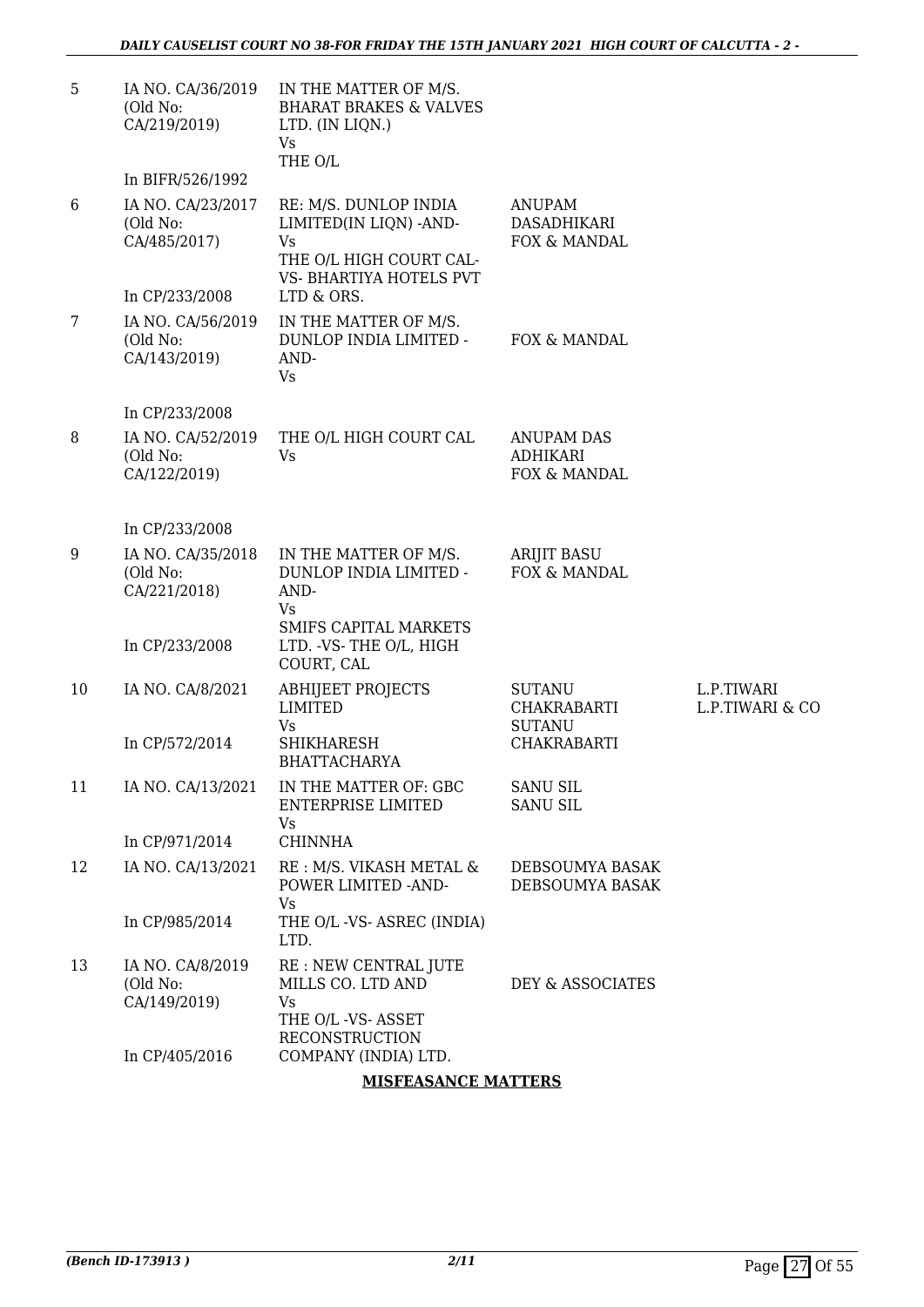| 14 | IA NO. CA/13/2012<br>(Old No:<br>CA/510/2012) | RE:SEARSOLE CHEMICAL<br>LTD. (IN LIQN.) AND O/L.<br>Vs                              | MS. RATNA DAS<br>MS. RATNA DAS                                           |                                           |
|----|-----------------------------------------------|-------------------------------------------------------------------------------------|--------------------------------------------------------------------------|-------------------------------------------|
|    | In CP/207/2001                                |                                                                                     |                                                                          |                                           |
| 15 | IA NO. CA/17/2010<br>(Old No:<br>CA/240/2010) | <b>VINOD BAID</b><br>Vs<br>OFFICIAL LIQUIDATOR,<br>HIGH COURT, CALCUTTA             | M/S. C. K. JAIN &<br><b>COMPANY</b><br><b>SUBHADIP BISWAS</b><br>FOR O/L |                                           |
|    | In CP/217/2001                                |                                                                                     |                                                                          |                                           |
| 16 | IA NO. CA/9/2006<br>(Old No:<br>CA/621/2006)  | M/S. PRUDENTIAL CAPITAL<br>MARKETS LTD.(IN LIQN.)<br>Vs                             | <b>SUBHADIP BISWAS</b><br>FOR O/L                                        |                                           |
|    | In CP/217/2001                                |                                                                                     |                                                                          |                                           |
| 17 | IA NO. CA/10/2009<br>(Old No:<br>CA/252/2009) | IN THE MATTER OF<br><b>INDODEEP GENERAL</b><br>FINANCE & INVESTMENT<br>CO.L         | RANAJIT<br>CHOWDHURY<br>DILIP KR. KUNDU                                  | R.CHOWDHURY                               |
|    | In CP/607/2001                                | <b>Vs</b><br>THE O/L, H COURT<br>CALCUTTA -VS- PANKAJ<br>KRISHNA DEBNATH & ORS.     |                                                                          |                                           |
| 18 | IA NO. CA/14/2015<br>(Old No:<br>CA/19/2015)  | IN THE MATTER OF APARNA<br>LIGHTNING (INDIA) PVT.<br>LTD. (IN LIQ)<br><b>Vs</b>     | RANAJIT<br><b>CHOWDHURY</b><br><b>AMITAVA RAHA</b>                       |                                           |
|    | In CP/40/2009                                 | -AND- O.L., H.C., CAL, -VS-<br>HARSHMANI PANT & ORS                                 |                                                                          |                                           |
|    |                                               | <b>SALES BY COURT</b>                                                               |                                                                          |                                           |
| 19 | IA NO. CA/31/2019<br>(Old No:<br>CA/179/2019) | IN THE MATTER.OF-<br>BENGAL PAPER MILLS<br>CO.LTD.<br>Vs<br>O/L                     | A.C.KAR                                                                  | <b>SANDERSONS &amp;</b><br><b>MORGANS</b> |
|    | In CP/245/1985                                |                                                                                     |                                                                          |                                           |
| 20 | IA NO. CA/65/2018<br>(Old No:<br>CA/288/2018) | IN THE MATTER OF TATA<br><b>CONSTRUCTION &amp;</b><br>PROJECTS LTD. (IN LIQN)<br>Vs | O/L, HIGH COURT,<br><b>CALCUTTA</b><br>H.K.MITTER                        | DEBASISH DE                               |
|    | In BIFR/153/1987                              |                                                                                     |                                                                          |                                           |
| 21 | IA NO. CA/10/2012<br>(Old No:<br>CA/666/2012) | RE: SOMANI FERRO ALLOYS<br>LTD. (IN LIQN.)<br>Vs                                    | O/L, HIGH COURT,<br><b>CALCUUTA</b><br>A.GHOSH                           |                                           |
|    |                                               |                                                                                     |                                                                          |                                           |

In CP/558/2000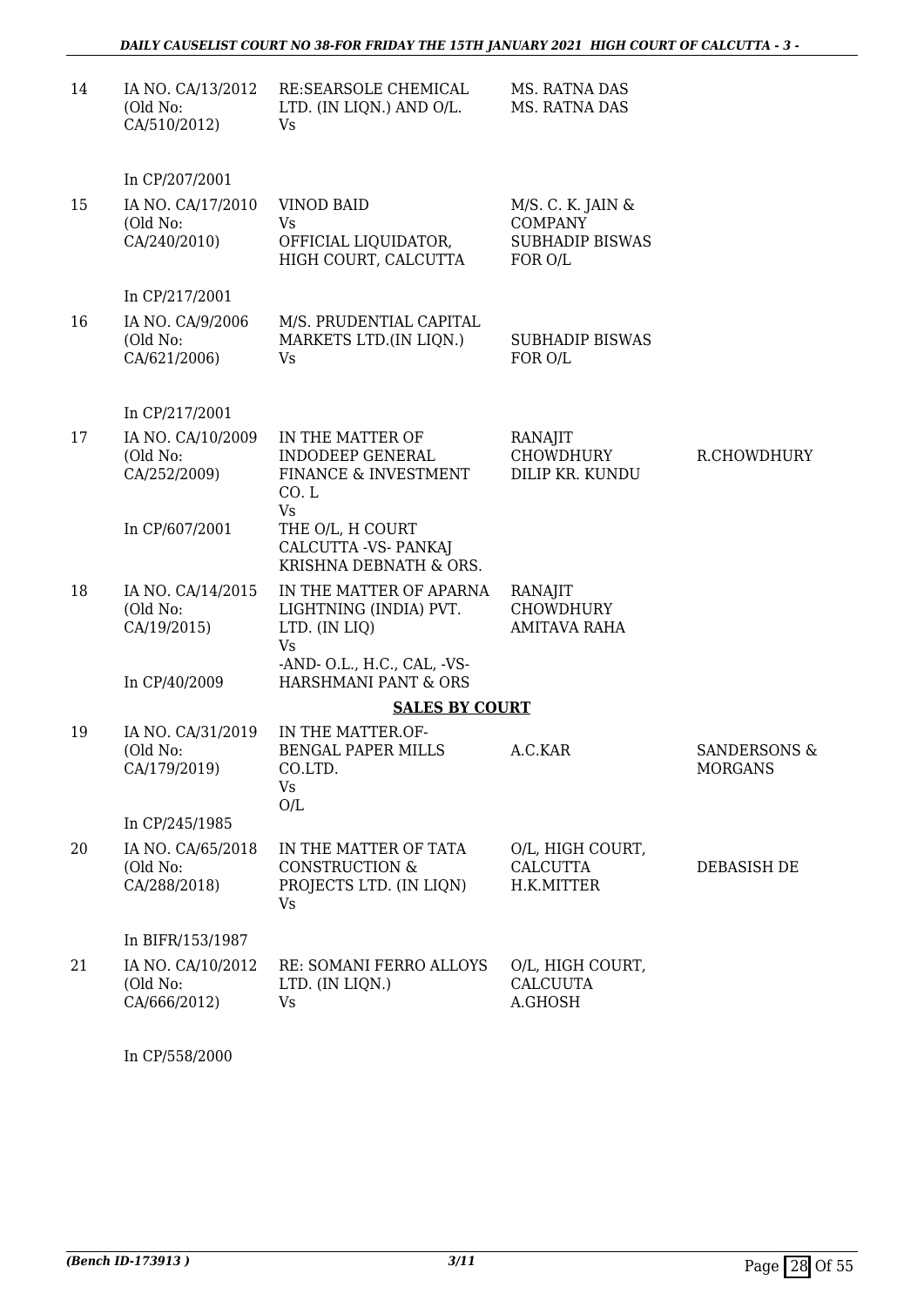| 22 | IA NO. CA/8/2013<br>(Old No:<br>CA/424/2013)  | RE: PRUDENTIAL CAPITAL<br>MARKETS LTD.(IN LIQN)<br>Vs                                           | O/L, HIGH COURT<br>,CALCUTTA<br><b>SANDERSONS &amp;</b><br><b>MORGANS</b> | D.P.SARVADHIKARI<br>& CO. |
|----|-----------------------------------------------|-------------------------------------------------------------------------------------------------|---------------------------------------------------------------------------|---------------------------|
|    | In CP/342/2002                                |                                                                                                 |                                                                           |                           |
| 23 | IA NO. CA/11/2020<br>(Old No:<br>CA/21/2020)  | JANAPRIYA FINANCE &<br>INDUSTRIAL INVESTMENT<br>$(I)$ LTD.<br>Vs<br>RESERVE BANK OF INDIA       | <b>SANDERSONS &amp;</b><br><b>MORGANS</b>                                 |                           |
|    | In CP/384/2005                                |                                                                                                 |                                                                           |                           |
| 24 | IA NO. CA/10/2019<br>(Old No:<br>CA/107/2019) | JANAPRIYA FINANCE &<br>INDUSTRIAL INVESTMENT<br>$(I)$ LTD.<br>Vs<br>RESERVE BANK OF INDIA       | SANDERSONS &<br><b>MORGANS</b>                                            |                           |
|    | In CP/384/2005                                |                                                                                                 |                                                                           |                           |
| 25 | IA NO. CA/55/2018<br>(Old No:<br>CA/317/2018) | <b>RE: REHABILITATION</b><br>INDUST. CORPN. LTD. (IN<br>LIQN)<br>Vs                             | O/L, HIGH COURT,<br><b>CALCUTTA</b><br><b>ANNA MALHOTRA</b>               | D. CH. MONDAL             |
|    | In CP/525/2005                                |                                                                                                 |                                                                           |                           |
| 26 | IA NO. CA/13/2018<br>(Old No:<br>CA/265/2018) | <b>RE: BAR TRENDS</b><br>TECHNOLOGIES P. LTD. (IN<br>$LIQN.$ )<br>Vs                            | O/L, HIGH COURT,<br><b>CALCUTTA</b><br>R. L. GAGGAR                       |                           |
|    | In CP/221/2007                                |                                                                                                 |                                                                           |                           |
| 27 | IA NO. CA/11/2019<br>(Old No:<br>CA/108/2019) | IN THE MATTER OF :<br><b>FORTUNE FURNITECH</b><br>PRIVATE LIMITED - AND-<br>Vs.<br>POONAM SINGH | <b>SRIVASTAVA &amp;</b><br><b>COMPANY</b>                                 | JAYATI CHOWDHURY          |
|    | In CP/77/2012                                 |                                                                                                 |                                                                           |                           |
| 28 | IA NO. CA/10/2018<br>(Old No:<br>CA/105/2018) | IN THE MATTER OF : PLG<br>POWER LTD - (IN LIQN)<br>Vs                                           | O/L, HIGH CURT<br><b>CALCUTTA</b><br><b>SOUVIK BHADRA</b>                 |                           |
|    | In CP/271/2012                                |                                                                                                 |                                                                           |                           |
| 29 | IA NO. CA/4/2018<br>(Old No:<br>CA/83/2018)   | <b>RE: CHOWDHURY</b><br>PACKAGING PVT LTD- (IN<br>LIQN)<br>Vs                                   | O/L, HIGH COURT<br><b>CALCUTTA</b><br><b>BIDYUT DUTT</b>                  |                           |
|    | In CP/19/2013                                 |                                                                                                 |                                                                           |                           |
| 30 | IA NO. CA/19/2018<br>(Old No:<br>CA/66/2018)  | IN THE MATTER OF : TYRE<br>CORPORATION OF INDIA<br>LTD (IN LIQN)<br>Vs                          | O/L, HIGH COURT,<br><b>CALCUTTA</b><br>M/S P.BASU & CO.                   |                           |
|    | In CP/84/2013                                 |                                                                                                 |                                                                           |                           |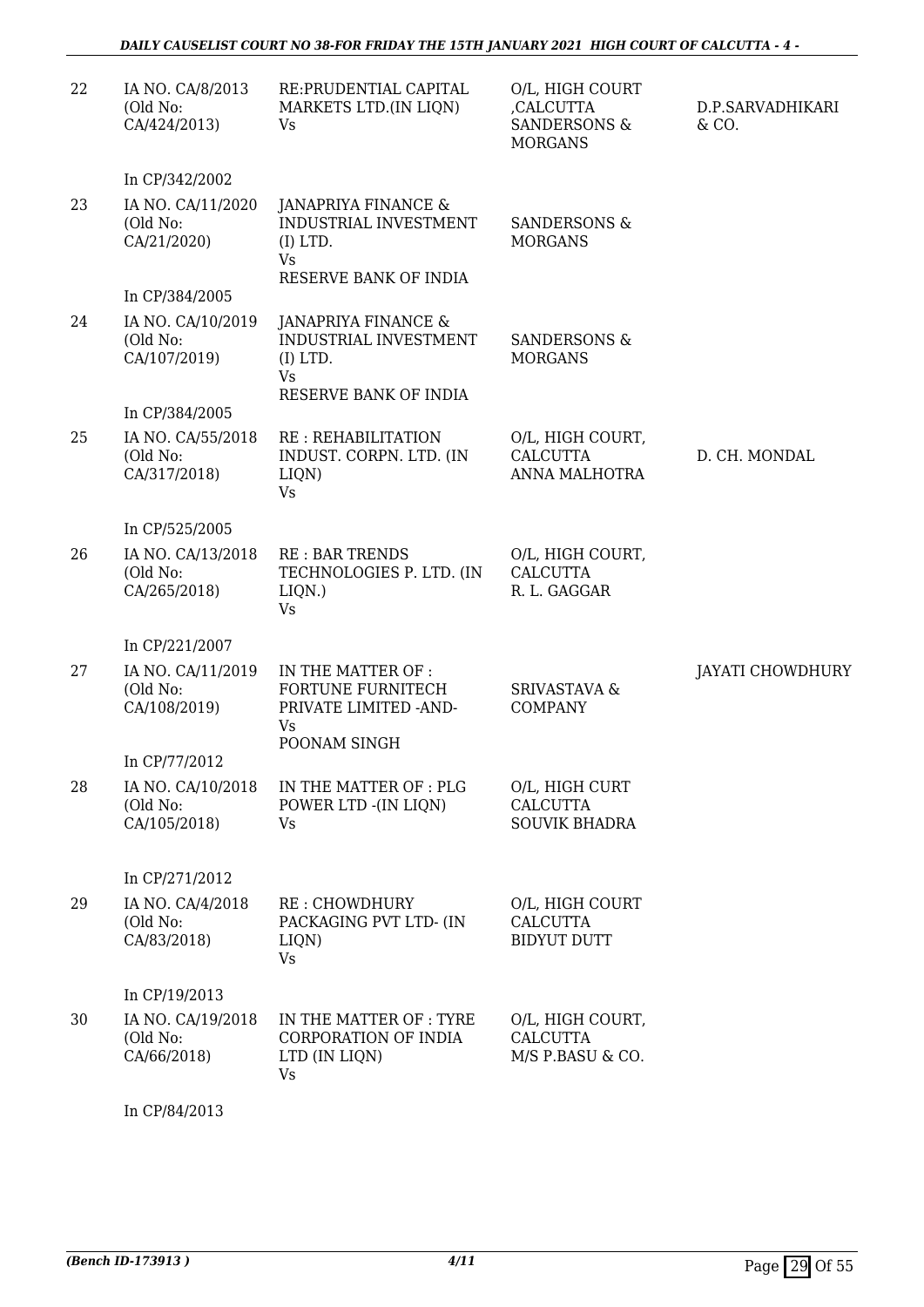| 31 | IA NO. CA/25/2019<br>(Old No:<br>CA/111/2019) | IN THE MATTER OF : TYRE<br><b>CORPORATION OF INDIA</b><br>LTD -AND-<br>Vs<br>MR. DIPAK SHAH | M/S P.BASU & CO.                                                    |
|----|-----------------------------------------------|---------------------------------------------------------------------------------------------|---------------------------------------------------------------------|
|    | In CP/84/2013                                 |                                                                                             |                                                                     |
| 32 | IA NO. CA/11/2019<br>(Old No:<br>CA/128/2019) | THE O/L HIGH COURT CAL<br>Vs<br>N                                                           | <b>ARUN KUMAR</b><br><b>MISHRA</b>                                  |
|    | In CP/719/2013                                |                                                                                             |                                                                     |
| 33 | IA NO. CA/8/2019<br>(Old No:<br>CA/231/2019)  | RE : JIBANDEEP GOLD LTD -<br>AND-<br>Vs.<br>SUDHIN PAL & ORS.                               | SAYANTAN BOSE<br>SAYANTAN BOSE                                      |
|    | In CP/342/2014                                |                                                                                             |                                                                     |
| 34 | IA NO. CA/3/2018<br>(Old No:<br>CA/326/2018)  | RE : SAGARIKA REALTOR<br>PROJECTS INDIA LIMITED<br>(IN LIQ)<br>Vs                           | O/L, HIGH COURT,<br><b>CALCUTTA</b><br><b>TRIPTIMOY</b><br>TALUKDER |
|    | In CP/874/2014                                |                                                                                             |                                                                     |
| 35 | IA NO. CA/9/2019<br>(Old No:<br>CA/174/2019)  | IN THE MATTER OF: SUPER<br>OXYTECH PVT. LTD. - AND-<br>Vs                                   | <b>SKR</b><br><b>AVISHEK GUHA</b>                                   |
|    | In CP/1022/2014                               |                                                                                             |                                                                     |
| 36 | IA NO. CA/6/2017<br>(Old No:<br>CA/333/2017)  | IN THE MATTER OF: SUPER<br>OXYTECH PVT. LTD.(IN<br>LIQN)<br>Vs                              | O/L, HIGH COURT,<br><b>CALCUTTA</b><br><b>AVISHEK GUHA</b>          |
|    | In CP/1022/2014                               |                                                                                             |                                                                     |
| 37 | IA NO. CA/9/2019<br>(Old No:<br>CA/151/2019)  | RE: M/S M S GLASS<br><b>INDUSTRIES LTD -AND-IN</b><br>THE MATTER OF:<br>Vs                  | DEBSOYMYA BASAK                                                     |
|    |                                               | M/S RMC READYMIX (INDIA)                                                                    |                                                                     |
|    | In CP/1127/2014                               |                                                                                             |                                                                     |
| 38 | IA NO. CA/10/2019<br>(Old No:<br>CA/127/2019) | THE O/L CALCUTTA<br>Vs<br>TATA CAPITAL FINANCIAL<br>SERVICES LTD.                           | <b>SKR &amp; ASSOCIATES</b>                                         |
|    | In CP/126/2015                                |                                                                                             |                                                                     |
| 39 | IA NO. CA/5/2018<br>(Old No:<br>CA/57/2018)   | IN THE MATTER OF:<br><b>GOLDMINE AGRO LIMITED</b><br>(IN LIQN.)<br>Vs                       | O/L, HIGH COURT,<br><b>CALCUTTA</b><br><b>TRIPTIMOY</b><br>TALUKDER |

In CP/261/2015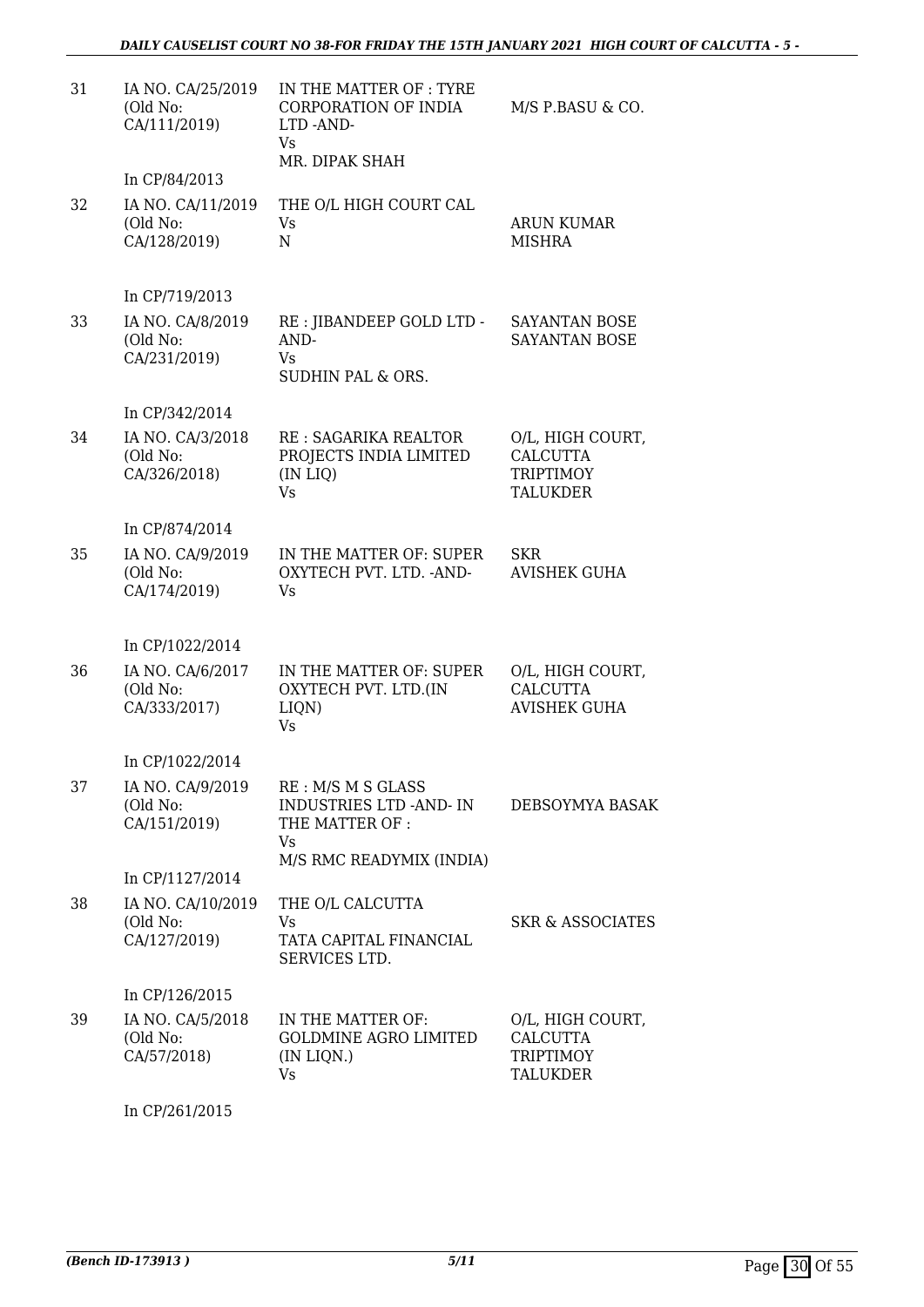| 40 | IA NO. CA/9/2019<br>(Old No:<br>CA/204/2019) | IN THE MATTER OF:<br><b>GOLDMINE ANIMAL</b><br>HUSBANDARY PVT.LTD. -<br>AND-<br>Vs                              | <b>TRIPTIMOY</b><br><b>TALUKDER</b><br>TRIPTIMOY<br>TALUKDER       |
|----|----------------------------------------------|-----------------------------------------------------------------------------------------------------------------|--------------------------------------------------------------------|
|    | In CP/262/2015                               | O/L -VS- ALPANA UDYOG                                                                                           |                                                                    |
| 41 | IA NO. CA/4/2018<br>(Old No:<br>CA/144/2018) | IN THE MATTER OF: TANTIA<br>AGROCHEMICALS PVT. LTD.<br>(IN LIQN)<br>Vs                                          | O/L, HIGH COURT,<br><b>CALCUTTA</b><br><b>DEY &amp; ASSOCIATES</b> |
|    | In CP/791/2015                               |                                                                                                                 |                                                                    |
| 42 | IA NO. CA/3/2018<br>(Old No: CA/6/2018)      | IN THE MATTER OF:<br>VINAYAK IRON AND COKE<br>PVT. LTD.(IN LIQN)<br>Vs                                          | O/L, HC CAL<br><b>SANCHETI &amp;</b><br><b>SANCHETI</b>            |
|    | In CP/20/2016                                |                                                                                                                 |                                                                    |
| 43 | IA NO. CA/8/2019<br>(Old No:<br>CA/208/2019) | IN THE MATTER OF:<br>SANWARIA CREATIONS PVT.<br>LTD. - AND-<br>Vs<br><b>INTEX INDIA TRADING</b>                 | <b>CHOUDHURY'S LAW</b><br><b>OFFICES</b>                           |
|    | In CP/437/2016                               | COMPANY PVT. LTD.                                                                                               |                                                                    |
| 44 | IA NO. CA/4/2019<br>(Old No:<br>CA/178/2019) | RE : SREE MAA SARADA<br>ORES & FORGINGS INDIA<br><b>PVT LTD AND</b>                                             | <b>BINAY KUMAR JAIN</b>                                            |
|    | In CP/978/2016                               | Vs<br><b>INLAND WORLD LOGISTICS</b><br><b>PVT LTD</b>                                                           |                                                                    |
|    |                                              | <b>NEW MOTIONS</b>                                                                                              |                                                                    |
| 45 | IA NO. GA/1/2020<br>(Old No:<br>GA/491/2020) | PRAKASH SAHA<br>Vs<br>RAMASHISH SINGH AND<br><b>ORS</b>                                                         | ARPAN GUHA<br><b>ARPAN GUHA</b>                                    |
|    | In AP/423/2019                               |                                                                                                                 |                                                                    |
| 46 | AP/432/2020                                  | SAGAR VYAPAAR PVT. LTD.<br>VS                                                                                   | AJAY GAGGAR                                                        |
|    |                                              | UNITED INDIA INSURANCE<br>COMPANY LTD.                                                                          |                                                                    |
| 47 | AP/8/2021                                    | <b>GOLF GREEN BUILDERS</b><br>PRIVATE LIMITED<br><b>VS</b><br><b>GOPESHWAR PRASAD</b><br><b>AGARWAL AND ORS</b> | AJAY GAGGAR                                                        |
|    |                                              | <b>FOR ORDERS</b>                                                                                               |                                                                    |
| 48 | IA NO. CA/1/2020                             | IN THE MATTER OF<br>ROLLSPRING (PACKAGING)<br>LIMITED                                                           |                                                                    |
|    | In CP/478/1987                               | Vs                                                                                                              |                                                                    |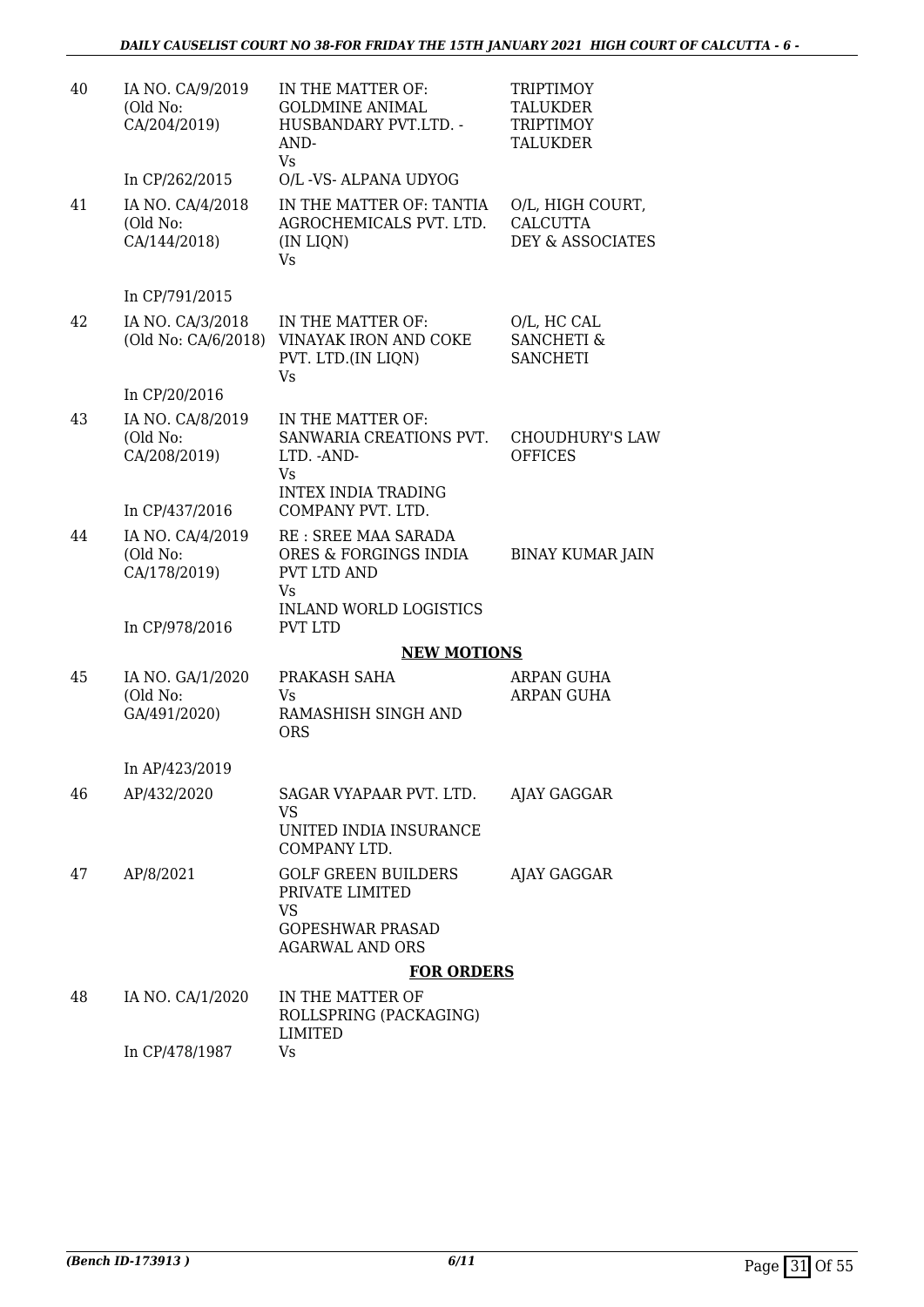| 49 | AP/355/2020                          | SMARTWORKS COWORKING<br>SPACES PVT. LTD.                                                                                                 | KANODIA AND CO.                         |                |
|----|--------------------------------------|------------------------------------------------------------------------------------------------------------------------------------------|-----------------------------------------|----------------|
|    |                                      | <b>VS</b><br>CODENATION SOLUTIONS<br><b>LLP</b>                                                                                          |                                         |                |
|    |                                      | <b>NEW MOTIONS (SECTION 11)</b>                                                                                                          |                                         |                |
| 50 | AP/159/2019                          | WEST BENGAL GOLF<br>SOCIETY AND ANR.<br>VS<br>THE INDIAN GOLF UNION<br>AND ORS.                                                          | R. GINODIA AND CO.                      | ANURAG BAGARIA |
| 51 | AP/885/2019<br>[No paper]            | PREMCO GPT (JV)<br><b>VS</b><br>UNION OF INDIA AND ANR                                                                                   | RANANEESH GUHA<br><b>THAKURTA</b>       |                |
| 52 | AP/81/2020                           | MIPL-DRAIPL (JV)<br><b>VS</b><br><b>EASTERN RAILWAY</b>                                                                                  | <b>SOUVIK MAJI</b>                      |                |
| 53 | AP/200/2020                          | M/S. REMCO AND CO.<br><b>VS</b><br>UNION OF INDIA AND ORS.                                                                               | RAHUL SARKAR                            |                |
|    | IA NO: GA/1/2020(Old No:GA/878/2020) |                                                                                                                                          |                                         |                |
| 54 | AP/220/2020                          | SK. ANWAR HAQUE AND<br>ANR.<br><b>VS</b>                                                                                                 | <b>SHUVANIL</b><br><b>CHAKRABORTY</b>   |                |
|    |                                      | AMINA BEGUM AND ORS.                                                                                                                     |                                         |                |
| 55 | AP/278/2020                          | M/S. MCNALLY BHARAT<br>ENGINEERING CO. LTD.<br><b>VS</b><br>STEEL AUTHORITY OF<br><b>INDIA LIMITED</b>                                   | <b>SOMDUTTA</b><br><b>BHATTACHARYYA</b> |                |
| 56 | AP/279/2020                          | UNIVERSAL CONSORTIUM<br>OF ENGINEERS PVT LTD<br><b>VS</b><br>SRI KANAK MITRA AND ANR                                                     | <b>MAHESWARI</b><br><b>SHARMA</b>       |                |
| 57 | AP/303/2020                          | KAASHVI ESTATE<br>VS<br>RAMA NARAYANA<br><b>EDUCATION TRUST</b>                                                                          | SANDIP AGARWAL<br>AND CO                |                |
| 58 | AP/304/2020                          | KAUSHIK MUKHERJEE<br><b>VS</b><br>THE STEEL AUTHORITY OF<br><b>INDIA LIMITED AND ANR</b>                                                 | SATRAJIT SINHA ROY                      |                |
| 59 | AP/312/2020                          | RIPLEY AND CO<br>STEVEDORING AND<br><b>HANDLING PRIVATE</b><br><b>LIMITED</b><br><b>VS</b><br>STEEL AUTHORITY OF<br><b>INDIA LIMITED</b> | <b>TIRTHANKAR DAS</b>                   |                |
| 60 | AP/316/2020                          | SHREE LAXMI IRON AND<br>STEEL WORKS PRIVATE<br>LIMITED<br><b>VS</b><br>THE EASTERN RAILWAY<br>AND ORS.                                   | <b>AVIJIT DEY</b>                       |                |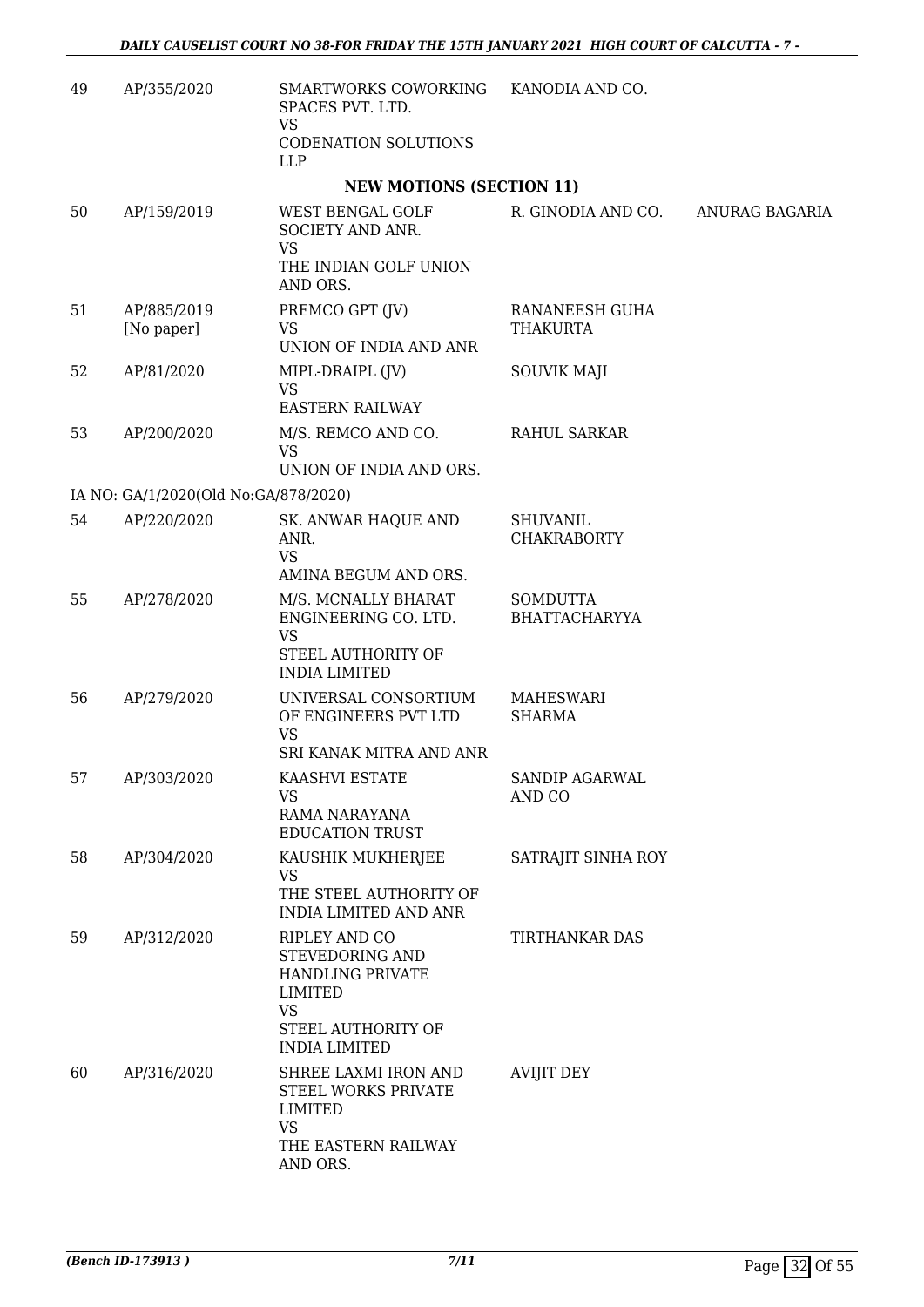| 61 | AP/319/2020 | TARUN KANTI DAS<br>VS.<br>UNION OF INDIA AND ANR.                                              | SOURAV CHATTERJEE                        |
|----|-------------|------------------------------------------------------------------------------------------------|------------------------------------------|
| 62 | AP/321/2020 | G. P. TRONICS PRIVATE<br>LIMITED AND ANR.<br><b>VS</b><br>SOLIEL RESTAURANT<br>PRIVATE LIMITED | <b>SANDERSONS AND</b><br><b>MORGANS</b>  |
| 63 | AP/326/2020 | M/S. BALAJEE EDUCATION<br>PRIVATE LIMITED<br><b>VS</b><br><b>BISHWAJIT BARNWAL</b>             | <b>SOUMA SIL</b>                         |
| 64 | AP/329/2020 | GILLANDERS ARBUTHNOT<br>AND CO. LTD.<br>VS<br>STEEL AUTHORITY OF<br><b>INDIA LIMITED</b>       | <b>ABHIJIT RAY</b>                       |
| 65 | AP/330/2020 | KRANTI INFRA PROJECTS<br>PRIVATE LIMITED<br><b>VS</b><br>SREI EQUIPMENT FINANCE                | <b>RUNA PALIT</b>                        |
|    |             | <b>LIMITED</b>                                                                                 |                                          |
| 66 | AP/332/2020 | B. B. R. CONSTRUCTION<br><b>COMPANY</b><br><b>VS</b><br><b>UNION OF INDIA</b>                  | A. N.<br><b>BHATTACHARYYA</b><br>AND CO. |
| 67 | AP/333/2020 | CIVTECH INDIA PRIVATE<br>LIMITED<br><b>VS</b><br>THE ORIENTAL INSURANCE<br>CO. LTD.            | NAYAN RAKSHIT                            |
| 68 | AP/335/2020 | AIRCARE ENTERPRISES<br>AND ORS.<br>VS<br>LEVER FOUNDATION, WEST<br>BENGAL AND ANR.             | <b>AVIJIT DEY</b>                        |
| 69 | AP/337/2020 | M/S. EASTMAN CRUSHER<br>CO. (P) LTD.<br><b>VS</b><br>LARSEN AND TOUBRO<br>LIMITED              | <b>GOUTAM KUMAR</b><br><b>GOON</b>       |
| 70 | AP/345/2020 | <b>GYANESHWAR PRASAD</b><br><b>AGARWAL</b><br><b>VS</b><br><b>DISHNET WIRELESS</b><br>LIMITED  | <b>FARHAN GHAFFAR</b>                    |
| 71 | AP/348/2020 | DOLLY CHAKRAVORTY<br><b>VS</b><br><b>SHYAMAL RAY</b>                                           | SHABANA HASIN                            |
| 72 | AP/349/2020 | BHARAT PETROLEUM<br><b>CORPORATION LTD</b><br><b>VS</b><br>MAHESH SHAH                         | <b>SUMAN DEY</b>                         |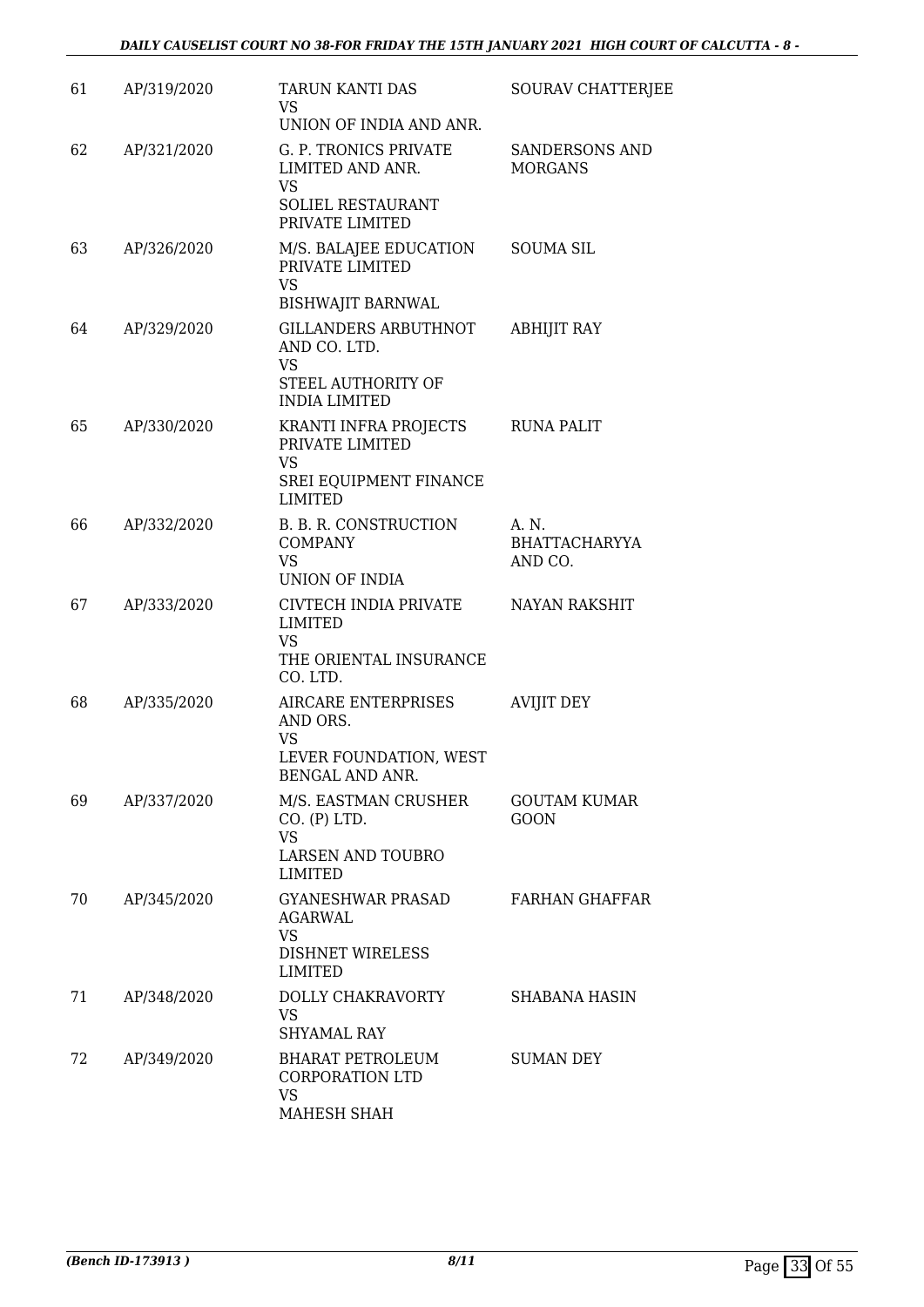| 73 | AP/356/2020 | <b>GOURI SARKAR</b><br><b>VS</b><br>INDIAN OIL CORPORATION<br><b>LIMITED</b>                                                       | CHIRANJIB SINHA                      |
|----|-------------|------------------------------------------------------------------------------------------------------------------------------------|--------------------------------------|
| 74 | AP/363/2020 | MCNROE CONSUMER<br>PRODUCTS PRIVATE<br><b>LIMITED</b><br><b>VS</b><br><b>ALLURE CONSUMER</b><br>PRODUCTS PRIVATE<br><b>LIMITED</b> | <b>SOBHAN KUMAR</b><br><b>PATHAK</b> |
| 75 | AP/365/2020 | NAUSHAD ALAM<br><b>VS</b><br>PARTHA CHAKRABORTY                                                                                    | <b>MAINAK SWARNOKAR</b>              |
| 76 | AP/366/2020 | NAUSHAD ALAM<br><b>VS</b><br>PARTHA CHAKRABORTY                                                                                    | <b>MAINAK SWARNOKAR</b>              |
| 77 | AP/370/2020 | <b>BRAITHWAITE AND</b><br><b>COMPANY LTD</b><br><b>VS</b><br>LUCKY EXPORTS AND ORS                                                 | AJY GAGGGAR                          |
| 78 | AP/371/2020 | RREPL-KIPL (JV)                                                                                                                    | RIJU GHOSH                           |
|    |             | <b>VS</b>                                                                                                                          |                                      |
| 79 | AP/374/2020 | EASTERN COALFIELDS LTD<br>M/S HINDUSTHAN<br><b>BUILDERS</b><br><b>VS</b><br><b>IRCON INTERNATIONAL</b><br><b>LIMITED</b>           | SOMNATH SAHA                         |
| 80 | AP/375/2020 | KRISHANU SAHA<br><b>VS</b><br>SUDIP SATYAPRIYA<br><b>CHAKRABORTY</b>                                                               | PRASANTA KUMAR<br><b>BAGCHI</b>      |
| 81 | AP/376/2020 | M/S. ELGI EQUIPMENTS<br>LTD.<br>VS<br>M/S. HIRANMAYE ENERGY<br>LTD.                                                                | DIPANJAN DATTA                       |
| 82 | AP/378/2020 | INDWELL CONSTRUCTIONS<br>PVT. LIMITED<br><b>VS</b><br>BHARAT HEAVY<br>ELECTRICALS LIMITED<br>(BHEL)                                | PAL CHOUDHURI<br>AND CO.             |
| 83 | AP/386/2020 | WELLSIDE<br><b>INFRASTRUCTURE PRIVATE</b><br>LIMITED<br><b>VS</b><br><b>INOX LEISURE LIMITED</b><br><b>AND ORS</b>                 | MAYANK KAKRANIA                      |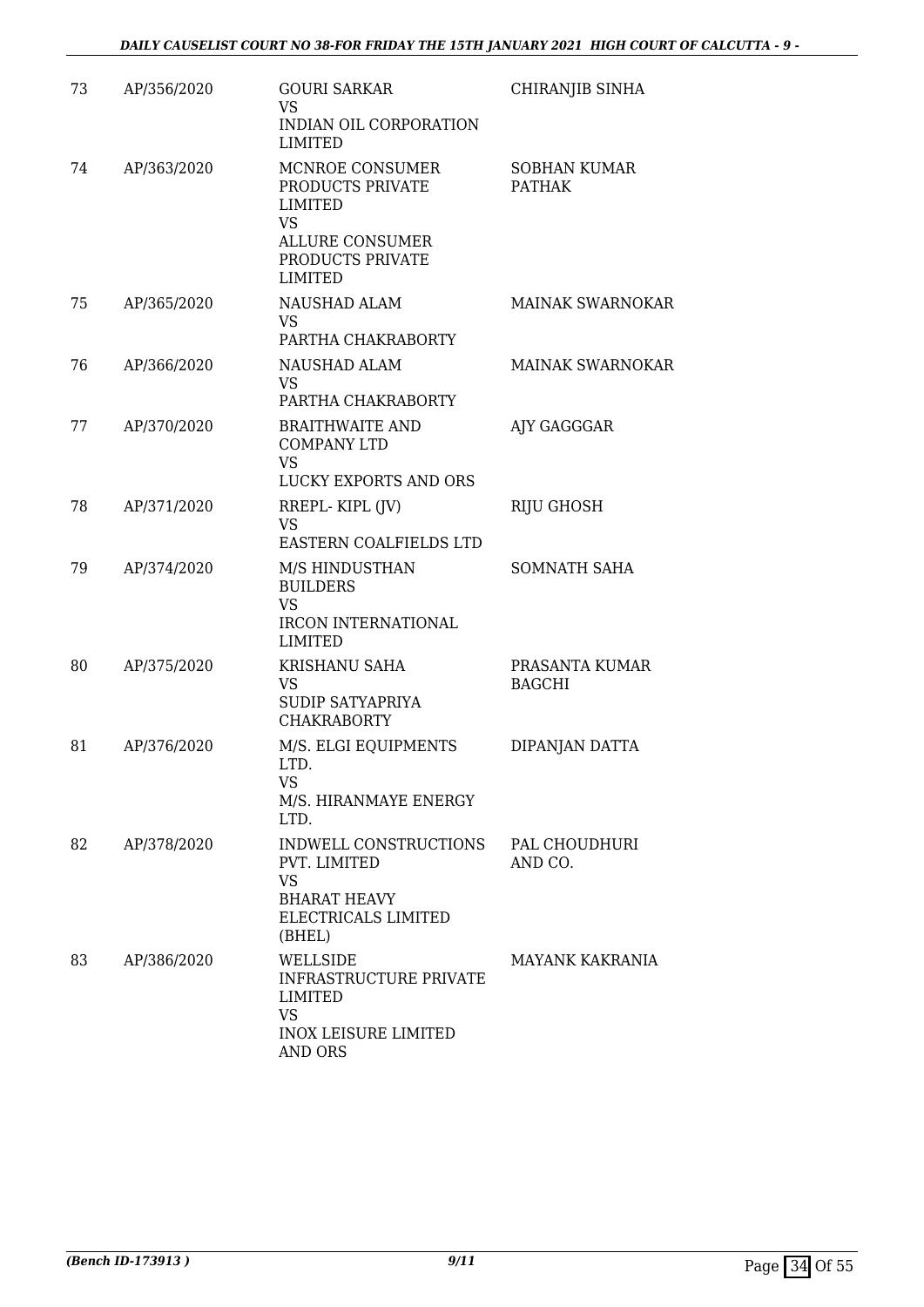| 84 | AP/392/2020 | CIVCON CONSTRUCTION<br>PVT. LTD.                                                                                                     | PIYALI DUTTA                    |                      |
|----|-------------|--------------------------------------------------------------------------------------------------------------------------------------|---------------------------------|----------------------|
|    |             | <b>VS</b><br>THE WEST BENGAL SMALL<br><b>INDUSTRIES</b><br>DEVELOPMENT<br>CORPORATION LTD.                                           |                                 |                      |
| 85 | AP/398/2020 | RANJIT GHOSH<br><b>VS</b><br>SOMDEEP GHOSH AND ANR                                                                                   | <b>FARHAN GHAFFAR</b>           |                      |
| 86 | AP/403/2020 | <b>SMPL INFRA LIMITED</b><br><b>VS</b><br>EAST INDIA UDYOG<br><b>LIMITED</b>                                                         | S KAKRANIA AND CO               |                      |
| 87 | AP/404/2020 | <b>SPML INFRA LTD</b><br><b>VS</b><br>EAST INDIA UDYOG LTD                                                                           | S KAKRANIA AND CO               |                      |
| 88 | AP/406/2020 | <b>SPML INFRA LTD</b><br><b>VS</b><br>EAST INDIA UDYOG LTD                                                                           | S KAKRANIA AND CO               |                      |
| 89 | AP/407/2020 | SMPL INFRA LIMITED<br><b>VS</b><br><b>EAST INDIA LIMITED</b>                                                                         | S KAKRANIA AND CO               |                      |
| 90 | AP/408/2020 | SPML INFRA LTD<br><b>VS</b><br>EAST INDIA UDYOG<br>LIMITED                                                                           | S KAKRANIA AND CO               |                      |
| 91 | AP/412/2020 | SRI HIMSEKHAR DUTTA<br><b>VS</b><br><b>SMT. MOUMITA SARKAR</b>                                                                       | <b>DEBASISH</b><br>MUKHOPADHYAY |                      |
| 92 | AP/413/2020 | CIVON CONSTRUCTION PVT<br><b>LTD</b><br><b>VS</b><br><b>IRCON INTERNATIONAL</b><br><b>LIMITED</b>                                    | <b>TAPAS SINGHA ROY</b>         |                      |
| 93 | AP/414/2020 | <b>JAYANTI CINEMA PRIVATE</b><br><b>LIMITED</b><br><b>VS</b><br><b>GSA RETAIL LIMITED</b><br>(FORMERLY RDB REGENT<br>RETAIL LIMITED) | <b>VICTOR MOSES AND</b><br>CO.  |                      |
| 94 | AP/6/2021   | SRI KRISHNA AND CO.<br><b>VS</b><br>SIMPLEX INFRASTRUCTURE<br>LTD.                                                                   | MANDEEP KAUR                    |                      |
| 95 | AP/14/2021  | PAHARPUR COOLING<br><b>TOWERS LTD</b><br><b>VS</b><br><b>BHARAT HEAVY</b><br>ELECTRICALS LTD                                         | S JALAN AND CO                  |                      |
|    |             | <b>ADJOURNED MOTION (SECTION-11)</b>                                                                                                 |                                 |                      |
| 96 | AP/361/2019 | RELIANCE COMMERCIAL<br>FINANCE LIMITED<br><b>VS</b><br>AXIS BANK LIMITED                                                             | ABM ASSOCIATES                  | <b>AMRIN KHATOON</b> |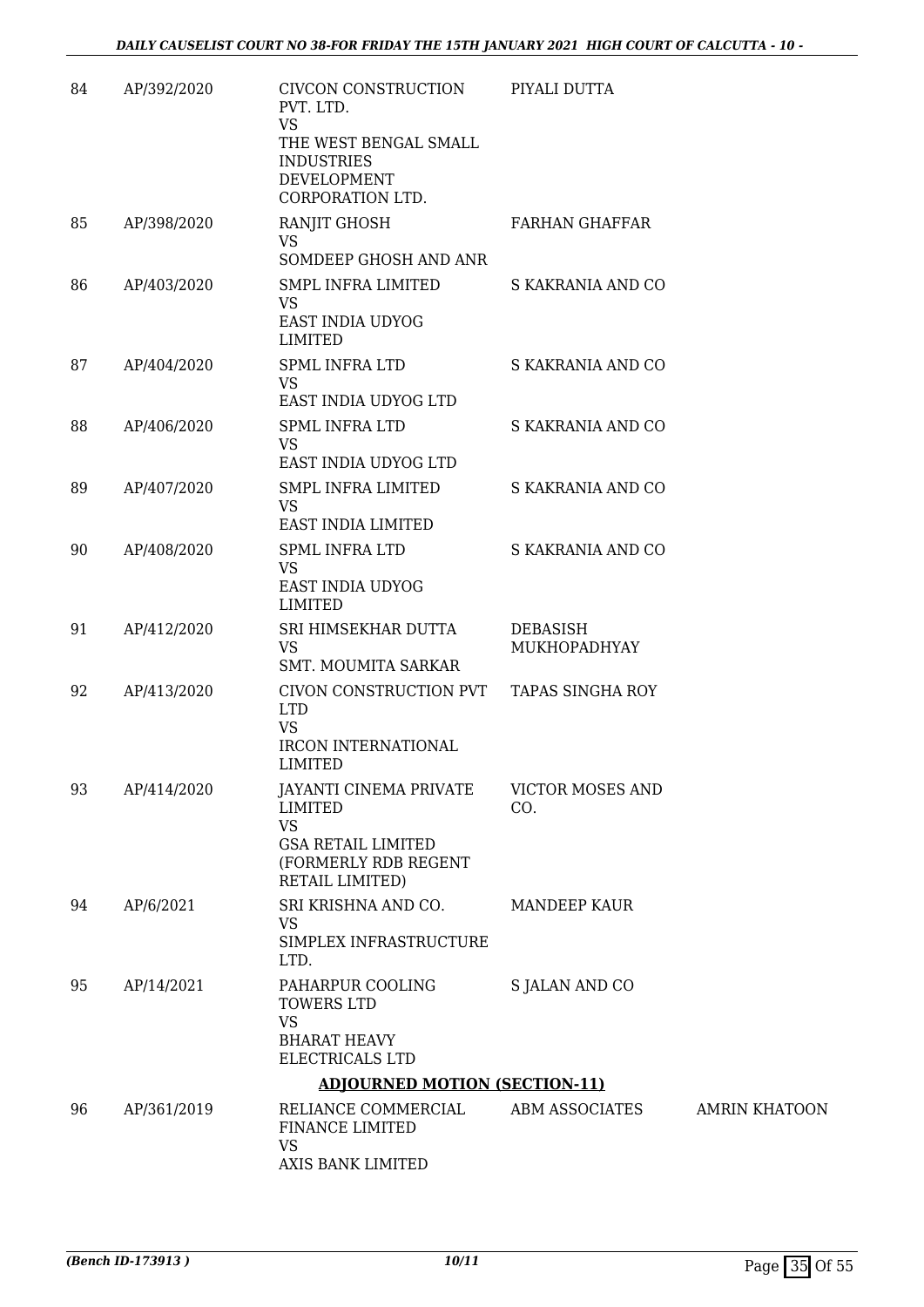| 97  | AP/251/2020                         | BLA PROJECTS PRIVATE<br><b>LIMITED</b><br><b>VS</b><br>WEST BENGAL POWER<br><b>DEVELOPMENT</b><br><b>CORPORATION LIMITED</b> | DEBDEEP SINHA            |
|-----|-------------------------------------|------------------------------------------------------------------------------------------------------------------------------|--------------------------|
| 98  | AP/283/2020                         | INDWELL CONSTRUCTIONS<br>PVT. LIMITED<br><b>VS</b><br><b>BHARAT HEAVY</b><br>ELECTRICALS LIMITED<br>(BHEL)                   | PAL CHOUDHURI<br>AND CO. |
|     |                                     | <b>SPECIALLY FIXED MATTERS</b>                                                                                               |                          |
| 99  | AP/829/2019                         | KOLKATA METRO RAIL<br><b>CORPORATION LTD</b><br><b>VS</b><br>SIMPLEX INFRASTRUCTURE<br><b>LTD</b>                            | <b>FOX AND MANDAL</b>    |
|     | IA NO: GA/1/2020(Old No:GA/18/2020) |                                                                                                                              |                          |
|     | wt100 AP/830/2019                   | KOLKATA METRO RAIL<br><b>CORPORATION LTD</b><br><b>VS</b><br>SIMPLEX INFRASTRUCTURE<br><b>LTD</b>                            | FOX AND MANDAL           |
|     | IA NO: GA/1/2020(Old No:GA/19/2020) |                                                                                                                              |                          |
|     |                                     | <b>CONTEMPT MATTERS</b>                                                                                                      |                          |
| 101 | CC/22/2020                          | PAN SEEDS PVT LTD<br><b>VS</b><br>M/S KISHAN GREEN FIELD<br><b>AGRITECH AND ORS</b>                                          | <b>SOURAV JANA</b>       |
| 102 | CC/42/2020                          | VIDHISHREE FASHION PVT<br><b>LTD</b><br><b>VS</b><br>VINLINE ENGINEERING PVT<br>LTD AND ANR                                  | <b>SWATI KEDIA</b>       |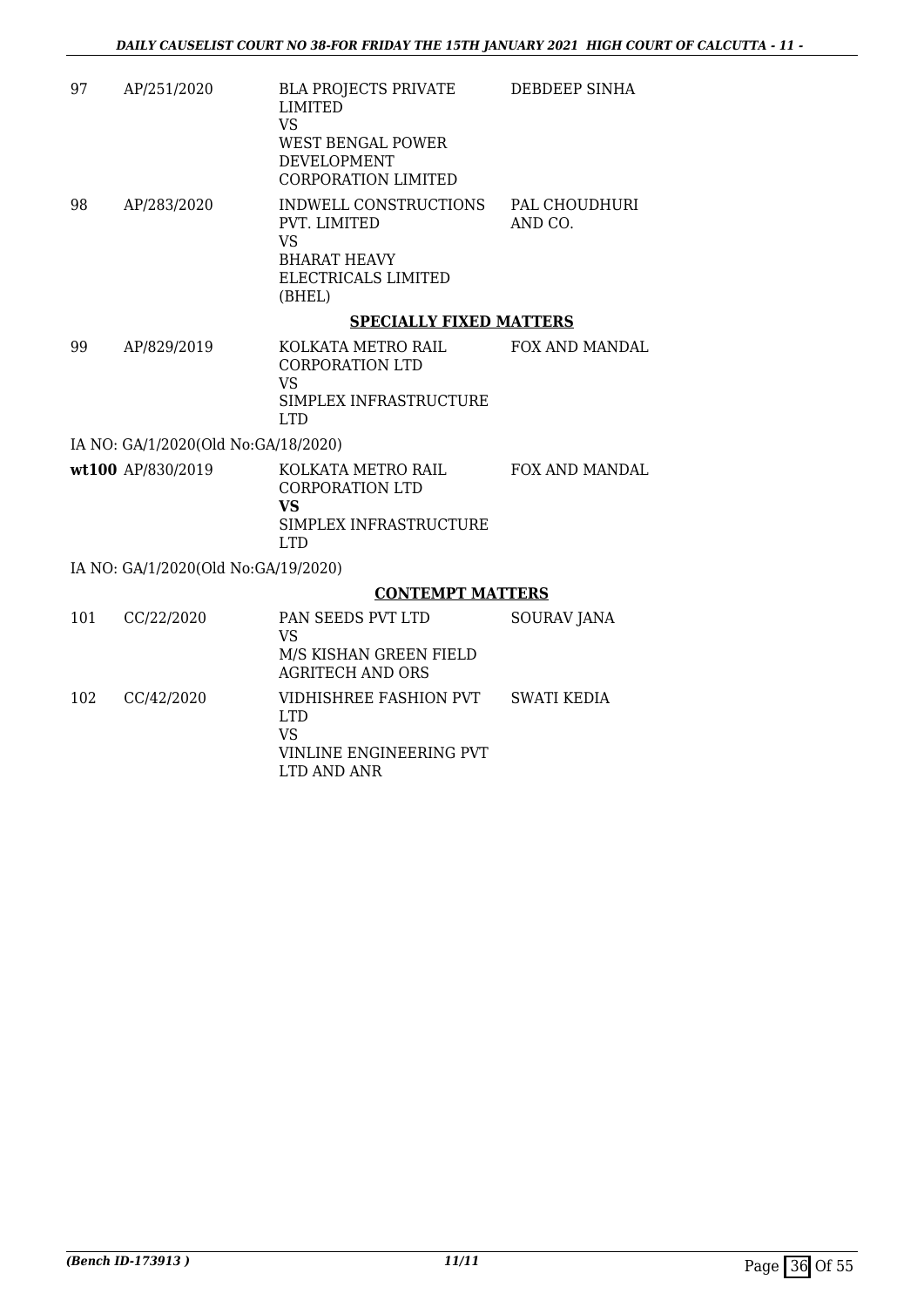

# **Original Side**

**DAILY CAUSELIST For Friday The 15th January 2021**

**COURT NO. 13 SINGLE BENCH (SB-IV) AT 2:00 PM HON'BLE JUSTICE RAJASEKHAR MANTHA (VIA VIDEO CONFERENCE)**

### **NOTE:MATTERS WILL BE TAKEN UP THROUGH PHYSICAL HEARING ONLY WHEN BOTH THE PARTIES ARE AGREED**

**ON AND FROM MONDAY, THE 11TH JANUARY, 2021 MATTERS (MOTION AND HEARING ) UNDER ARTICLE 226 OF THE CONSTITUTION RELATING TO SERVICE UNDER GROUP - VI AND APPLICATIONS CONNECTED THERETO;**

**MATTERS(MOTION AND HEARING) UNDER ARTICLE 226 OF THE CONSTITUTION RELATING TO ALL SERVICE MATTERS RELATING TO PANCHAYATS AND CO-OPERATIVE SOCIETIES UNDER GROUP - V AND APPLICATIONS CONNECTED THERETO;**

**HEARING OF WRIT PETITIONS IRRESPECTIVE OF CLASSIFICATIONS AND APPLICATIONS CONNECTED THERETO.**

**NOTE: (1) ON TUESDAY AND FRIDAY ORIGINAL SIDE MATTERS WILL BE TAKEN UP FROM 2:00 P.M.**

**(2) ORIGINAL SIDE MENTIONING WILL BE ALLOWED UPON BEING LISTED AS "TO BE MENTIONED" OF EVERY TUESDAY & FRIDAY AT 2:00 P.M. ONLY IN THE VIRTUAL MODE AS PER NOTIFICATION NO. 4286-RG, DATED 27.11.2020 FOLLOWING THE PRESCRIBED PROCEDURE.**

**(3) ALL THE LISTED MATTERS WILL BE TAKEN UP SERIALLY, UNLESS OTHERWISE FIXED.**

|   |             | <b>COURT APPLICATIONS UNDER ART.226</b>                                     |                  |
|---|-------------|-----------------------------------------------------------------------------|------------------|
| 1 | WPO/16/2021 | SUJIT KUMAR MAITY<br>VS<br>THE COAL INDIA LTD AND<br><b>ORS</b>             | AMAL KUMAR DATTA |
| 2 | WPO/17/2021 | KRISHNA KANT SINGH<br>VS<br>THE STATE OF WEST<br><b>BENGAL AND 4 OTHERS</b> | DEBDUTTA BASU    |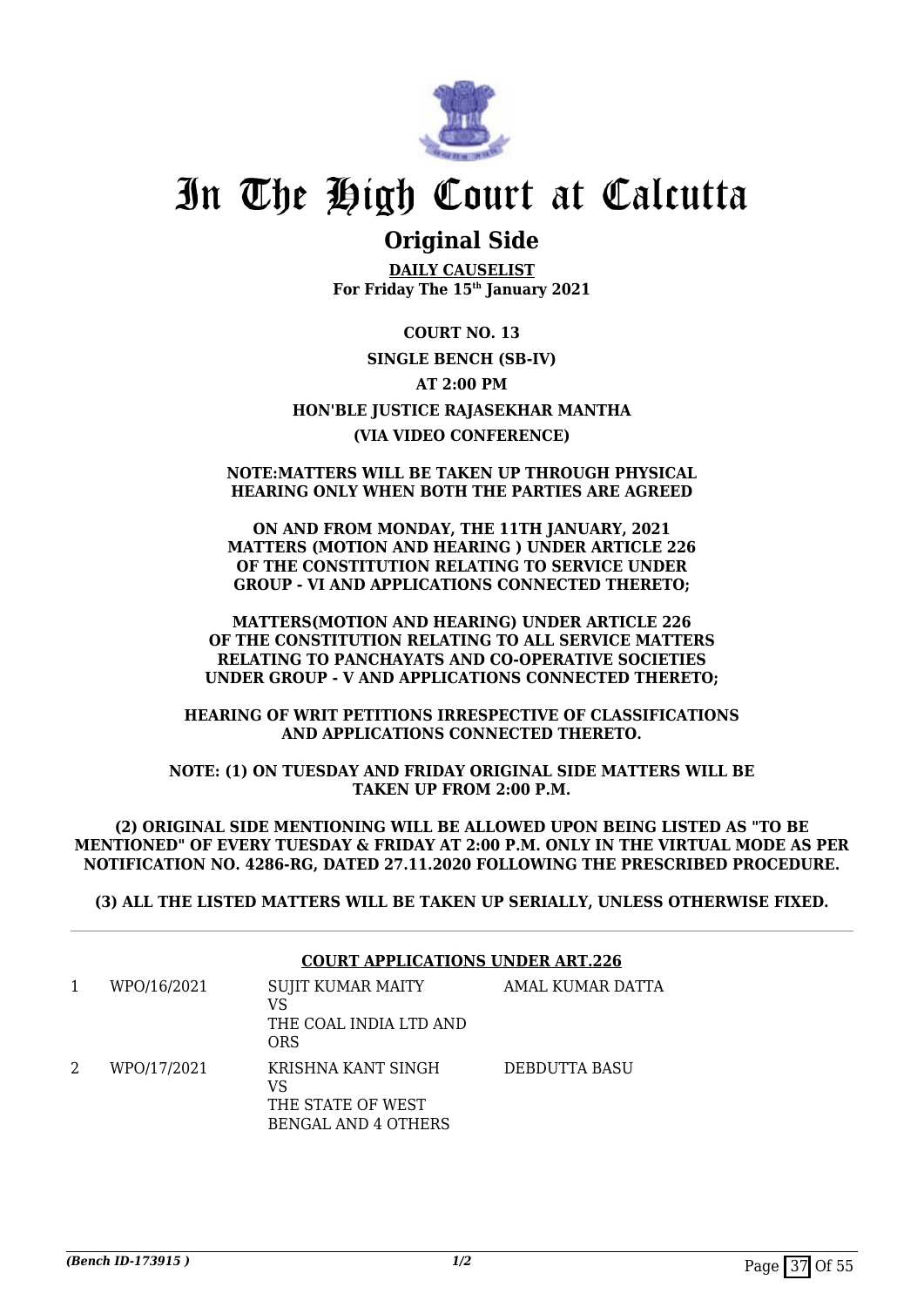3 WPO/18/2021 TARKESHWAR PANDEY VS THE STATE OF WEST BENGAL AND ORS

DEBSUTTA BASU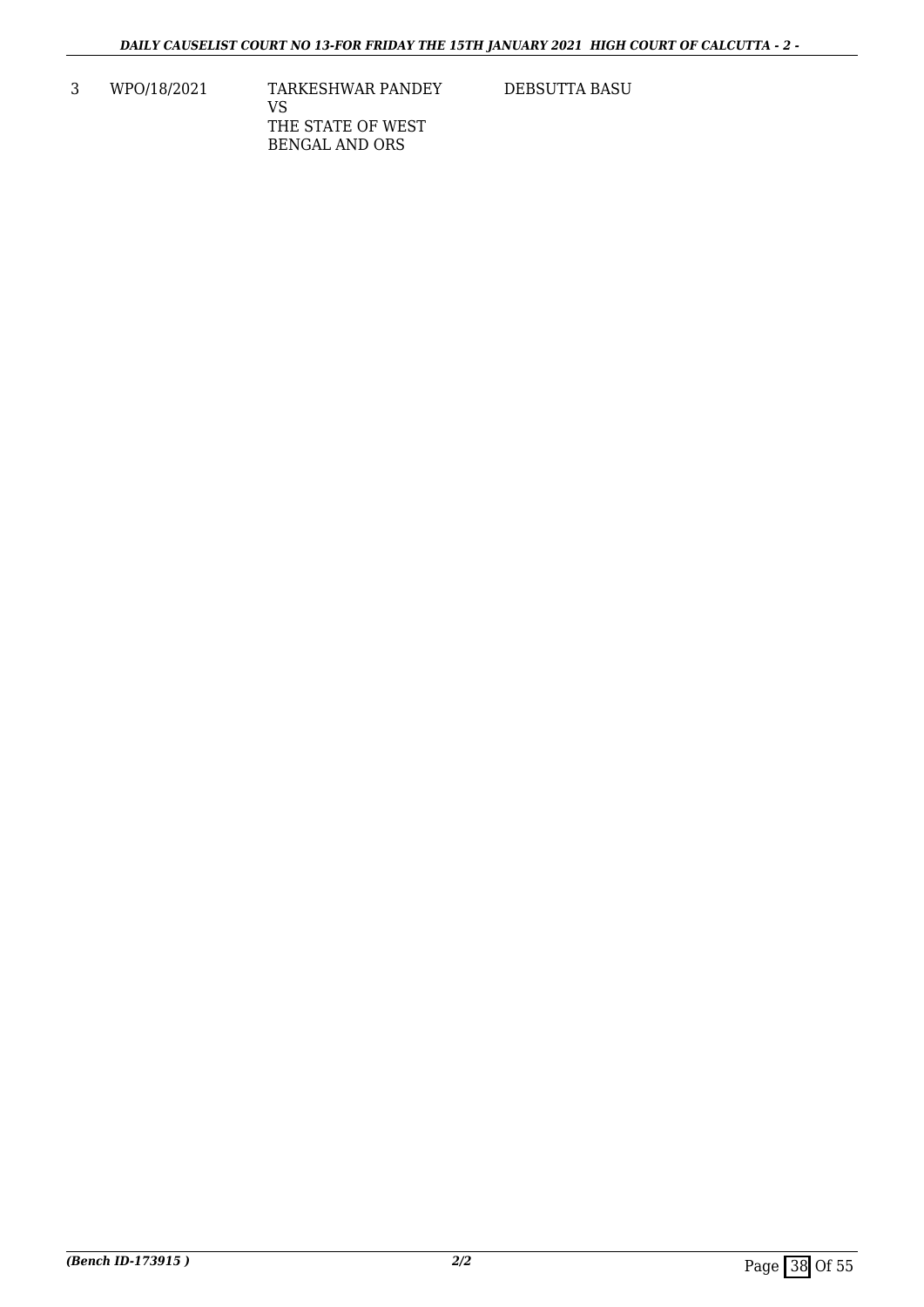

# **Original Side**

**DAILY CAUSELIST For Friday The 15th January 2021**

**COURT NO. 8 SINGLE BENCH (SB-V) AT 10:45 AM HON'BLE JUSTICE SABYASACHI BHATTACHARYYA (VIA VIDEO CONFERENCE)**

**NOTE:MATTERS WILL BE TAKEN UP THROUGH PHYSICAL HEARING ONLY WHEN BOTH THE PARTIES ARE AGREED;**

**NOTE: (I) ORIGINAL SIDE MATTERS WILL BE TAKEN UP FROM 10:45 A.M. UPTO 12:00 NOON ONLY ON TUESDAYS AND THURSDAYS;**

**(II) APPELLATE SIDE MATTERS WILL BE TAKEN UP FROM 12:00 NOON ONWARD OR IMMEDIATELY AFTER COMPLETION OF ORIGINAL SIDE MATTERS, WHICHEVER IS EARLIER, ON TUESDAYS AND THURSDAYS;**

**(III) ON MONDAYS, WEDNESDAYS AND FRIDAYS, APPELLATE SIDE MATTERS WILL BE TAKEN UP THROUGHOUT THE DAY.**

**(IV) MENTIONING WILL BE ALLOWED ONLY AT THE FIRST SITTING OF COURT ON THE FIRST WORKING DAY OF EVERY WEEK.**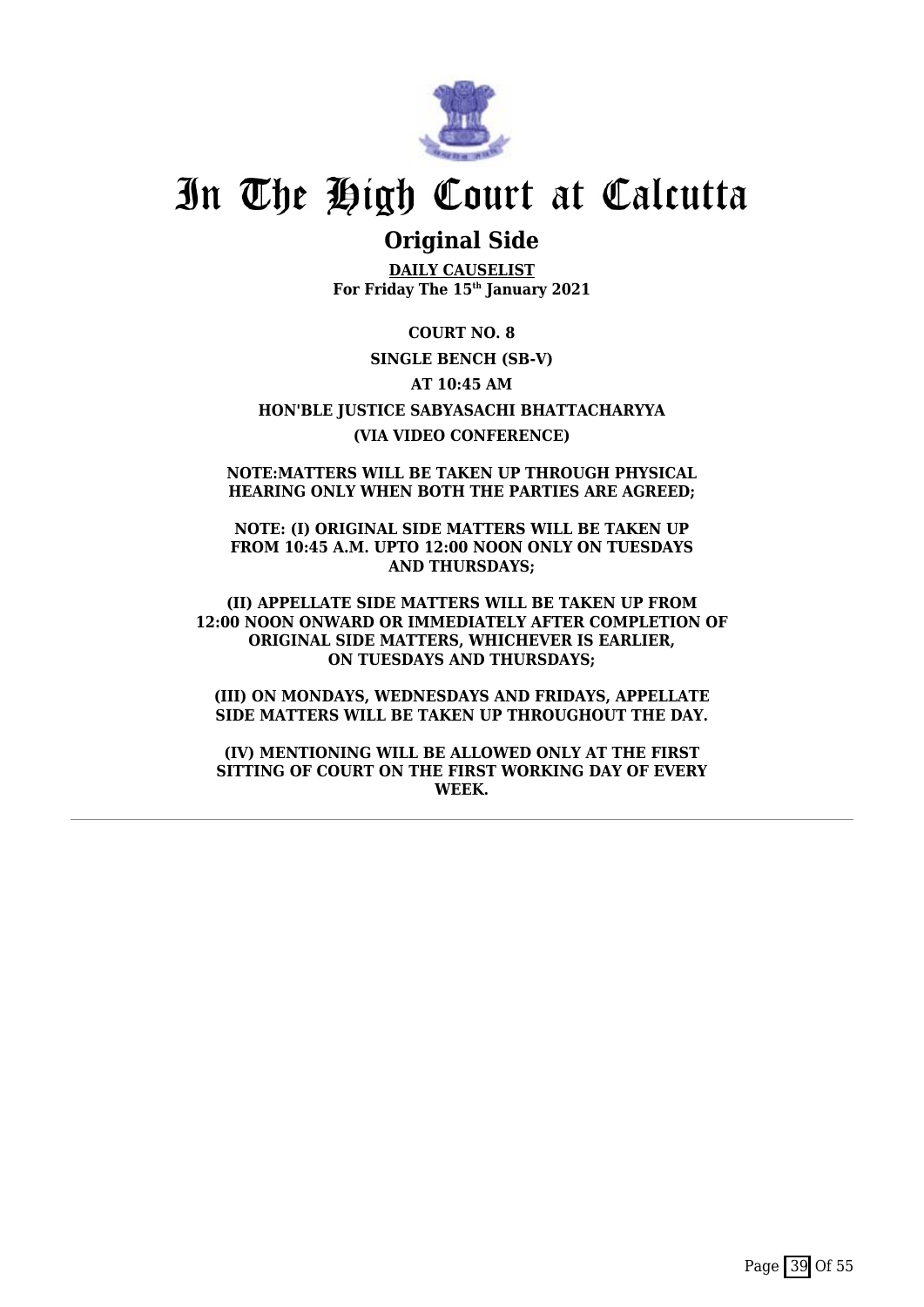

# **Original Side**

**DAILY CAUSELIST For Friday The 15th January 2021**

**COURT NO. 39 SINGLE BENCH (SB-VI, COMMERCIAL BENCH) AT 10:45 AM HON'BLE JUSTICE MOUSHUMI BHATTACHARYA VIA VIDEO CONFERENCE)**

**NOTE: MATTERS WILL BE TAKEN UP THROUGH PHYSICAL HEARING ONLY WHEN BOTH THE PARTIES ARE AGREED**

### **NOTE : MATTERS UNDER THE COMMERCIAL DIVISION WILL BE TAKEN UP FIRST.**

### **WITNESS ACTION (UNDER COMMERCIAL DIVISION)**

1 CS/58/2016 DALGREEN AGRO PVT. LTD. VS SHAIKH ASADUR RAHMAN KHAITAN & CO.

& ORS

IA NO: GA/7/2020(Old No:GA/580/2020)

### **FOR FRAMING OF ISSUES (UNDER COMMECIAL DIVISION)**

2 CS/219/2016 MADHUSRI KONAR & ANR. VS NEW CENTRAL BOOK AGENCY PVT. LIMITED & ANR. DWIP RAJ BASU

IA NO: GA/7/2019, GA/8/2020(Old No:GA/35/2020), GA/9/2020

| CS/141/2019 | VIKRAM SOLAR LIMITED | SANDIP AGARWAL |
|-------------|----------------------|----------------|
|             | VS.                  | AND CO.        |
|             | ECGC LIMITED         |                |
|             |                      |                |

IA NO: GA/1/2019(Old No:GA/2664/2019)

## **ADJOURNED MOTION (UNDER COMMERCIAL DIVISION)**

| 4 | IA NO. GA/2/2020 | DUROPLY INDUSTRIES<br>LIMITED AND ANR. | SANJAY GINODIA<br>SANJAY GINODIA |
|---|------------------|----------------------------------------|----------------------------------|
|   |                  | Vs                                     |                                  |
|   | In CS/94/2020    | MA MANSA ENTERPRISES                   |                                  |
|   |                  | PRIVATE LIMITED                        |                                  |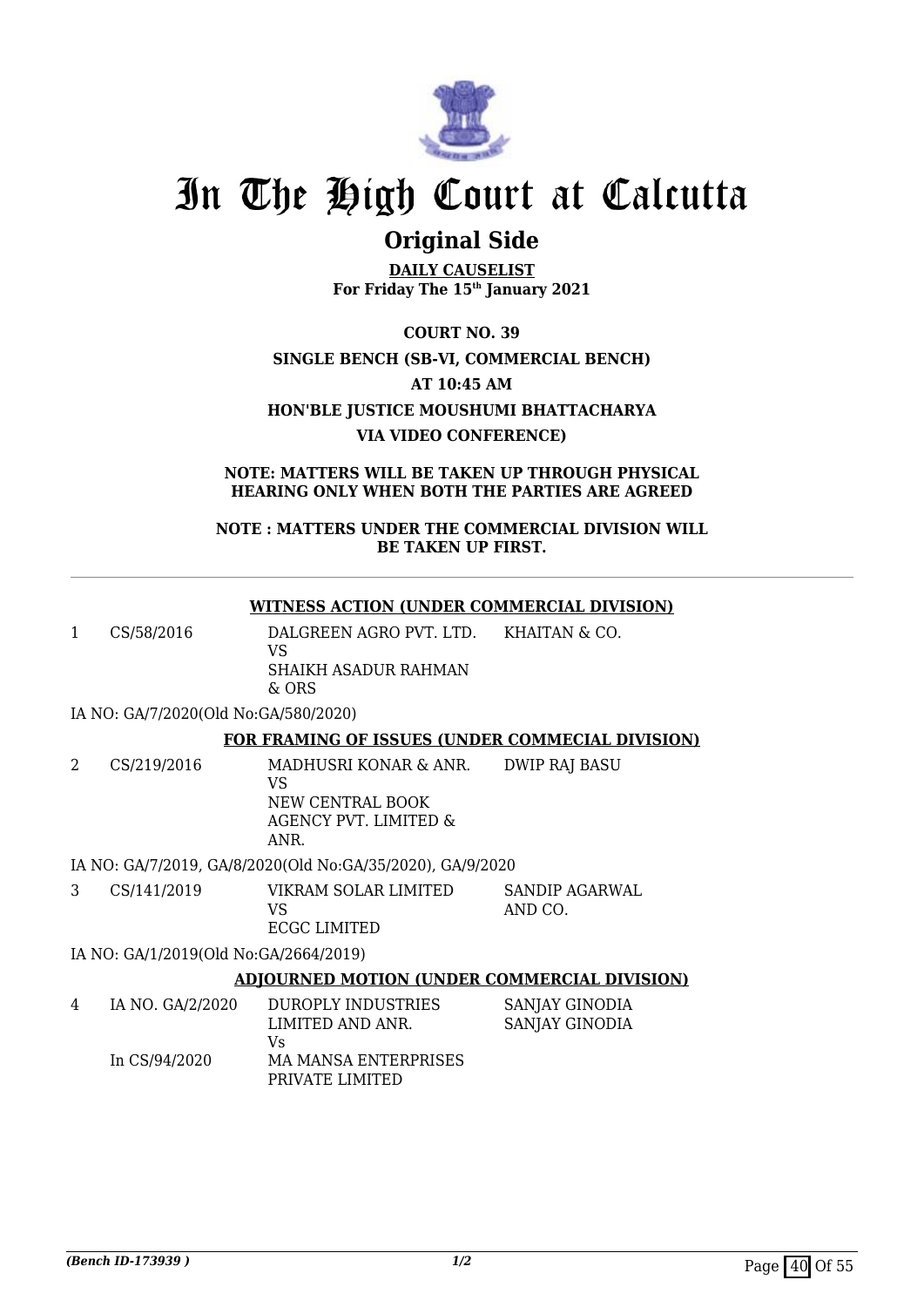| 5               | IA NO. GA/4/2017<br>(Old No:<br>GA/176/2017)<br>[S.A.]<br>In CS/2/2017   | LINDSAY INTERNATIONAL<br>PRIVATE LIMITED & ORS.<br>Vs<br>LAXMI NIWAS MITTAL &<br>ORS.        | ANSHUMALA BANSAL<br>S. KAKRANIA & CO.         | S. KAKRANIA & CO.<br><b>SAKABDA ROY</b><br>(DEF. NO.1)  |
|-----------------|--------------------------------------------------------------------------|----------------------------------------------------------------------------------------------|-----------------------------------------------|---------------------------------------------------------|
| 6               | IA NO. GA/1/2017<br>(Old No:<br>GA/117/2017)<br>[S.A.]<br>In CS/2/2017   | LINDSAY INTERNATIONAL<br>PRIVATE LIMITED & ORS.<br><b>Vs</b><br>LAXMI NIWAS MITTAL &<br>ORS. | S. KAKRANIA & CO<br>S. KAKRANIA & CO.         | <b>SAKABDA ROY</b><br>(DEF. NO.1)                       |
| $7\overline{ }$ | IA NO. GA/24/2018<br>(Old No:<br>GA/1026/2018)<br>[S.A.]<br>In CS/2/2017 | LINDSAY INTERNATIONAL<br>PRIVATE LIMITED & ORS.<br>Vs<br>LAXMI NIWAS MITTAL &<br>ORS.        | <b>BODHISATTA BISWAS</b><br>S. KAKRANIA & CO. | <b>SAKABDA ROY</b><br>(DEF. NO.1)                       |
| 8               | IA NO. GA/2/2017<br>(Old No:<br>GA/174/2017)<br>[S.A.]<br>In CS/2/2017   | LINDSAY INTERNATIONAL<br>PRIVATE LIMITED & ORS.<br>Vs<br>LAXMI NIWAS MITTAL &<br>ORS.        | <b>ARUNABHA DEB</b><br>S. KAKRANIA & CO.      | S. KAKRANIA & CO.,<br><b>SAKABDA ROY</b><br>(DEF. NO.1) |
| 9               | IA NO. GA/3/2017<br>(Old No:<br>GA/175/2017)<br>[S.A.]<br>In CS/2/2017   | LINDSAY INTERNATIONAL<br>PRIVATE LIMITED & ORS.<br>Vs<br>LAXMI NIWAS MITTAL &<br>ORS.        | <b>ARUNABHA DEB</b><br>S. KAKRANIA & CO.      | S. KAKRANIA & CO.<br><b>SAKABDA ROY</b><br>(DEF. NO. 1) |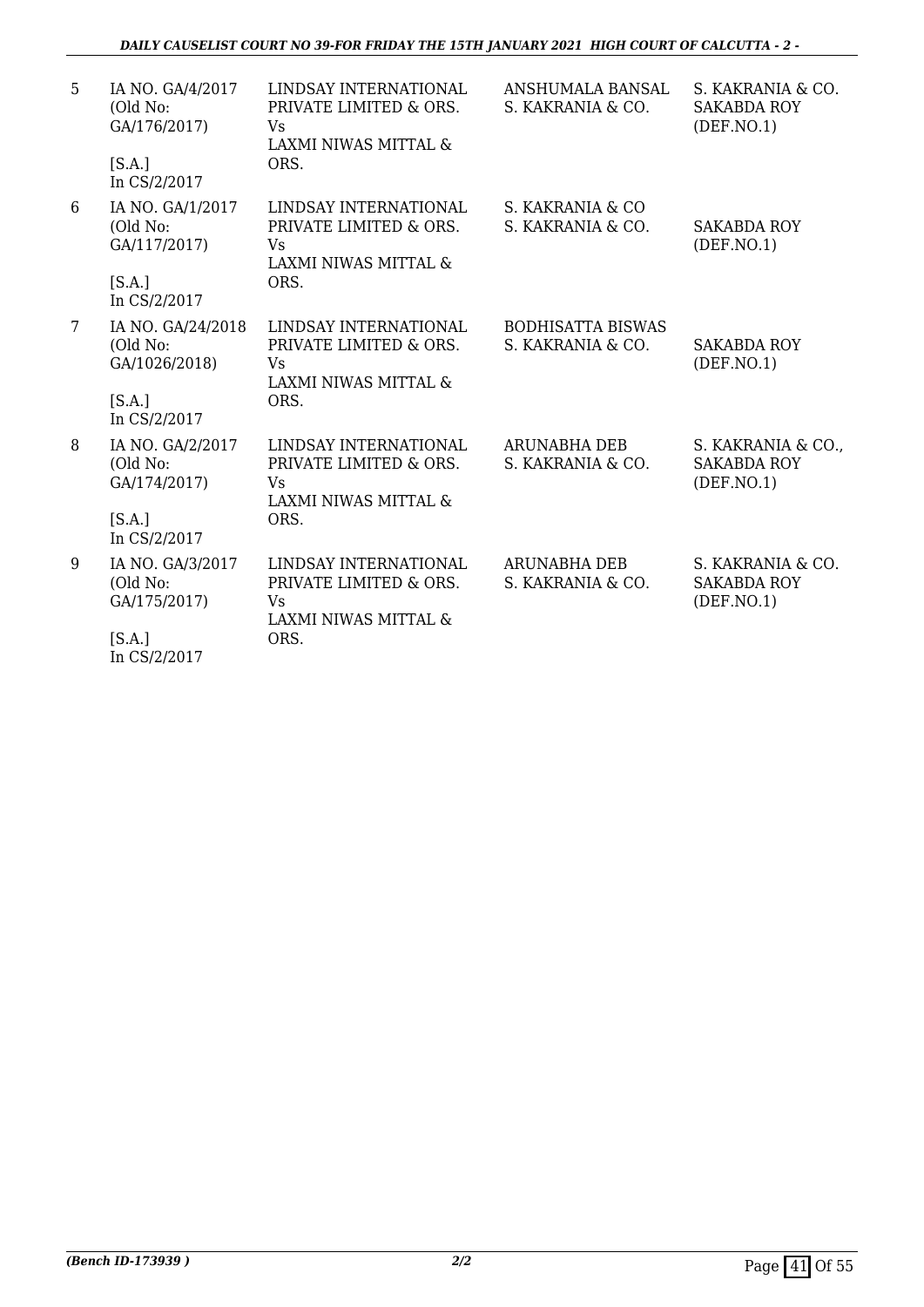

# **Original Side**

**DAILY CAUSELIST For Friday The 15th January 2021**

**COURT NO. 39**

### **SINGLE BENCH (SB-VI)**

### **AT 10:45 AM**

**HON'BLE JUSTICE MOUSHUMI BHATTACHARYA**

### **(VIA VIDEO CONFERENCE)**

#### **NOTE: MATTERS WILL BE TAKEN UP THROUGH PHYSICAL HEARING ONLY WHEN BOTH THE PARTIES ARE AGREED.**

### **NOTE : 1) MATTERS UNDER THE COMMERCIAL DIVISION WILL BE TAKEN UP FIRST.**

**2) SUITS AND SPECIALLY- ASSIGNED MATTERS WILL BE TAKEN UP EVERY DAY TILL 1:00 P.M. AFTER COMPLETION OF COMMERCIAL DIVISION MATTERS.**

**3) ARBITRATION MATTERS WILL BE TAKEN UP FROM 2:00 P.M. TO 4:00 P.M. EVERY DAY.**

**4) THE LIST WILL BE CALLED ON SERIALLY ONCE THE MATTERS INDICATED IN NOTE NO. 2 ARE COMPLETED.**

#### **TO BE MENTIONED** 1 CS/558/2001 MOODHEDATH PANJAN RAMCHANDRAN & ANR. VS M/S.UJALA INDUSTRIES SINHA & COMPANY S. DUTTA IA NO: GA/1/2001(Old No:GA/4947/2001), T/2/2001(Old No:T/820/2001), T/3/2001(Old No:T/909/2001) **WITNESS ACTION** 2 CS/69/2018 KUMAR KHEMCHAND NARWANI VS PRAKASH PUNJABI DWIP RAJ BASU TRIPTIMOY **TALUKDER** IA NO: GA/2/2019(Old No:GA/398/2019) **NEW MOTIONS** 3 IA NO. GA/50/2021 In CS/1147/1947 SMT. SAILI GHOSE & ORS.  $V<sub>c</sub>$ DEBAPRIYO SEN & ORS. A BERA. P K DROBA.

## **FOR ARGUMENTS**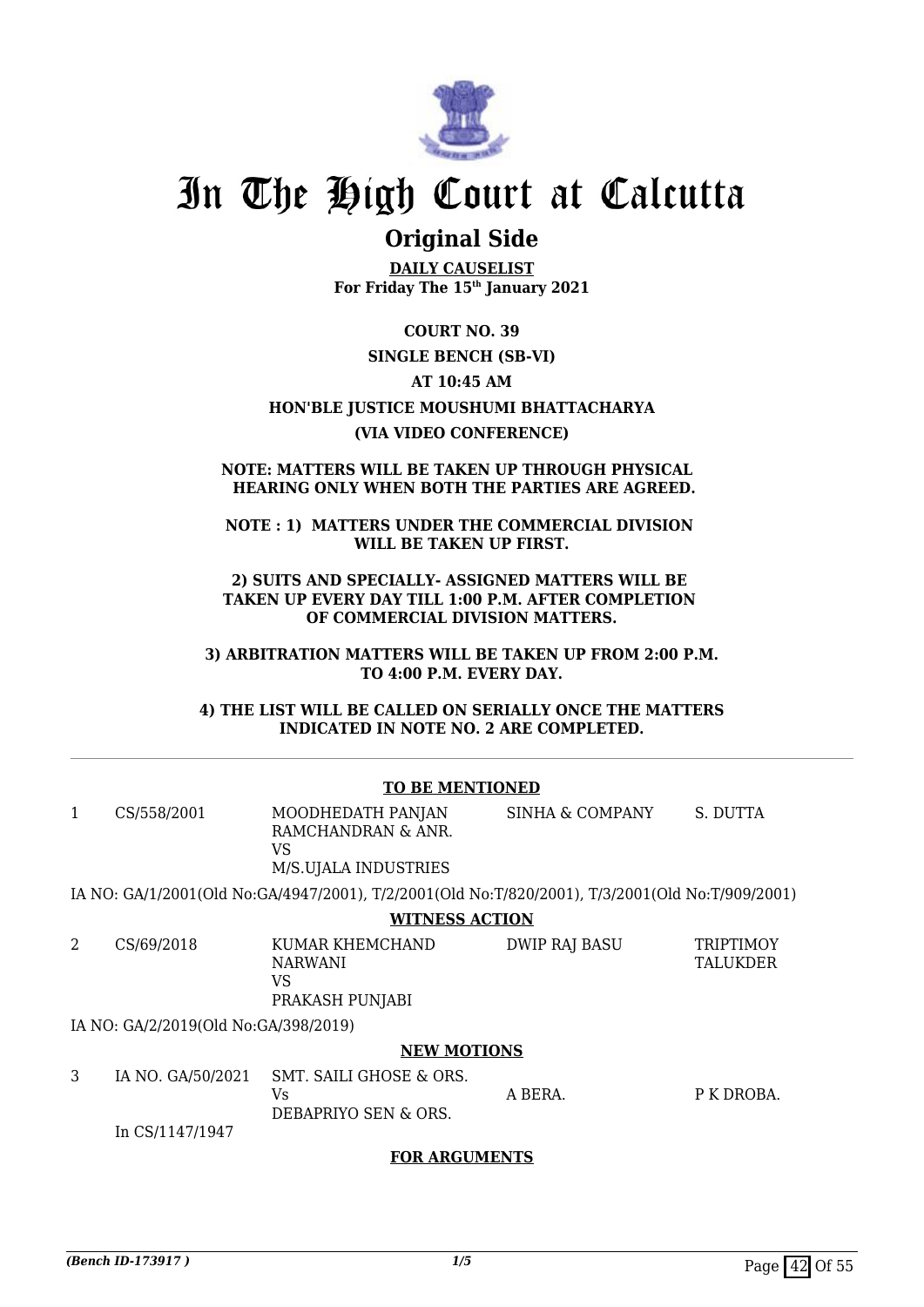|    | DAILY CAUSELIST COURT NO 39-FOR FRIDAY THE 15TH JANUARY 2021 HIGH COURT OF CALCUTTA - 2 - |                                                                                                         |                                                       |                                           |  |
|----|-------------------------------------------------------------------------------------------|---------------------------------------------------------------------------------------------------------|-------------------------------------------------------|-------------------------------------------|--|
| 4  | CS/321/2004                                                                               | NEMAI CHANDRA GHOSH<br><b>VS</b><br>C. E. S. C. LTD.                                                    | <b>MOHAMMAD</b><br><b>SHEHABUDDIN</b>                 |                                           |  |
|    |                                                                                           | IA NO: GA/1/2014(Old No:GA/1124/2014), GA/4/2019                                                        |                                                       |                                           |  |
|    |                                                                                           | <b>ADJOURNED MOTION</b>                                                                                 |                                                       |                                           |  |
| 5  | IA NO. GA/6/2019<br>(Old No:<br>GA/1518/2019)                                             | CALCUTTA STOCK<br>EXCHANGE LIMITED.<br>Vs<br>RATAN LAL PODDAR                                           | <b>SINHA</b><br>SINHA & CO.                           |                                           |  |
|    | In CS/263/2001                                                                            |                                                                                                         |                                                       |                                           |  |
|    |                                                                                           | <b>CHAMBER APPLICATIONS FOR FINAL DISPOSAL</b>                                                          |                                                       |                                           |  |
| 6  | IA NO. GA/6/2020<br>(Old No:<br>GA/258/2020)<br>[S.A.]<br>In CS/95/2011                   | <b>BIMAL KUMAR</b><br>PARASRAMKA & ORS.<br>Vs<br>RAJENDRA PRASAD<br><b>AGARWALLA &amp; OTHERS</b>       | <b>SHROFF AND</b><br><b>ASSOCIATES</b><br>G. S. GUPTA |                                           |  |
| 7  | CS/74/2018                                                                                | SHIVANI PROPERTIES PVT<br><b>LTD</b><br><b>VS</b><br>RAMA SHANKAR PANDEY<br>AND ORS.                    | ANURAG BAGARIA                                        | PURUSATTAM<br><b>BASAK</b>                |  |
|    | IA NO: GA/1/2020(Old No:GA/513/2020)                                                      |                                                                                                         |                                                       |                                           |  |
|    |                                                                                           | <b>COURT APPLICATIONS UNDER ART.226</b>                                                                 |                                                       |                                           |  |
| 8  | WPO/313/2020<br>[S.A.]                                                                    | <b>SHIW KUMAR DALMIA</b><br><b>VS</b><br>THE KOLKATA MUNICIPAL<br>CORPORATION AND ORS.                  | M/S. CHATTERJEE,<br>SIL AND CO.                       |                                           |  |
|    |                                                                                           | <b>COMPANY MATTER (NEW)</b>                                                                             |                                                       |                                           |  |
| 9  | IA NO. CA/33/2020<br>[S.A.]<br>In CP/245/1985                                             | IN THE MATTER.OF-<br><b>BENGAL PAPER MILLS</b><br>CO.LTD.<br>Vs.<br>SANJAY JHUNJHUNWALA -<br>$VS - O/L$ | A.C.KAR                                               | <b>SANDERSONS &amp;</b><br><b>MORGANS</b> |  |
|    |                                                                                           |                                                                                                         |                                                       |                                           |  |
| 10 | CC/43/2020                                                                                | <b>APPLICATION FOR RULE IN CONTEMPT</b><br>TIRUPATI VESSEL PRIVATE                                      | <b>RUNA PALIT</b>                                     |                                           |  |
|    |                                                                                           | <b>LIMITED</b><br><b>VS</b><br>ANKUSH RAJHANS AND<br>ORS.                                               |                                                       |                                           |  |
| 11 | CC/44/2020                                                                                | TIRUPATI VESSEL PRIVATE<br><b>LIMITED</b><br><b>VS</b><br>PRAKASH CHANDRA YADAV<br>AND ANR.             | <b>RUNA PALIT</b>                                     |                                           |  |
|    | <b>FOR ORDERS</b>                                                                         |                                                                                                         |                                                       |                                           |  |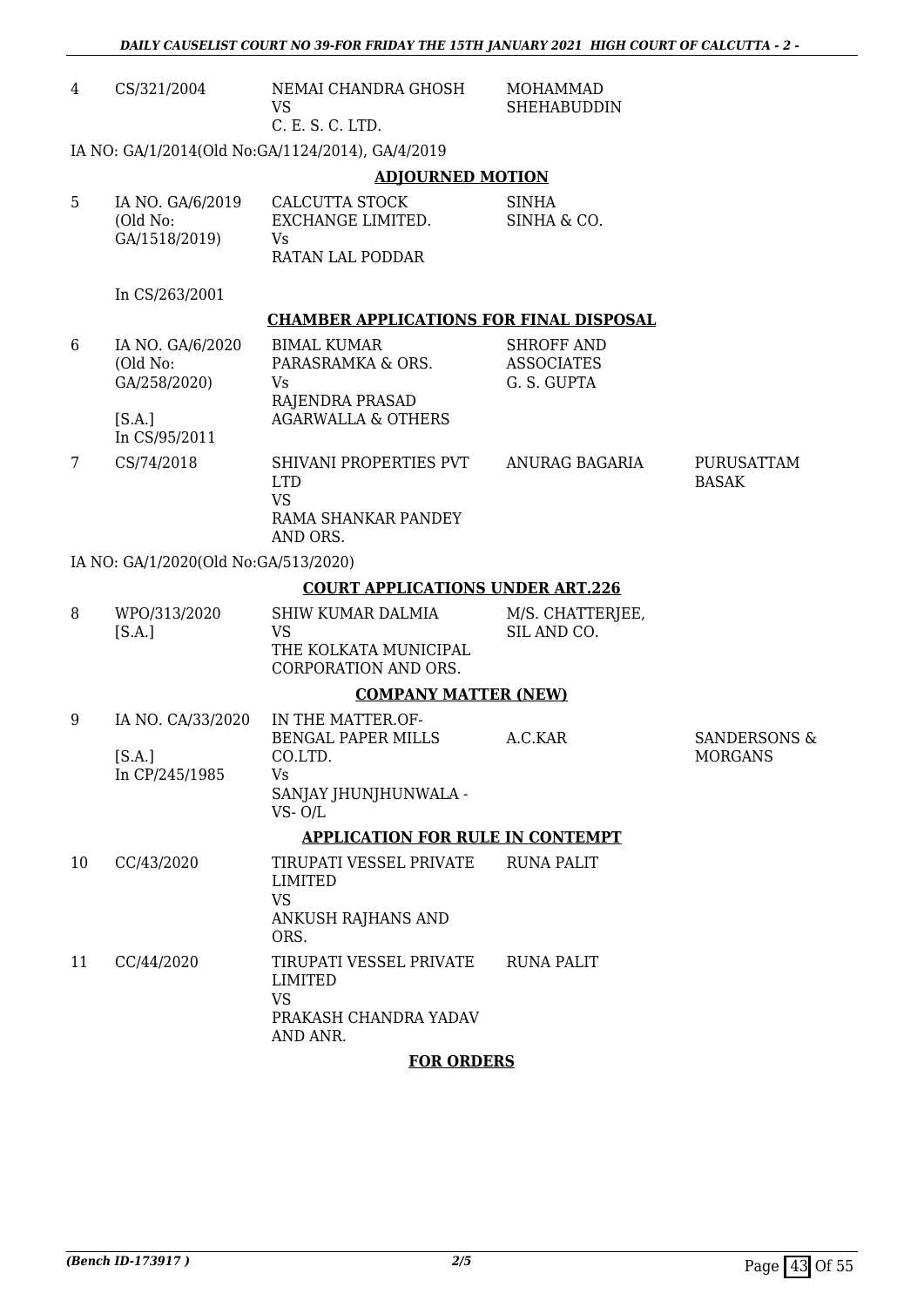| 12 | AP/411/2020                           | THE KOLKATA MUNICIPAL<br>CORPORATION<br><b>VS</b><br><b>JAIN INFRAPROJECTS</b> | H. S. MONDAL                               |                  |
|----|---------------------------------------|--------------------------------------------------------------------------------|--------------------------------------------|------------------|
|    |                                       | <b>LIMITED</b>                                                                 |                                            |                  |
|    |                                       | <b>NEW MOTIONS(2)</b>                                                          |                                            |                  |
| 13 | AP/401/2020                           | PARITOSH DEBNATH AND<br>ANR.<br><b>VS</b><br>HDB FINANCIAL SERVISES            | DIPAK KUMAR<br><b>BHATTACHARJEE</b>        |                  |
|    |                                       | <b>LIMITED</b>                                                                 |                                            |                  |
| 14 | AP/420/2020                           | NAND KISHORE SHAW AND<br>ANR.<br><b>VS</b>                                     | MUKHERJE<br><b>ASSOCIATES</b>              |                  |
|    |                                       | HDB FINANCIAL SERVICES<br>LTD.                                                 |                                            |                  |
|    |                                       | <b>ARBITRATION MOTION (ADJ.) SEC. 34</b>                                       |                                            |                  |
| 15 | AP/566/2011                           | RAMBILAS AGARWAL<br><b>VS</b><br>INDIAN OIL CORPORATION                        | <b>SUMITA SHAW</b>                         |                  |
|    | IA NO: GA/1/2019(Old No:GA/2166/2019) | LTD.                                                                           |                                            |                  |
| 16 | AP/928/2011                           | STATE OF WEST BENGAL                                                           | PARITOSH SINHA                             | JAYANTA KR. PAIN |
|    |                                       | <b>VS</b><br>M/S CHAKRABORTY &<br><b>COMPANY</b>                               |                                            |                  |
|    | IA NO: GA/1/2018(Old No:GA/3399/2018) |                                                                                |                                            |                  |
| 17 | AP/381/2013                           | VASAVI INFRASTRUCTURE<br>PROJECTS LIMITED<br><b>VS</b>                         | V. BHATIA &<br><b>ASSOCIATES</b>           |                  |
|    |                                       | THE KOLKATA MUNICIPAL<br>CORPORATION                                           |                                            |                  |
| 18 | AP/1735/2015                          | M/S. SATELLITE ELECTRIC<br><b>COMPANY</b><br>VS                                | <b>SOURAV MONDAL</b>                       |                  |
|    |                                       | THE BOARD OF TRUSTEES<br>FOR THE PORT OF KOLKATA                               |                                            |                  |
| 19 | AP/147/2016                           | MARMAGOA STEELS LTD.<br><b>VS</b><br>MSTC LTD.                                 | A. N.<br><b>BHATTACHARYYA &amp;</b><br>CO. | DEY & ASSOCIATES |
| 20 | AP/309/2016                           | NATIONAL BUILDINGS<br>CONSTRUCTION<br>CORPORATION LIMITED<br><b>VS</b>         | NAVOJIT MUKHERJEE                          |                  |
|    |                                       | <b>AVINASH RAJ</b><br>CONSTRUCTION PRIVATE<br><b>LIMITED</b>                   |                                            |                  |
| 21 | AP/698/2016<br>[S.A.]                 | <b>FUTURE MARKET</b><br>NETWORKS LTD<br><b>VS</b>                              | ARNAB DUTTA                                |                  |
|    |                                       | LAXMI PAT SURANA & ANR.                                                        |                                            |                  |
|    | wt22 AP/700/2016                      | FUTURE ENTERPRISES LTD<br><b>VS</b><br>LAXMI PAT SURANA & ORS.                 | FOX & MANDAL                               |                  |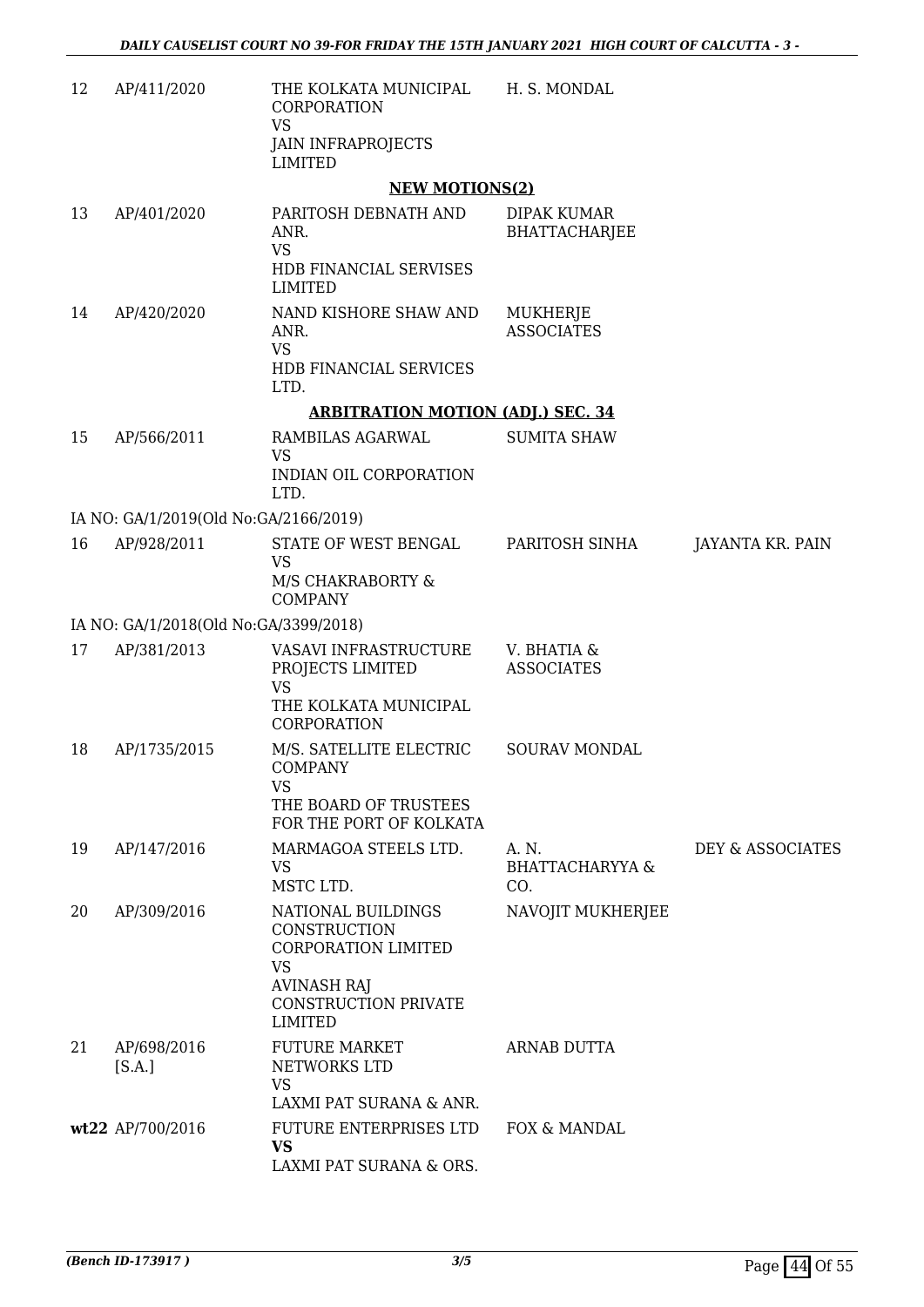|    | wt23 AP/822/2016                      | LAXMI PAT SURANA<br><b>VS</b><br>PANTALOON RETAIL INDIA<br>LTD. & ORS.                                                  | G.S. GUPTA                         |                                          |
|----|---------------------------------------|-------------------------------------------------------------------------------------------------------------------------|------------------------------------|------------------------------------------|
| 24 | AP/1121/2016                          | UNION OF INDIA & ANR.<br>VS<br>PAM DEVELOPMENT PVT.<br>LTD.                                                             | <b>APARNA BANERJEE</b>             |                                          |
|    | IA NO: GA/2/2019                      |                                                                                                                         |                                    |                                          |
| 25 | AP/313/2017                           | OIL AND NATURAL GAS<br><b>CORPORATION LIMITED &amp;</b><br>ANR.<br><b>VS</b><br>PAHAL SWAYAM SEVI<br>SANSTHA & ORS.     | ANS ASSOCIATES                     |                                          |
| 26 | AP/352/2017                           | STATE OF WEST BENGAL &<br><b>ORS</b><br><b>VS</b><br>M/S. B.B.M. ENTERPRISES                                            | MR. PARITOSH SINHA                 | <b>SUPRATIK BASU</b>                     |
| 27 | AP/377/2017                           | THE ORIENTAL INSURANCE<br>CO. LTD<br><b>VS</b><br>MADHYA BHARAT PAPERS<br><b>LTD</b>                                    | RAJESH SINGH                       | R. GINODIA & CO.                         |
| 28 | AP/702/2017                           | UNITED INDIA ASSURANCE<br><b>COMPANY LIMITED</b><br><b>VS</b><br>A.I. CHAMPDANY<br><b>INDUSTRIES LIMITED</b>            | SOUMENDRA NATH<br><b>GANGULY</b>   | <b>ABHIJIT GUHA RAY</b>                  |
|    | IA NO: GA/1/2017(Old No:GA/2853/2017) |                                                                                                                         |                                    |                                          |
| 29 | AP/708/2017                           | THE ORIENTAL INSURANCE<br>COMPANY LIMITED<br><b>VS</b><br><b>GLOSTER LIMITED</b>                                        | <b>SANJAY PAUL</b>                 |                                          |
| 30 | AP/99/2018                            | UNION OF INDIA,<br>THROUGH THE GENERAL<br>MANAGER, METRO<br>RAILWAY,<br><b>VS</b><br>M/S PERFECT<br><b>CONSTRUCTION</b> | APARNA BANERJEE                    | CHANDAN DUTTA                            |
| 31 | AP/195/2018                           | M/S CAPITAL CEMENT<br><b>AGENCY</b><br><b>VS</b><br>UNION OF INDIA                                                      | H.N.DATTA & CO                     |                                          |
| 32 | AP/267/2018                           | M/S NAV BHARAT VANIJYA<br><b>UDYOG</b><br><b>VS</b><br>UNION OF INDIA                                                   | A P AGARWALLA                      |                                          |
| 33 | AP/367/2018                           | UNION OF INDIA & ORS.<br><b>VS</b><br>M/S. WONTECH<br>ENGINEERING PVT LTD                                               | <b>ARUN KUMAR</b><br><b>MISHRA</b> | <b>SHROFF &amp;</b><br><b>ASSOCIATES</b> |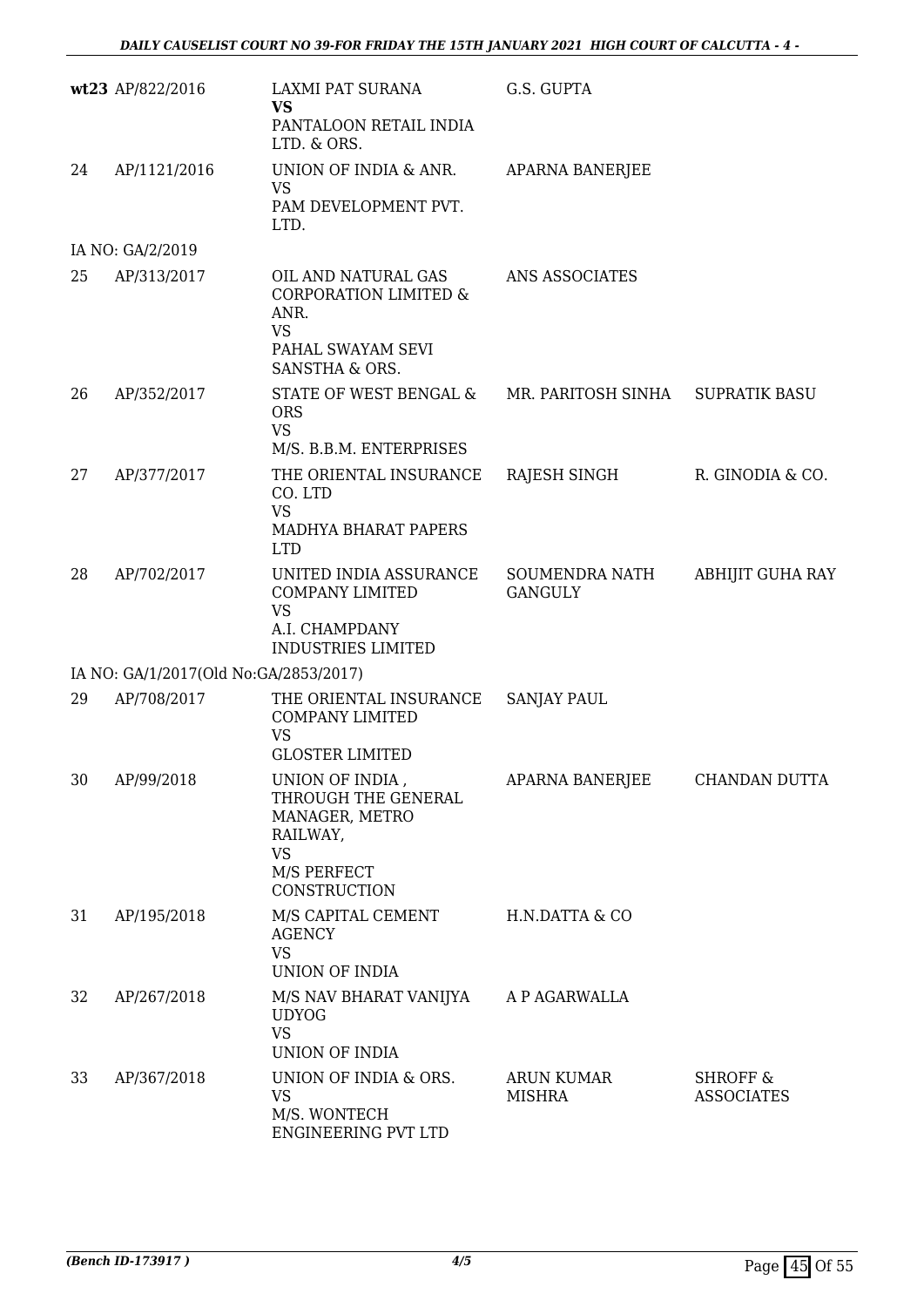| 34 | AP/424/2018                           | <b>WONTECH ENGINEERING</b><br>PVT. LTD<br><b>VS</b><br><b>GENERAL MANAGER</b><br>SOUTH EASTERN RAILWAYS<br>& ORS       | <b>SHROFF &amp;</b><br><b>ASSOCIATES</b> | ARUN KR. MISHRA                     |
|----|---------------------------------------|------------------------------------------------------------------------------------------------------------------------|------------------------------------------|-------------------------------------|
| 35 | AP/433/2018                           | TRIPTI SAHA<br>VS                                                                                                      | Partha Chakraborty                       | APARNA BANERJEE                     |
|    |                                       | UNION OF INDIA                                                                                                         |                                          |                                     |
|    | IA NO: GA/1/2020(Old No:GA/1112/2020) |                                                                                                                        |                                          |                                     |
| 36 | AP/630/2018                           | KRISHNA COKE(INDIA) PVT. A.P. AGARWALLA<br><b>LTD</b><br><b>VS</b><br>MSTC LIMITED                                     |                                          |                                     |
| 37 | AP/681/2018                           | <b>SHIRLEY BENNO</b><br><b>SEBASTIAN</b><br><b>VS</b><br>RAJENDRA KUMAR PODDAR                                         | <b>SANDIP KUMAR</b><br><b>DATTA</b>      |                                     |
| 38 | AP/792/2018                           | SHYAM METALICS AND<br><b>ENERGY LIMITED</b><br><b>VS</b><br><b>INDIA INDUSTRIAL</b><br>ENTERPRISES PVT. LTD.           | <b>SKR &amp; ASSOCIATES</b>              | <b>S.KAKRANIA AND</b><br>CO.        |
|    | IA NO: GA/1/2019                      |                                                                                                                        |                                          |                                     |
| 39 | AP/797/2018                           | MOOKHERJEE, BISWAS AND ANS ASSOCIATES<br>PATHAK & ORS.<br><b>VS</b><br>KANCHAN DUTTA & ORS.                            |                                          | <b>SIDDHANT</b><br>GHOSH(RES.1,2,3) |
| 40 | AP/831/2018                           | MARINE CRAFT ENGINEERS<br>PRIVATE LIMITED<br>VS<br><b>GARDEN REACH</b><br>SHIPBUILDERS AND<br><b>ENGINEERS LIMITED</b> | <b>ABHIJIT GUHA RAY</b>                  |                                     |
|    | IA NO: GA/1/2019                      |                                                                                                                        |                                          |                                     |
| 41 | AP/430/2019                           | Y D TRANSPORT CO AND<br><b>ANR</b><br><b>VS</b><br>SREI EQUIPMENT FINANCE<br><b>LIMITED</b>                            | SURYANU SENGUPTA                         | <b>ARCHANA</b><br><b>CHOWDHURY</b>  |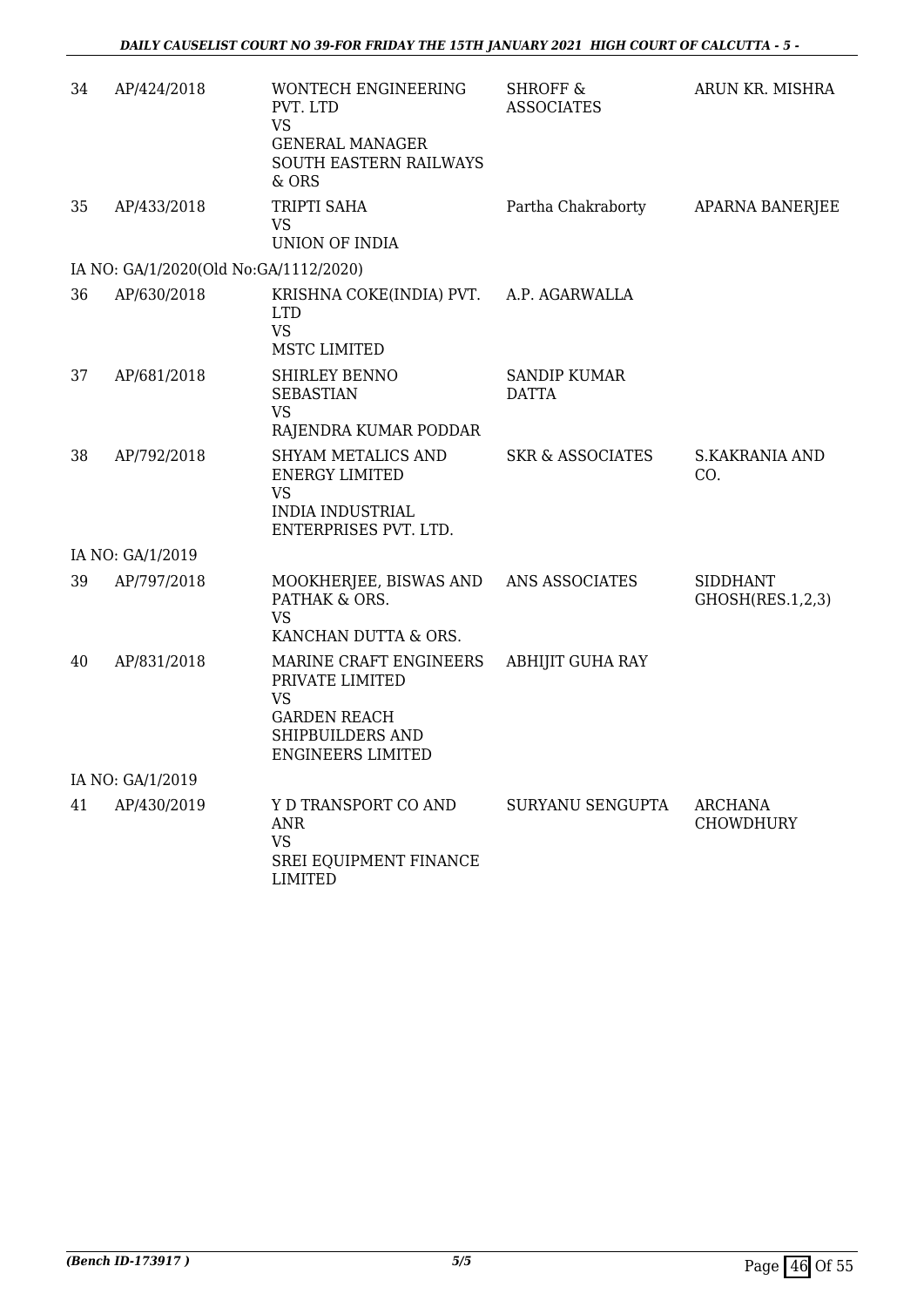

# **Original Side**

**DAILY CAUSELIST For Friday The 15th January 2021**

**COURT NO. 26 SINGLE BENCH (SB-VII) AT 3:00 PM HON'BLE JUSTICE SHEKHAR B. SARAF (VIA VIDEO CONFERENCE)**

#### **NOTE:MATTERS WILL BE TAKEN UP THROUGH PHYSICAL HEARING ONLY WHEN BOTH THE PARTIES ARE AGREED.**

### **NOTE : 1) EVERYDAY ORIGINAL SIDE MATTERS WILL BE TAKEN UP IMMEDIATELY AFTER THE COMPLETION OF THE APPELLATE SIDE MATTERS OR AT 3:00 P.M. WHICHEVER IS EARLIER.**

#### **2) ORIGINAL SIDE MENTIONING WILL BE ALLOWED IMMEDIATELY BEFORE THE ORIGINAL SIDE MATTERS ARE TAKEN UP.**

**3) MENTIONING FOR INCLUSION IN THE LIST SHALL BE ENTERTAINED ONLY UPON PROPER NOTICE.**

### **COURT APPLICATIONS UNDER ART.226**

| 1 | WPO/410/2020 | RITA SURESH TIWARI<br>VS<br>THE STATE OF WEST<br><b>BENGAL AND ORS</b>                  | <b>ANJAN</b><br><b>BHATTACHARYA</b> |
|---|--------------|-----------------------------------------------------------------------------------------|-------------------------------------|
| 2 | WPO/411/2020 | MALOY KUMAR DUTTA AND<br><b>ANR</b><br>VS<br>THE STATE OF WEST<br><b>BENGAL AND ORS</b> | <b>ANJAN</b><br><b>BHATTACHARYA</b> |
| 3 | WPO/412/2020 | <b>DEBI SAHA</b><br>VS<br>THE STATE OF WEST<br><b>BENGAL AND ORS</b>                    | <b>ANJAN</b><br><b>BHATTACHARYA</b> |
| 4 | WPO/423/2020 | POUSALI METLA<br>VS<br>THE STATE OF WEST<br><b>BENGAL AND ORS</b>                       | <b>ANJAN</b><br><b>BHATTACHARYA</b> |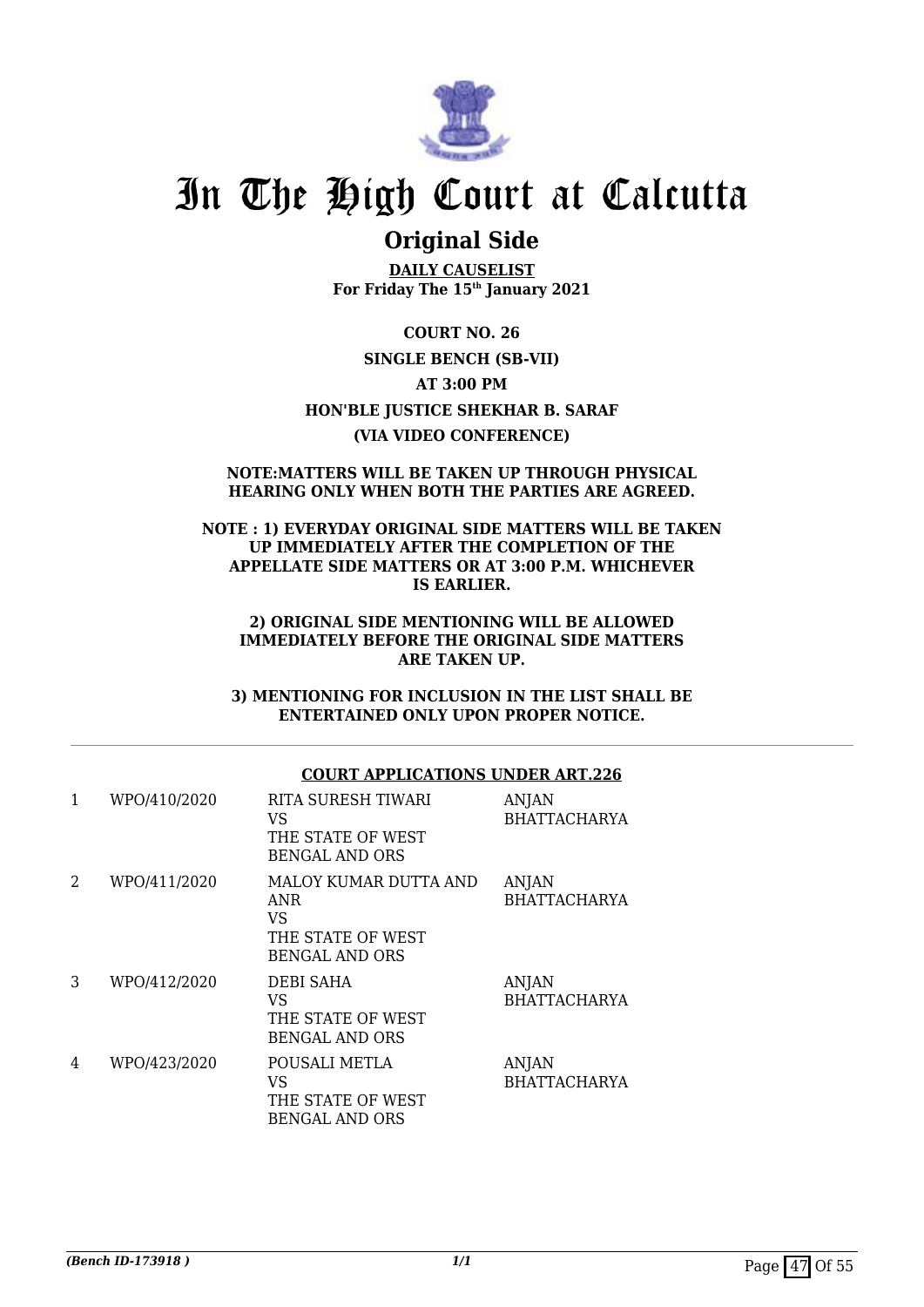

# **Original Side**

**DAILY CAUSELIST For Friday The 15th January 2021**

**COURT NO. 15 SINGLE BENCH (SB-VIII) AT 10:45 AM HON'BLE JUSTICE RAJARSHI BHARADWAJ (VIA VIDEO CONFERENCE)**

**NOTE:MATTERS WILL BE TAKEN UP THROUGH PHYSICAL HEARING ONLY WHEN BOTH THE PARTIES ARE AGREED.**

**NOTE: ON FRIDAY (15/01/2021) ORIGINAL SIDE MATTERS WILL BE TAKEN UP AT 10:45 A.M.**

**AFTER COMPLETION OF ORIGINAL SIDE MATTERS, APPELLATE SIDE MATTERS WILL BE TAKEN UP.**

### **COURT APPLICATIONS UNDER ART.226**

| WPO/461/2019 | ALOKA GHOSH<br>VS<br>THE STATE OF WEST<br>BENGAL AND ORS                  | ANJAN<br><b>BHATTACHARYA</b> |
|--------------|---------------------------------------------------------------------------|------------------------------|
| WPO/443/2020 | BIRENDRA NATH GHARAMI<br>VS<br>THE STATE OF WEST<br><b>BENGAL AND ORS</b> | ANJAN<br>BHATTACHARYA        |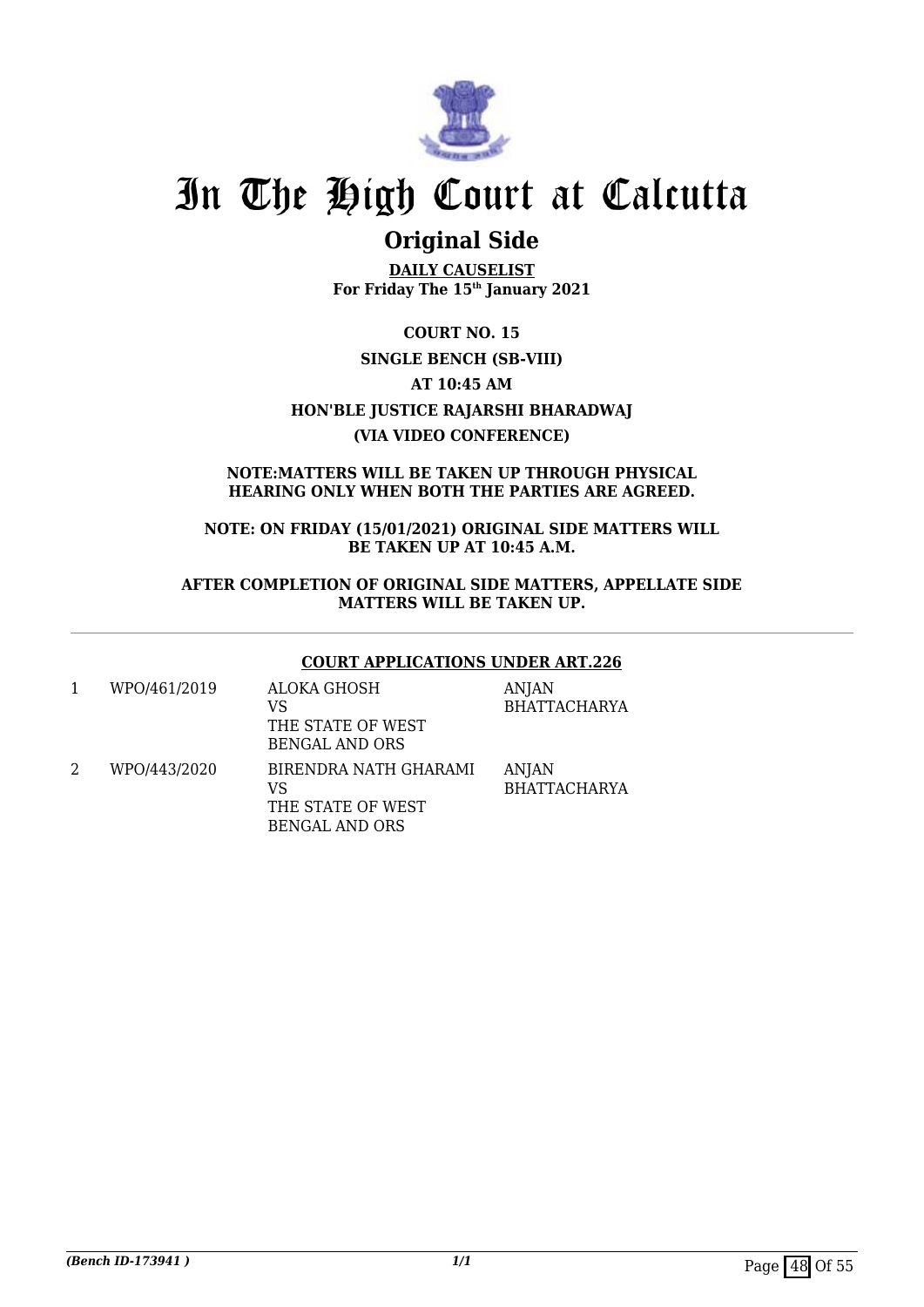

# **Original Side**

**DAILY CAUSELIST For Friday The 15th January 2021**

**COURT NO. 10 SINGLE BENCH (SB-X) AT 10:45 AM HON'BLE JUSTICE RAVI KRISHAN KAPUR (VIA VIDEO CONFERENCE)**

**NOTE:MATTERS WILL BE TAKEN UP THROUGH PHYSICAL HEARING ONLY WHEN BOTH THE PARTIES ARE AGREED.**

**NOTE: (I) ORIGINAL SIDE MENTIONING EVERY WEDNESDAY AND THURSDAY AT 10:45 A.M.**

**(II) ORIGINAL SIDE MATTERS WILL BE TAKEN UP EVERY WEDNESDAY AND THURSDAY AT 10:45 A.M. BEFORE APPELLATE SIDE MATTERS. AFTER COMPLETION OF ORIGINAL SIDE MATTERS, APPELLATE SIDE MATTERS WILL BE TAKEN UP**

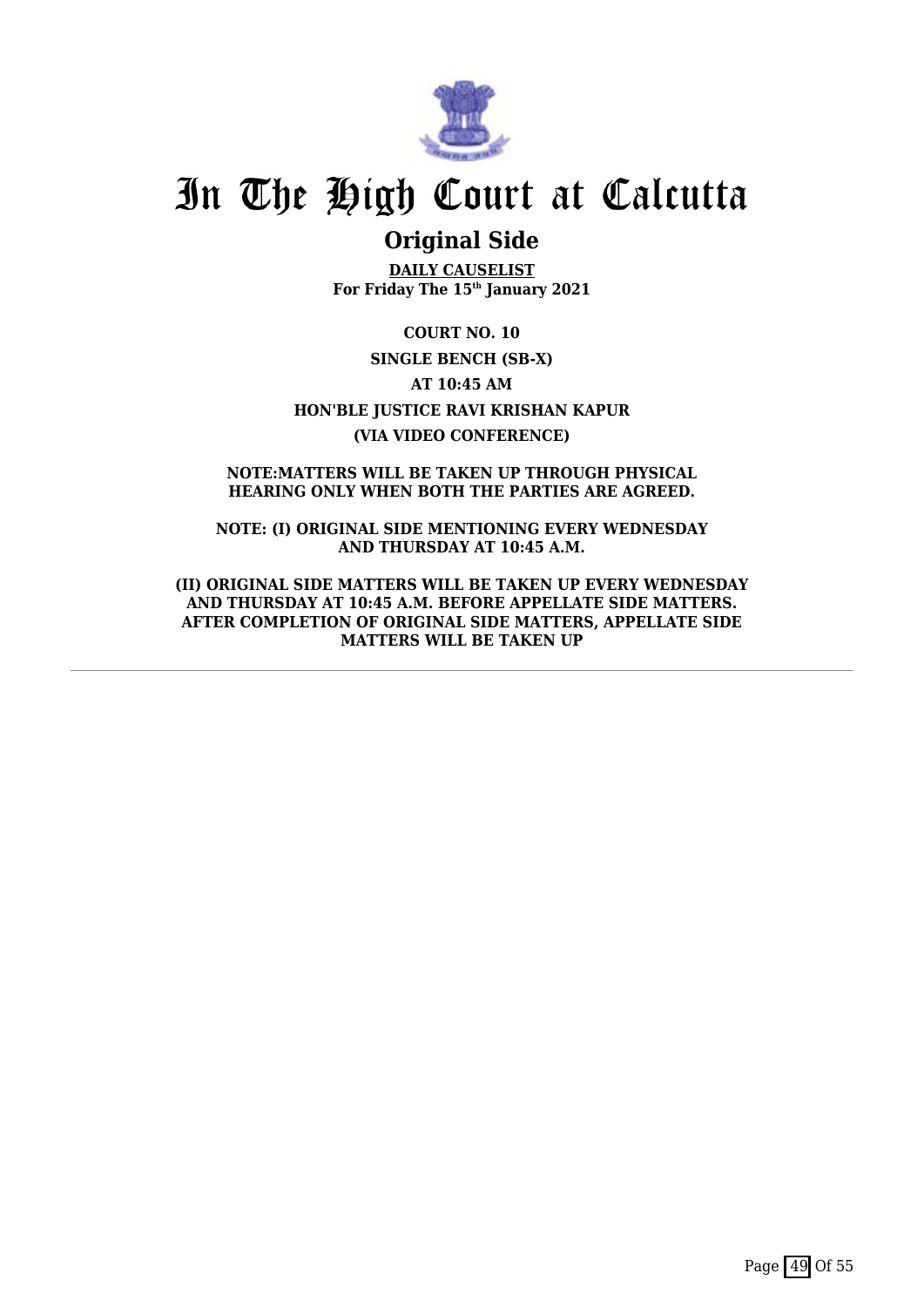

# **Original Side**

**DAILY CAUSELIST For Friday The 15th January 2021**

**COURT NO. 23 SINGLE BENCH (SB-XI) AT 2:00 PM HON'BLE JUSTICE ARINDAM MUKHERJEE (VIA VIDEO CONFERENCE)**

### **NOTE:MATTERS WILL BE TAKEN UP THROUGH PHYSICAL HEARING ONLY WHEN BOTH THE PARTIES ARE AGREED.**

### **NOTE: 1) ORIGINAL SIDE MATTERS SHALL BE TAKEN UP EVERYDAY AT 2:00 P.M.**

**2) ORDINARILY, SPECIALLY ASSIGNED MATTERS SHALL BE TAKEN UP ON FRIDAY AT 2:00 P.M.**

**3) AFTER COMPLETION OF ORIGINAL SIDE MATTERS, IF TIME PERMITS, APPELLATE SIDE MATTERS SHALL BE AGAIN TAKEN UP.**

## **ADJOURNED MOTION**

| 1              | IA NO. GA/19/2019<br>(Old No:<br>GA/796/2019)           | SM. BIVA PYNE & ANR.<br>Vs<br><b>CHANDRA SEKHAR PYNE &amp;</b><br>ORS.                             | NIRMAL K. NANDI                                              |                                                            |
|----------------|---------------------------------------------------------|----------------------------------------------------------------------------------------------------|--------------------------------------------------------------|------------------------------------------------------------|
|                | [S.A.]<br>In CS/219/2006                                |                                                                                                    |                                                              |                                                            |
| $\overline{2}$ | IA NO. GA/1/2019<br>(Old No:<br>GA/1334/2019)<br>[S.A.] | <b>BIRLA CORPORATION</b><br>LIMITED AND ANR.<br>Vs.<br>K. L. K. CEMENT PRIVATE<br>LIMITED AND ORS. | MEGHAJIT<br><b>MUKHERJEE</b><br>MEGHAJIT<br><b>MUKHERJEE</b> | TULSIAN & CO.(FOR<br>RES, 1, 3, 4, 5, 2 IN GA<br>1334/19)  |
|                | In CS/102/2019                                          | <b>EXECUTION CASES</b>                                                                             |                                                              |                                                            |
|                |                                                         |                                                                                                    |                                                              |                                                            |
| 3              | IA NO. GA/3/2017<br>(Old No:<br>GA/2353/2017)           | GAURANGIKA PATEL & ORS.<br>Vs.<br>HASMUKH R. PATEL &<br><b>OTHERS</b>                              | RAKESH SARKAR<br><b>CHOUDHURY'S LAW</b><br><b>OFFICES</b>    |                                                            |
|                | [S.A.]<br>In EC/209/2014                                |                                                                                                    |                                                              |                                                            |
| 4              | EC/16/2019<br>[S.A.]                                    | <b>GAURANGIKA PATEL &amp; ORS.</b><br>VS<br>HASMUKH R. PATEL AND<br>ORS.                           | <b>CHOUDHURY'S LAW</b><br><b>OFFICES</b>                     | RICHA RAMAN (J/D<br>9,10,11), AVISHEK<br>GUHA (J/D 3, 2,7) |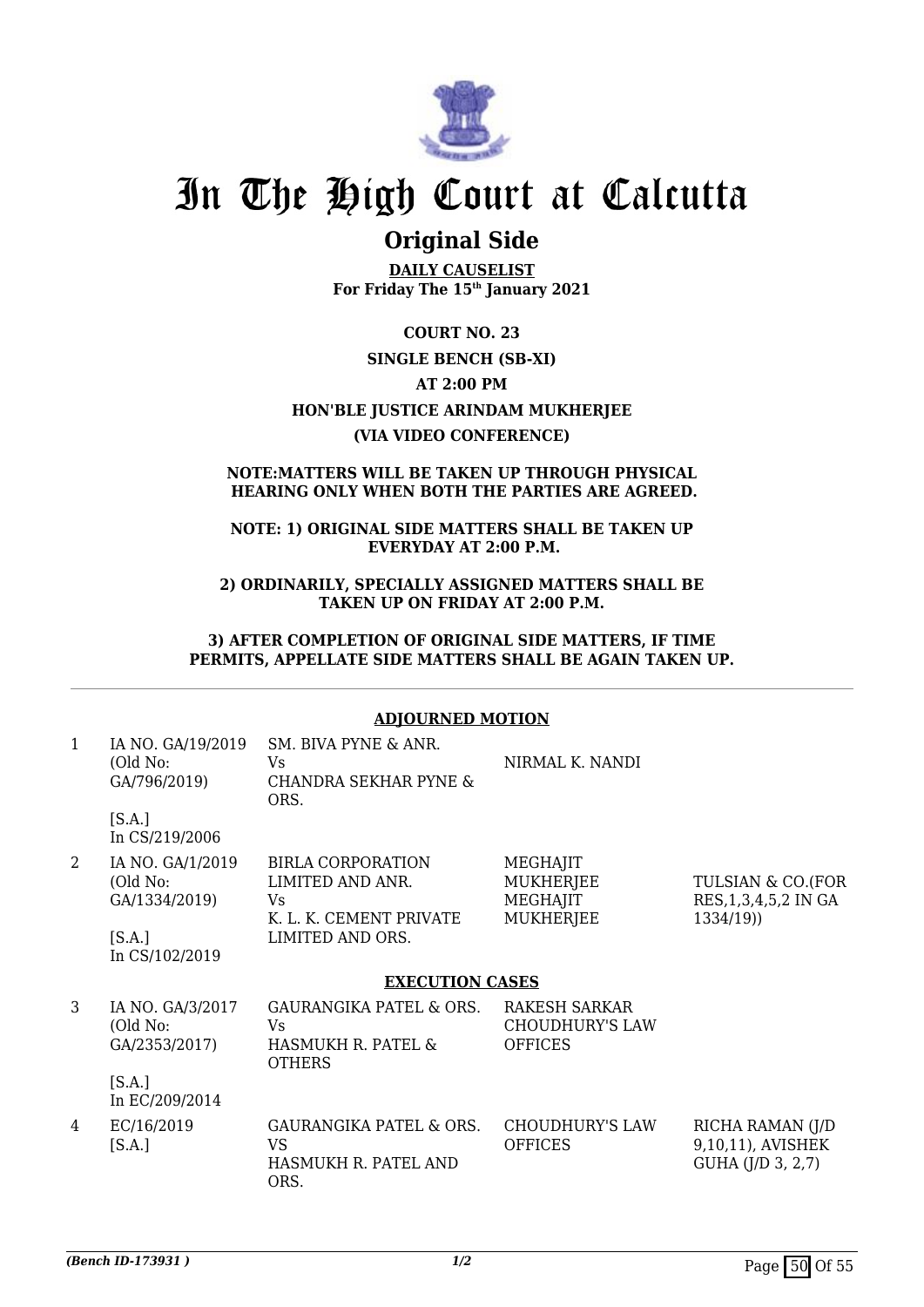5 EC/266/2019 [S.A.]

GAURANGIKA PATEL AND ORS. VS HASMUK R. PATEL AND ORS.

CHOUDHURYS LAW **OFFICES** 

KAUNISH CHAKRABARTI (J/D 1,5,6), AVISHEK GUHA (J/D 2,3,7)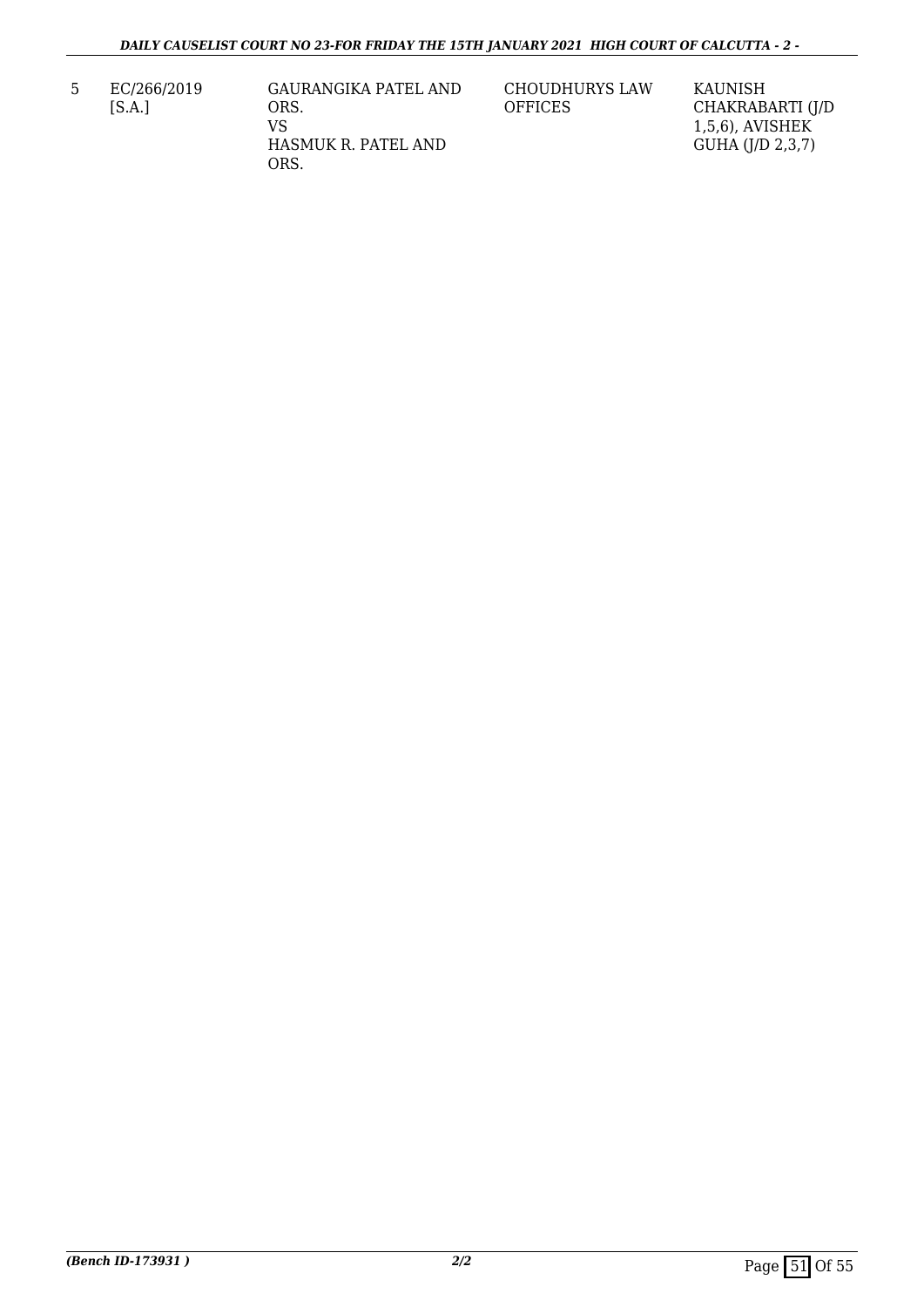

# **Original Side**

**DAILY CAUSELIST For Friday The 15th January 2021**

**COURT NO. 18 SINGLE BENCH (SB-XII) AT 10:45 AM HON'BLE JUSTICE BISWAJIT BASU (VIA VIDEO CONFERENCE)**

**NOTE:MATTERS WILL BE TAKEN UP THROUGH PHYSICAL HEARING ONLY WHEN BOTH THE PARTIES ARE AGREED.**

**NOTE: ORIGINAL SIDE MENTIONING WILL BE TAKEN UP AT 10:45 A.M**

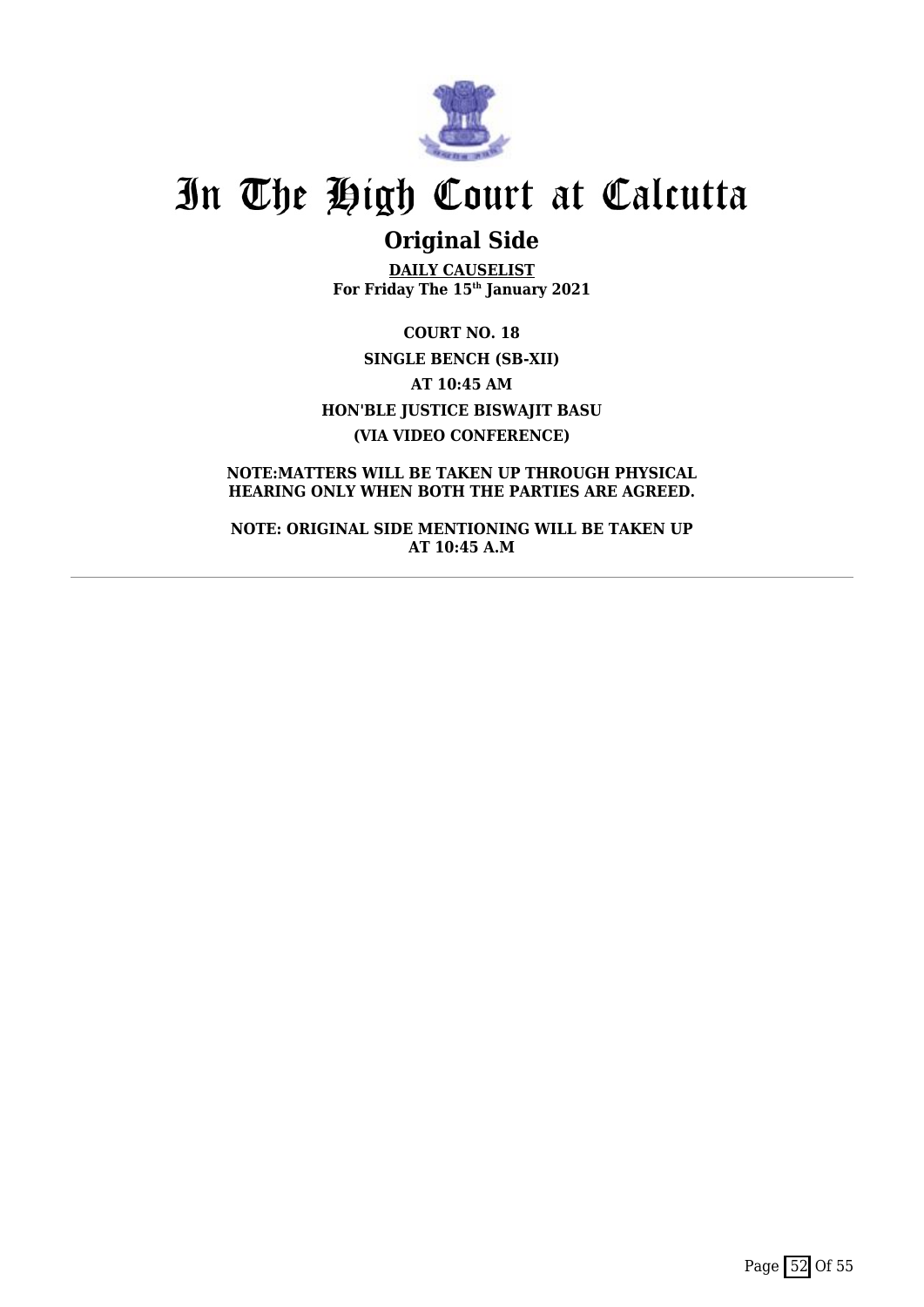

# **Original Side**

**DAILY CAUSELIST For Friday The 15th January 2021**

**COURT NO. 24 SINGLE BENCH (SB- XIII) AT 10:45 AM HON'BLE JUSTICE AMRITA SINHA (VIA VIDEO CONFERENCE)**

### **NOTE:MATTERS WILL BE TAKEN UP THROUGH PHYSICAL HEARING ONLY WHEN BOTH THE PARTIES ARE AGREED.**

### **NOTE: ORIGINAL SIDE MATTERS WILL BE TAKEN UP AT THE FIRST SITTING OF THE COURT.**

#### **AFTER COMPLETION OF ORIGINAL SIDE MATTERS, APPELLATE SIDE MATTERS WILL BE TAKEN UP.**

**NO PHYSICAL MENTIONING IN COURT.**

### **CONTEMPT MATTERS**

| $\mathbf{1}$ | CC/6/2020            | YUSUF KHAN                                                                         | <b>SUBIR PAL</b>                    |
|--------------|----------------------|------------------------------------------------------------------------------------|-------------------------------------|
|              | WITH<br>WPO/479/2017 | VS.<br>KHALIL AHMED MUNICIPAL<br>COMMISSIONER KMC AND<br><b>ORS</b>                |                                     |
|              |                      | <b>COURT APPLICATIONS UNDER ART.226</b>                                            |                                     |
| 2            | WPO/646/2019         | RATAN SINGH<br>VS<br>THE KOLKATA MUNICIPAL<br>CORPORATION AND ORS.                 | <b>ARPITA BASU</b>                  |
| 3            | WPO/191/2020         | SANTOSH SINGH<br>VS.<br>KOLKATA MUNICIPAL<br><b>CORPORATION AND ORS</b>            | <b>ARINDAM BANERJEE</b>             |
| 4            | WPO/407/2020         | SMT NIHAR LAW AND ANR<br>VS<br>THE KOLKATA MUNICIPAL<br><b>CORPORATION AND ORS</b> | <b>SYANTAN BOSE</b>                 |
| 5            | WPO/19/2021          | CHAYANIKA SANA<br><b>VS</b><br>THE STATE OF WEST<br><b>BENGAL AND ORS</b>          | <b>ANJAN</b><br><b>BHATTACHARYA</b> |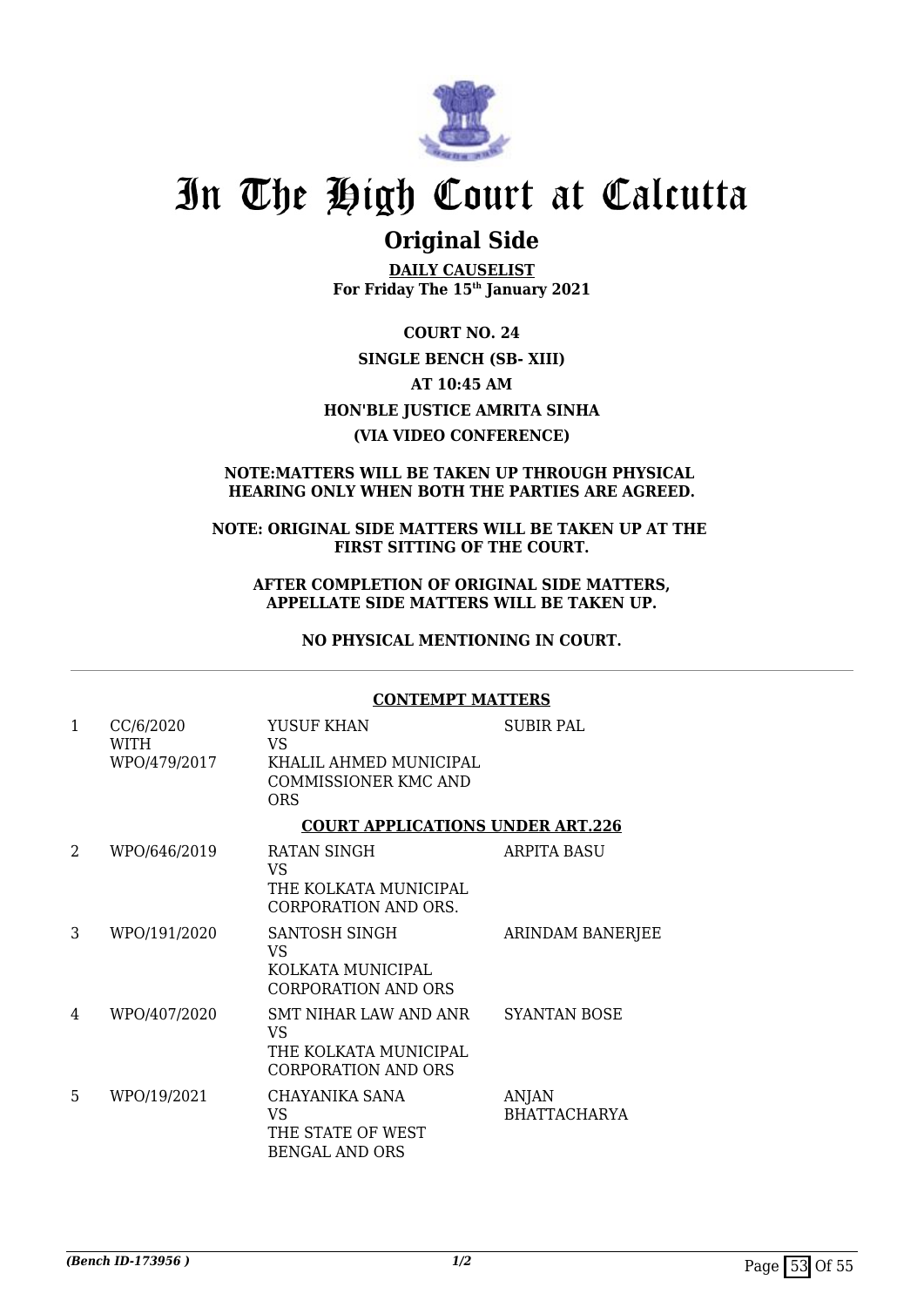6 WPO/21/2021 MAA BAMESWARI COLD STORAGE (P) LTD. AND ANR VS THE STATE OF WEST BENGAL AND ORS ANJAN BHATTACHARYA